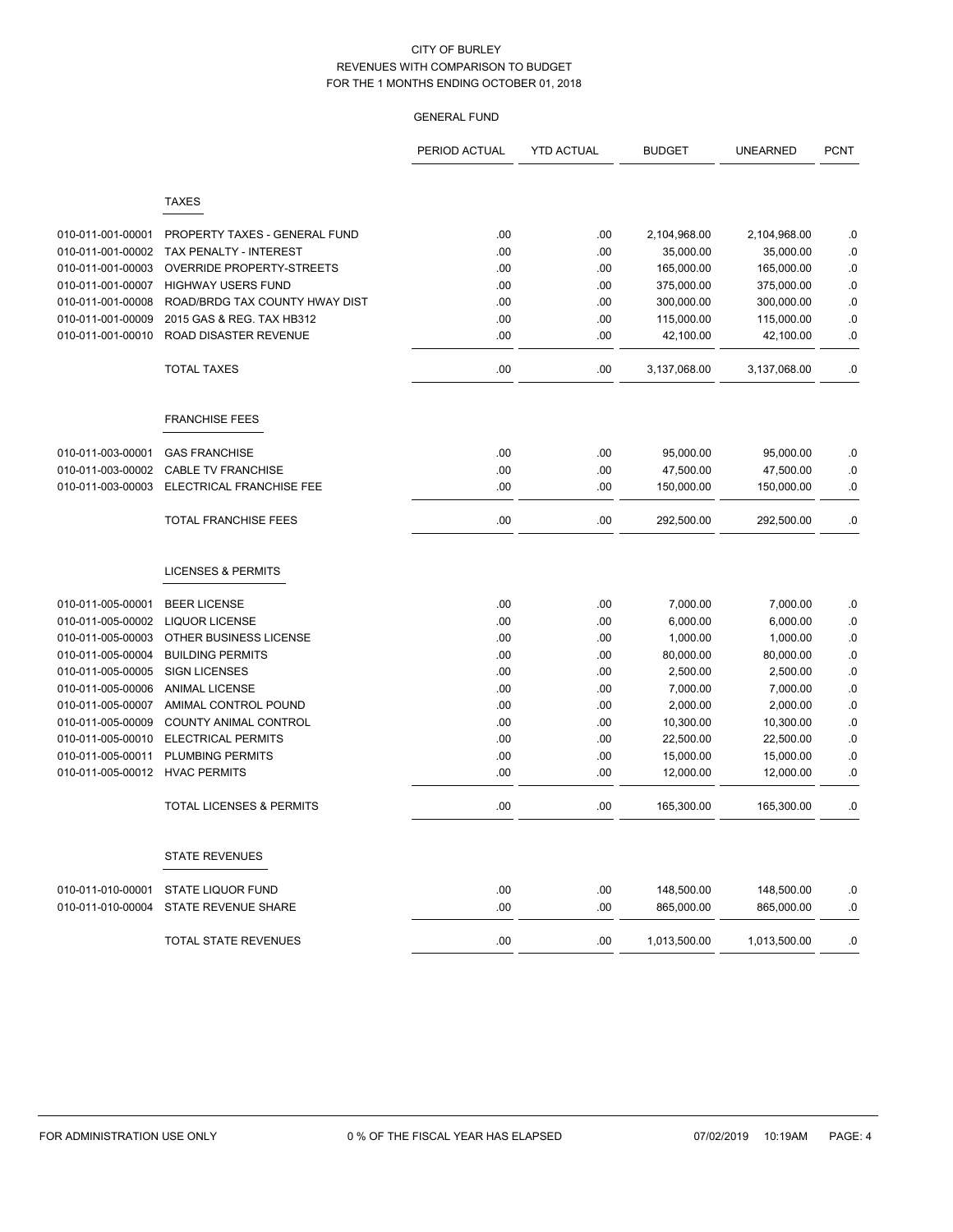|                   |                                                  | PERIOD ACTUAL | <b>YTD ACTUAL</b> | <b>BUDGET</b> | <b>UNEARNED</b> | <b>PCNT</b>      |
|-------------------|--------------------------------------------------|---------------|-------------------|---------------|-----------------|------------------|
|                   |                                                  |               |                   |               |                 |                  |
|                   | <b>CHARGES FOR SERVICES</b>                      |               |                   |               |                 |                  |
| 010-011-020-00001 | ADMINISTRATIVE SERVICES CHARGE                   | .00           | .00               | 979,965.00    | 979,965.00      | .0               |
| 010-011-020-00002 | <b>FRANCHISE</b>                                 | .00           | .00               | 347,375.00    | 347,375.00      | .0               |
| 010-011-020-00003 | <b>LEGAL SERVICE</b>                             | .00           | .00               | 138,375.00    | 138,375.00      | .0               |
| 010-011-020-00004 | <b>WATER ADMIN CHARGE</b>                        | .00.          | .00               | 120,000.00    | 120,000.00      | $\cdot$ 0        |
| 010-011-020-00005 | SEWER ADMIN CHARGE                               | .00.          | .00               | 145,000.00    | 145,000.00      | .0               |
| 010-011-020-00006 | RENT-DEPARTMENTAL                                | .00           | .00               | 60,580.00     | 60,580.00       | $\cdot$ 0        |
| 010-011-020-00008 | <b>SHOP CHARGES</b>                              | .00           | .00               | 50,000.00     | 50,000.00       | .0               |
| 010-011-020-00009 | OTHER MISC REVENUE                               | .00           | .00               | 25,000.00     | 25,000.00       | .0               |
| 010-011-020-00012 | <b>INTEREST EARNED</b>                           | .00           | .00               | 12,000.00     | 12,000.00       | $\cdot$ 0        |
| 010-011-020-00013 | <b>MOSS FARM LEASE</b>                           | .00.          | .00               | 27,600.00     | 27,600.00       | $\cdot$ 0        |
| 010-011-020-00014 | <b>LIBRARY ADMINISTRATION</b>                    | .00           | .00               | 3,600.00      | 3,600.00        | .0               |
| 010-011-020-00020 | <b>LATE CHARGES</b>                              | .00           | .00               | 72,000.00     | 72,000.00       | .0               |
| 010-011-020-00022 | <b>AIRPORT FARM RENT</b>                         | .00           | .00               | 11,000.00     | 11,000.00       | .0               |
| 010-011-020-00024 | SANITATION ADMINISTRATION                        | .00           | .00               | 25,000.00     | 25,000.00       | $\cdot$ 0        |
| 010-011-020-00025 | <b>GOLF ADMINISTRATION FEE</b>                   | .00           | .00               | 2,500.00      | 2,500.00        | $\boldsymbol{0}$ |
| 010-011-020-00026 | SANITATION ROAD USE & SHOP                       | .00           | .00               | 60,000.00     | 60,000.00       | .0               |
| 010-011-020-00028 | AMERICAN TOWER LEASE                             | .00           | .00               | 17,305.00     | 17,305.00       | .0               |
| 010-011-020-00029 | <b>BEAR NECESSITIES</b>                          | .00           | .00               | 6,000.00      | 6,000.00        | .0               |
| 010-011-020-00100 | <b>INDUSTRIAL PARK RENTS &amp; LEASES</b>        | .00           | .00               | 127,000.00    | 127,000.00      | .0               |
| 010-011-020-00101 | <b>KODIAK RENT</b>                               | .00.          | .00               | 16,800.00     | 16,800.00       | .0               |
| 010-011-020-00110 | <b>BRIDGER WIRELESS INC.</b>                     | .00           | .00               | 2,000.00      | 2,000.00        | .0               |
|                   | TOTAL CHARGES FOR SERVICES                       | .00           | .00               | 2,249,100.00  | 2,249,100.00    | .0               |
|                   | SPECIAL CHARGES FOR SERVICES                     |               |                   |               |                 |                  |
| 010-011-025-00001 | <b>SPECIAL FIRE</b>                              | .00           | .00               | 160,000.00    | 160,000.00      | .0               |
|                   | TOTAL SPECIAL CHARGES FOR SERVICES               | .00           | .00               | 160,000.00    | 160,000.00      | .0               |
|                   | PARKS, REC & SWIM REVENUE                        |               |                   |               |                 |                  |
| 010-011-035-00001 | SWIM                                             | .00.          | .00               | 53,000.00     | 53,000.00       | .0               |
| 010-011-035-00003 | <b>PARK REVENUE</b>                              | .00           | .00               | 8,000.00      | 8,000.00        | .0               |
|                   | 010-011-035-00004 RV PARK REVENUE                | .00           | $.00$             | 12,000.00     | 12,000.00       | .0               |
|                   | 010-011-035-00006 REIMBURSEMENT-REVENUE EXIT 208 | .00           | .00               | 12,500.00     | 12,500.00       | .0               |
| 010-011-035-00085 | SWIM ITEMS FOR RESALE                            | .00           | .00               | 8,500.00      | 8,500.00        | $\cdot$ 0        |
|                   |                                                  |               |                   |               |                 |                  |
|                   | TOTAL PARKS, REC & SWIM REVENUE                  | .00           | .00               | 94,000.00     | 94,000.00       | .0               |
|                   | <b>CEMETERY REVENUE</b>                          |               |                   |               |                 |                  |
| 010-011-040-00001 | CEMETERY LOT SALES                               | .00           | .00               | 43,000.00     | 43,000.00       | .0               |
|                   | 010-011-040-00002 CEMETERY GRAVE - FEES          | .00           | .00               | 45,000.00     | 45,000.00       | .0               |
| 010-011-040-00003 | <b>CEMETERY OTHER FEES</b>                       | .00           | .00               | 500.00        | 500.00          | .0               |
|                   | TOTAL CEMETERY REVENUE                           | .00           | .00               | 88,500.00     | 88,500.00       | .0               |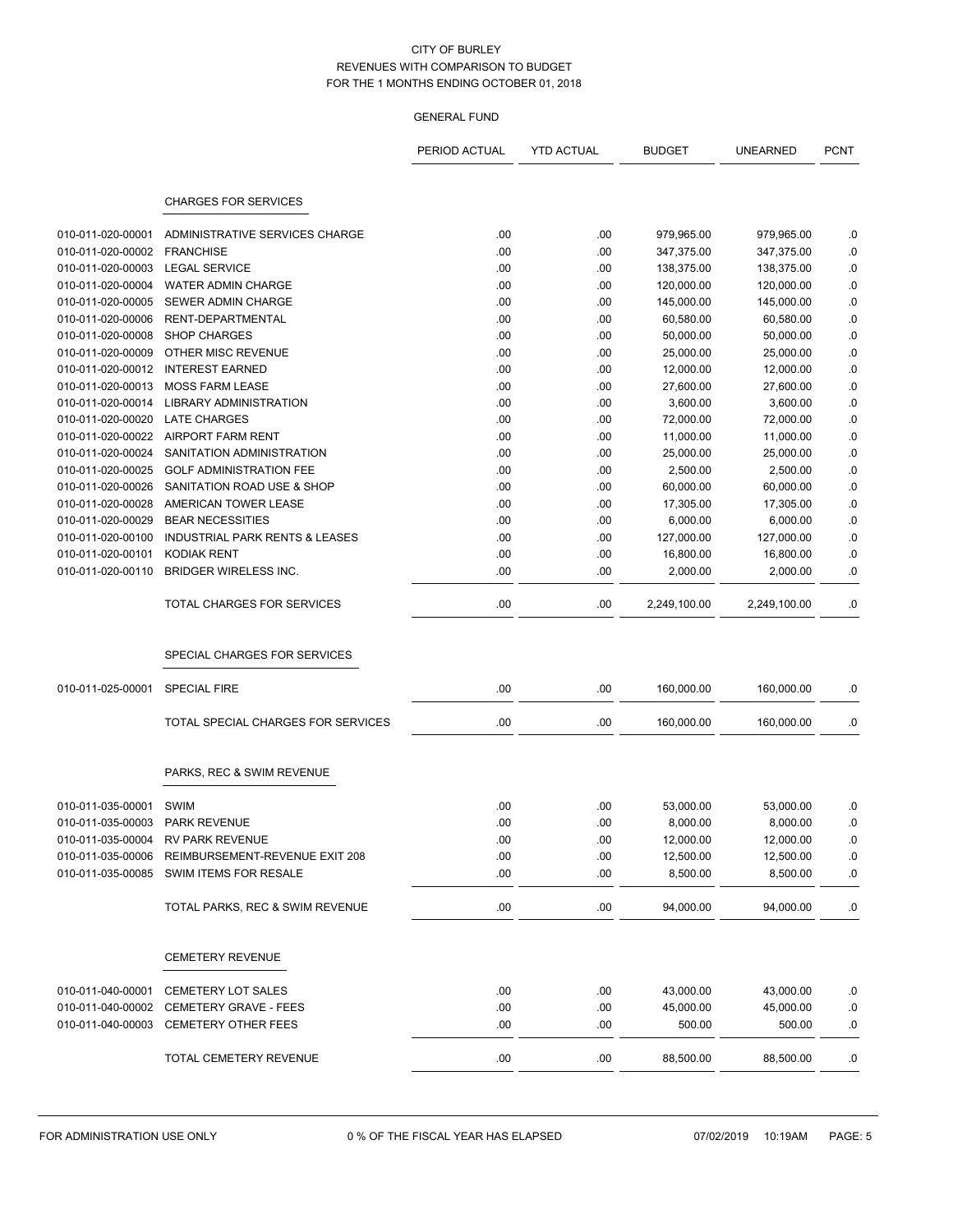|                                        |                                       | PERIOD ACTUAL | <b>YTD ACTUAL</b> | <b>BUDGET</b> | <b>UNEARNED</b> | <b>PCNT</b> |
|----------------------------------------|---------------------------------------|---------------|-------------------|---------------|-----------------|-------------|
|                                        | FINES & FORFIETURE REVENUE            |               |                   |               |                 |             |
| 010-011-045-00001                      | <b>FINES &amp; FORFIETURE REVENUE</b> | .00           | .00               | 88,000.00     | 88,000.00       | .0          |
|                                        | TOTAL FINES & FORFIETURE REVENUE      | .00           | .00               | 88,000.00     | 88,000.00       | .0          |
|                                        | <b>AIRPORT REVENUE</b>                |               |                   |               |                 |             |
| 010-011-060-00006                      | AIRPORT RENTS AND LEASES              | .00           | .00               | 14,045.00     | 14,045.00       | .0          |
|                                        | <b>TOTAL AIRPORT REVENUE</b>          | .00           | .00               | 14,045.00     | 14,045.00       | .0          |
|                                        | SALE OF FIXED ASSETS REVENUE          |               |                   |               |                 |             |
| 010-011-070-00001                      | SALE OF FIXED ASSETS                  | .00           | .00               | 15,000.00     | 15,000.00       | .0          |
|                                        | TOTAL SALE OF FIXED ASSETS REVENUE    | .00           | .00               | 15,000.00     | 15,000.00       | .0          |
|                                        | TRANSFERS & OTHER REVENUE             |               |                   |               |                 |             |
| 010-011-080-00010<br>010-011-080-00090 | FROM FUND BALANCE                     | .00           | .00               | 155,000.00    | 155,000.00      | .0          |
|                                        | <b>LOAN PROCEEDS</b>                  | .00           | .00               | 635,000.00    | 635,000.00      | $\cdot 0$   |
|                                        | TOTAL TRANSFERS & OTHER REVENUE       | .00           | .00               | 790,000.00    | 790,000.00      | $.0\,$      |
|                                        | TOTAL FUND REVENUE                    | .00           | .00               | 8,107,013.00  | 8,107,013.00    | .0          |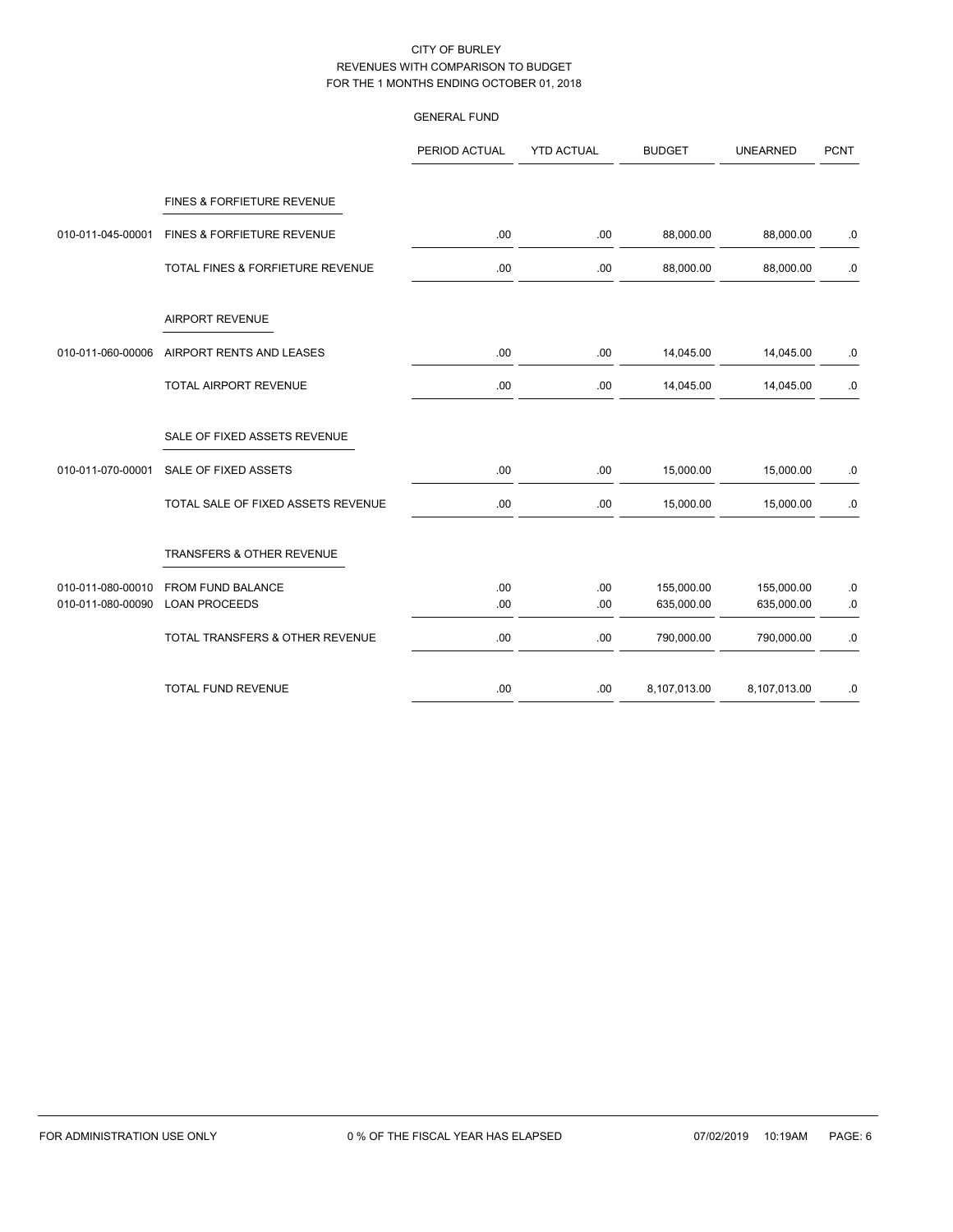|                              |                                                | PERIOD ACTUAL | <b>YTD ACTUAL</b> | <b>BUDGET</b> | UNEXPENDED | <b>PCNT</b> |
|------------------------------|------------------------------------------------|---------------|-------------------|---------------|------------|-------------|
|                              |                                                |               |                   |               |            |             |
|                              | LEGISLATIVE-CITY COUNCIL                       |               |                   |               |            |             |
| 010-110-501-00001            | <b>REGULAR SALARIES</b>                        | .00           | .00               | 28,800.00     | 28,800.00  | .0          |
| 010-110-502-00021            | <b>FICA</b>                                    | .00           | .00               | 2,205.00      | 2,205.00   | .0          |
| 010-110-502-00022            | RETIREMENT                                     | .00           | .00               | 3,260.00      | 3,260.00   | .0          |
| 010-110-502-00024            | <b>WORKMAN'S COMP</b>                          | .00           | .00               | 130.00        | 130.00     | .0          |
| 010-110-505-00025            | <b>HEALTH INSURANCE</b>                        | .00           | .00               | 78,438.00     | 78,438.00  | .0          |
| 010-110-505-00026            | LIFE INSURANCE AMOUNT                          | .00           | .00               | 309.00        | 309.00     | .0          |
| 010-110-520-00030            | <b>POSTAGE</b>                                 | .00           | .00               | 300.00        | 300.00     | .0          |
| 010-110-520-00031            | OFFICE SUPPLIES                                | .00           | .00               | 600.00        | 600.00     | .0          |
| 010-110-522-00041            | PUBLIC RELATIONS                               | .00           | .00               | 25,000.00     | 25,000.00  | .0          |
| 010-110-522-00044            | ADVERTISING                                    | .00           | .00               | 2,500.00      | 2,500.00   | .0          |
| 010-110-522-00045            | <b>BAAT FLOWER PROJECT</b>                     | .00           | .00               | 20,000.00     | 20,000.00  | .0          |
| 010-110-523-00046            | <b>LIABILITY &amp; PROPERTY INS</b>            | .00           | .00               | 7,618.00      | 7,618.00   | .0          |
| 010-110-524-00047            | <b>TRAVEL &amp; MEETINGS</b>                   | .00           | .00               | 8,500.00      | 8,500.00   | .0          |
| 010-110-524-00048            | <b>MEMBERSHIP</b>                              | .00           | .00               | 18,445.00     | 18,445.00  | .0          |
| 010-110-525-00042            | PROFESSIONAL SERVICE                           | .00           | .00               | 5,000.00      | 5,000.00   | .0          |
| 010-110-525-00045            | NETWORK AND AUTOMATION SUPPORT                 | .00           | .00               | 2,500.00      | 2,500.00   | .0          |
| 010-110-530-00068            | <b>INTERFUND TRANSFERS</b>                     | .00           | .00               | 203,000.00    | 203,000.00 | .0          |
| 010-110-530-00999            | <b>MISCELLANEOUS</b>                           | .00           | .00               | 2,500.00      | 2,500.00   | .0          |
| 010-110-540-00010            | PROPERTY TAXES/ASSESSMENTS                     | .00           | .00               | 5,200.00      | 5,200.00   | .0          |
| 010-110-560-00100            | SIMPLOT INDUSTRIAL PARK                        | .00           | .00               | 4,200.00      | 4,200.00   | .0          |
| 010-110-590-00099            | <b>CONTINGENCY</b>                             | .00           | .00               | 152,000.00    | 152,000.00 | .0          |
|                              | TOTAL LEGISLATIVE-CITY COUNCIL                 | .00           | .00               | 570,505.00    | 570,505.00 | .0          |
|                              | <b>EXECUTIVE</b>                               |               |                   |               |            |             |
| 010-130-501-00001            | <b>REGULAR SALARIES</b>                        | .00           | .00               | 15,000.00     | 15,000.00  | .0          |
| 010-130-502-00021            | <b>FICA</b>                                    | .00           | .00               | 1,148.00      | 1,148.00   | .0          |
| 010-130-502-00022            | <b>RETIREMENT</b>                              | .00           | .00               | 1,749.00      | 1,749.00   | .0          |
| 010-130-502-00024            | <b>WORKMAN'S COMP</b>                          | .00           | .00               | 47.00         | 47.00      | .0          |
| 010-130-505-00025            | <b>HEALTH INSURANCE</b>                        | .00           | .00               | 8,630.00      | 8,630.00   | .0          |
| 010-130-505-00026            | LIFE INSURANCE AMOUNT                          | .00           | .00               | 52.00         | 52.00      | .0          |
| 010-130-520-00030            | <b>POSTAGE</b>                                 | .00           | .00               | 50.00         | 50.00      | .0          |
| 010-130-520-00031            | OFFICE SUPPLIES                                | .00           | .00               | 50.00         | 50.00      | .0          |
|                              | 010-130-520-00032 OPERATING SUPPLIES           | .00           | .00               | 300.00        | 300.00     | .0          |
| 010-130-522-00041            | PUBLIC RELATIONS                               | .00           | .00               | 1,000.00      | 1,000.00   | .0          |
|                              | 010-130-523-00046 LIABILITY & PROPERTY INS     | .00           | .00               | 1,270.00      | 1,270.00   | .0          |
|                              | 010-130-524-00047 TRAVEL & MEETINGS            | .00           | .00               | 2,500.00      | 2,500.00   | .0          |
| 010-130-524-00048 MEMBERSHIP |                                                | .00           | .00               | 50.00         | 50.00      | .0          |
|                              | 010-130-525-00045 NETWORK AND SOFTWARE SUPPORT | .00           | .00               | 1,500.00      | 1,500.00   | .0          |
| 010-130-526-00051            | TELEPHONE                                      | .00           | .00               | 3,108.00      | 3,108.00   | .0          |
|                              | TOTAL EXECUTIVE                                | .00           | .00               | 36,454.00     | 36,454.00  | .0          |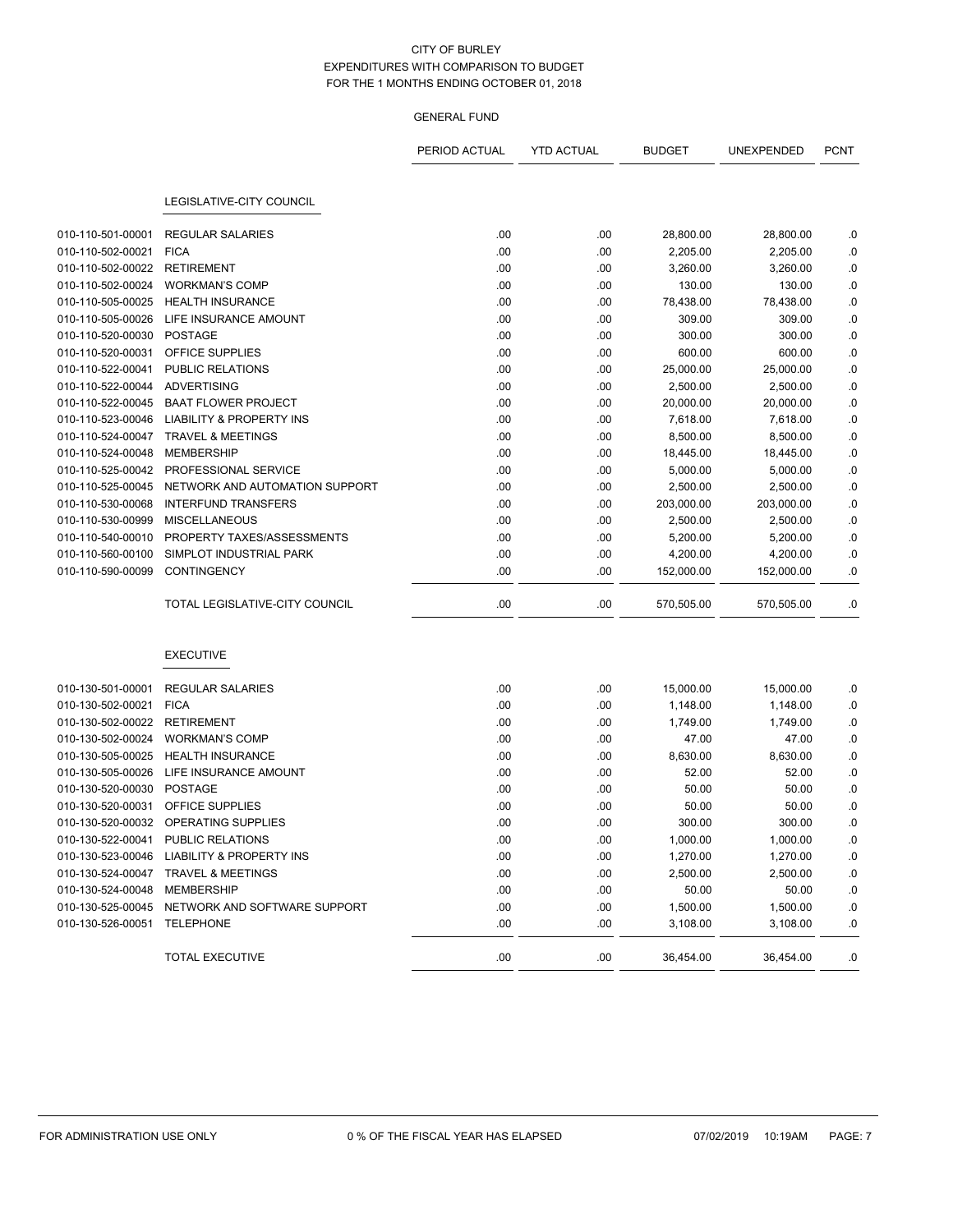|                   |                                        | PERIOD ACTUAL | <b>YTD ACTUAL</b> | <b>BUDGET</b> | UNEXPENDED   | <b>PCNT</b> |
|-------------------|----------------------------------------|---------------|-------------------|---------------|--------------|-------------|
|                   |                                        |               |                   |               |              |             |
|                   | <b>ADMINISTRATIVE</b>                  |               |                   |               |              |             |
| 010-150-501-00001 | <b>REGULAR SALARIES</b>                | .00           | .00               | 551,493.00    | 551,493.00   | .0          |
| 010-150-502-00021 | <b>FICA</b>                            | .00           | .00               | 42,198.00     | 42,198.00    | .0          |
| 010-150-502-00022 | <b>RETIREMENT</b>                      | .00           | .00               | 62,441.00     | 62,441.00    | .0          |
| 010-150-502-00024 | <b>WORKMAN'S COMP</b>                  | .00           | .00               | 1,458.00      | 1,458.00     | .0          |
| 010-150-505-00025 | <b>HEALTH INSURANCE</b>                | .00           | .00               | 170,640.00    | 170,640.00   | $0.$        |
| 010-150-505-00026 | LIFE INSURANCE AMOUNT                  | .00           | .00               | 465.00        | 465.00       | $\cdot$ 0   |
| 010-150-520-00030 | <b>POSTAGE</b>                         | .00           | .00               | 34,000.00     | 34,000.00    | $0.$        |
| 010-150-520-00031 | OFFICE SUPPLIES                        | .00           | .00               | 2,000.00      | 2,000.00     | .0          |
| 010-150-520-00032 | OPERATING SUPPLIES                     | .00           | .00               | 3,000.00      | 3,000.00     | .0          |
| 010-150-520-00058 | <b>MAINT OFFICE EQUIP</b>              | .00           | .00               | 3,000.00      | 3,000.00     | .0          |
| 010-150-521-00034 | <b>MINOR EQUIPMENT</b>                 | .00           | .00               | 1,000.00      | 1,000.00     | $0.$        |
| 010-150-522-00041 | PUBLIC RELATIONS                       | .00           | .00               | 200.00        | 200.00       | $0.$        |
| 010-150-522-00044 | <b>ADVERTISING</b>                     | .00           | .00               | 350.00        | 350.00       | .0          |
| 010-150-522-00045 | <b>PRINTING</b>                        | .00           | .00               | 2,000.00      | 2,000.00     | .0          |
| 010-150-523-00046 | <b>LIABILITY &amp; PROPERTY INS</b>    | .00           | .00               | 11,427.00     | 11,427.00    | $\cdot$ 0   |
| 010-150-524-00047 | TRAVEL & MEETINGS                      | .00           | .00               | 13,000.00     | 13,000.00    | $0.$        |
| 010-150-524-00048 | <b>MEMBERSHIP</b>                      | .00           | .00               | 2,200.00      | 2,200.00     | $\cdot$ 0   |
| 010-150-524-00049 | PERSONNEL TRAINING                     | .00           | .00               | 600.00        | 600.00       | .0          |
| 010-150-524-00053 | <b>LOCAL TRANSPORT</b>                 | .00           | .00               | 6,000.00      | 6,000.00     | .0          |
| 010-150-525-00042 | PROFESSIONAL SERVICE                   | .00           | .00               | 4,000.00      | 4,000.00     | $0.$        |
| 010-150-525-00045 | NETWORK AND SOFTWARE SUPPORT           | .00           | .00               | 11,052.00     | 11,052.00    | $\cdot$ 0   |
| 010-150-525-00050 | <b>CLEANING SERVICE</b>                | .00           | .00               | 4,480.00      | 4,480.00     | $0.$        |
| 010-150-525-00063 | SOFTWARE MAINT AND SUPPORT             | .00           | .00               | 21,000.00     | 21,000.00    | .0          |
| 010-150-525-00067 | <b>CONTRACTED SERVICE</b>              | .00           | .00               | 5,000.00      | 5,000.00     | .0          |
| 010-150-526-00051 | <b>TELEPHONE</b>                       | .00           | .00               | 13,900.00     | 13,900.00    | $\cdot$ 0   |
| 010-150-527-00057 | <b>RENTAL OTHER</b>                    | .00           | .00               | 1,000.00      | 1,000.00     | $\cdot$ 0   |
| 010-150-528-00059 | <b>MAINT GROUNDS</b>                   | .00           | .00               | 500.00        | 500.00       | .0          |
| 010-150-528-00060 | <b>MAINT BLDG</b>                      | .00           | .00               | 9,000.00      | 9,000.00     | .0          |
| 010-150-530-00066 | <b>BAD DEBT</b>                        | .00           | .00               | 1,000.00      | 1,000.00     | .0          |
| 010-150-530-00099 | CASH LONG OR SHORT                     | .00           | .00               | 200.00        | 200.00       | .0          |
| 010-150-580-00074 | OFFICE EQUIPMENT                       | .00           | .00               | 2,000.00      | 2,000.00     | .0          |
| 010-150-590-00001 | SALARY INCREASE 2018-2019              | .00           | .00               | 76,700.00     | 76,700.00    | .0          |
|                   | TOTAL ADMINISTRATIVE                   | .00           | .00               | 1,057,304.00  | 1,057,304.00 | .0          |
|                   | <b>LEGAL SERVICES</b>                  |               |                   |               |              |             |
| 010-170-502-00021 | <b>FICA</b>                            | .00           | .00               | 3,926.00      | 3,926.00     | .0          |
| 010-170-502-00022 | <b>RETIREMENT</b>                      | .00           | .00               | 6,332.00      | 6,332.00     | .0          |
| 010-170-502-00024 | <b>WORKMAN'S COMP</b>                  | .00           | .00               | 125.00        | 125.00       | .0          |
| 010-170-505-00025 | <b>HEALTH INSURANCE</b>                | .00           | .00               | 56,880.00     | 56,880.00    | .0          |
| 010-170-505-00026 | LIFE INSURANCE AMOUNT                  | .00           | .00               | 155.00        | 155.00       | .0          |
| 010-170-524-00047 | <b>TRAVEL &amp; MEETINGS</b>           | .00           | .00               | 400.00        | 400.00       | .0          |
| 010-170-524-00048 | <b>MEMBERSHIP</b>                      | .00           | .00               | 115.00        | 115.00       | .0          |
| 010-170-525-00041 | LEGAL RETAINER SERVICES                | .00           | .00               | 51,315.00     | 51,315.00    | .0          |
|                   | 010-170-525-00042 PROSECUTION SERVICES | .00           | .00               | 70,220.00     | 70,220.00    | .0          |
|                   | TOTAL LEGAL SERVICES                   | .00           | .00               | 189,468.00    | 189,468.00   | .0          |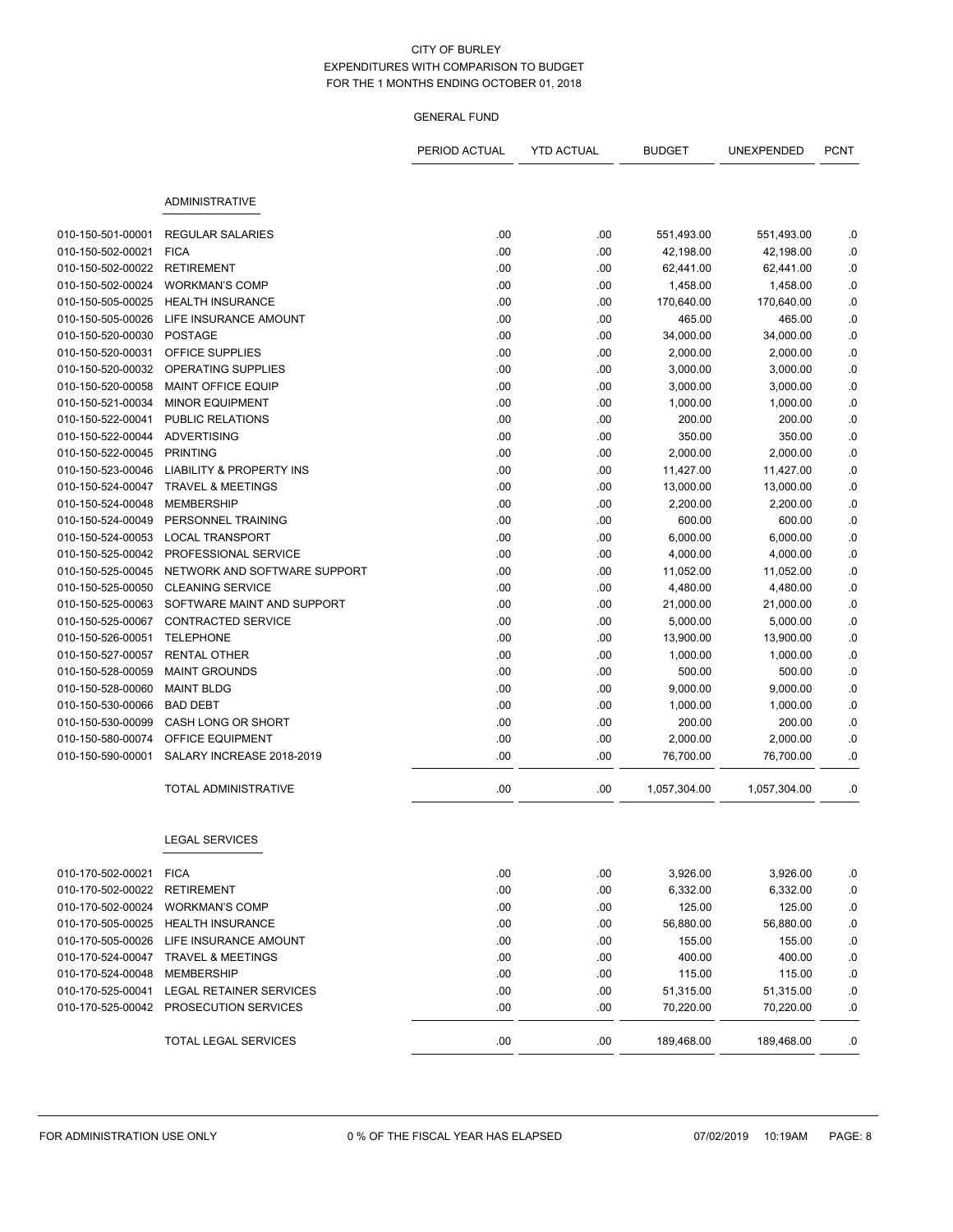|                   |                                         | PERIOD ACTUAL | <b>YTD ACTUAL</b> | <b>BUDGET</b> | UNEXPENDED   | <b>PCNT</b> |
|-------------------|-----------------------------------------|---------------|-------------------|---------------|--------------|-------------|
|                   | <b>BUILDING INSPECTION &amp; MAINT.</b> |               |                   |               |              |             |
| 010-190-501-00001 | <b>REGULAR SALARIES</b>                 | .00           | .00               | 167,105.00    | 167,105.00   | .0          |
| 010-190-501-00002 | <b>PART TIME SALARIES</b>               | .00           | .00               | 14,000.00     | 14,000.00    | .0          |
| 010-190-502-00021 | <b>FICA</b>                             | .00           | .00               | 13,820.00     | 13,820.00    | .0          |
| 010-190-502-00022 | <b>RETIREMENT</b>                       | .00           | .00               | 18,828.00     | 18,828.00    | .0          |
| 010-190-502-00024 | <b>WORKMAN'S COMP</b>                   | .00           | .00               | 7,106.00      | 7,106.00     | .0          |
| 010-190-505-00025 | <b>HEALTH INSURANCE</b>                 | .00           | .00               | 56,940.00     | 56,940.00    | .0          |
| 010-190-505-00026 | LIFE INSURANCE AMOUNT                   | .00           | .00               | 155.00        | 155.00       | .0          |
| 010-190-505-00027 | UNIFORM ALLOWANCE                       | .00           | .00               | 500.00        | 500.00       | .0          |
| 010-190-520-00030 | <b>POSTAGE</b>                          | .00           | .00               | 300.00        | 300.00       | .0          |
| 010-190-520-00031 | <b>OFFICE SUPPLIES</b>                  | .00           | .00               | 250.00        | 250.00       | .0          |
| 010-190-520-00032 | OPERATING SUPPLIES                      | .00           | .00               | 400.00        | 400.00       | .0          |
| 010-190-520-00058 | <b>MAINT OFFICE EQUIP</b>               | .00           | .00               | 100.00        | 100.00       | .0          |
| 010-190-521-00034 | <b>MINOR EQUIPMENT</b>                  | .00           | .00               | 5,000.00      | 5,000.00     | .0          |
| 010-190-523-00046 | <b>LIABILITY &amp; PROPERTY INS</b>     | .00           | .00               | 3,809.00      | 3,809.00     | .0          |
| 010-190-524-00047 | <b>TRAVEL &amp; MEETINGS</b>            | .00           | .00               | 3,000.00      | 3,000.00     | .0          |
| 010-190-524-00048 | <b>MEMBERSHIP</b>                       | .00           | .00               | 500.00        | 500.00       | .0          |
| 010-190-524-00049 | PERSONNEL TRAINING                      | .00           | .00               | 500.00        | 500.00       | .0          |
| 010-190-525-00036 | TEMPS CONTRACTED SERVICE                | .00           | .00               | 18,000.00     | 18,000.00    | .0          |
| 010-190-525-00042 | PROFESSIONAL SERVICE                    | .00           | .00               | 800.00        | 800.00       | .0          |
| 010-190-525-00045 | NETWORK AND SOFTWARE SUPPORT            | .00           | .00               | 2,775.00      | 2,775.00     | .0          |
| 010-190-526-00051 | <b>TELEPHONE</b>                        | .00           | .00               | 800.00        | 800.00       | .0          |
| 010-190-527-00057 | <b>RENTAL OTHER</b>                     | .00           | .00               | 300.00        | 300.00       | .0          |
| 010-190-528-00059 | <b>MAINT GROUNDS</b>                    | .00           | .00               | 500.00        | 500.00       | .0          |
| 010-190-528-00060 | <b>MAINT BLDG</b>                       | .00           | .00               | 500.00        | 500.00       | .0          |
| 010-190-529-00035 | <b>FUEL &amp; OIL</b>                   | .00           | .00               | 3,000.00      | 3,000.00     | .0          |
| 010-190-529-00061 | MAINT AUTOMOTIVE                        | .00           | .00               | 1,200.00      | 1,200.00     | .0          |
| 010-190-529-00062 | <b>MAINT OTHER EQUIPMENT</b>            | .00           | .00               | 300.00        | 300.00       | .0          |
|                   | TOTAL BUILDING INSPECTION & MAINT.      | .00           | .00               | 320,488.00    | 320,488.00   | .0          |
|                   | POLICE SERVICES                         |               |                   |               |              |             |
| 010-210-525-00067 | <b>CONTRACTED SERVICE</b>               | .00           | .00               | 1,647,927.00  | 1,647,927.00 | .0          |
|                   | <b>TOTAL POLICE SERVICES</b>            | .00           | .00               | 1,647,927.00  | 1,647,927.00 | .0          |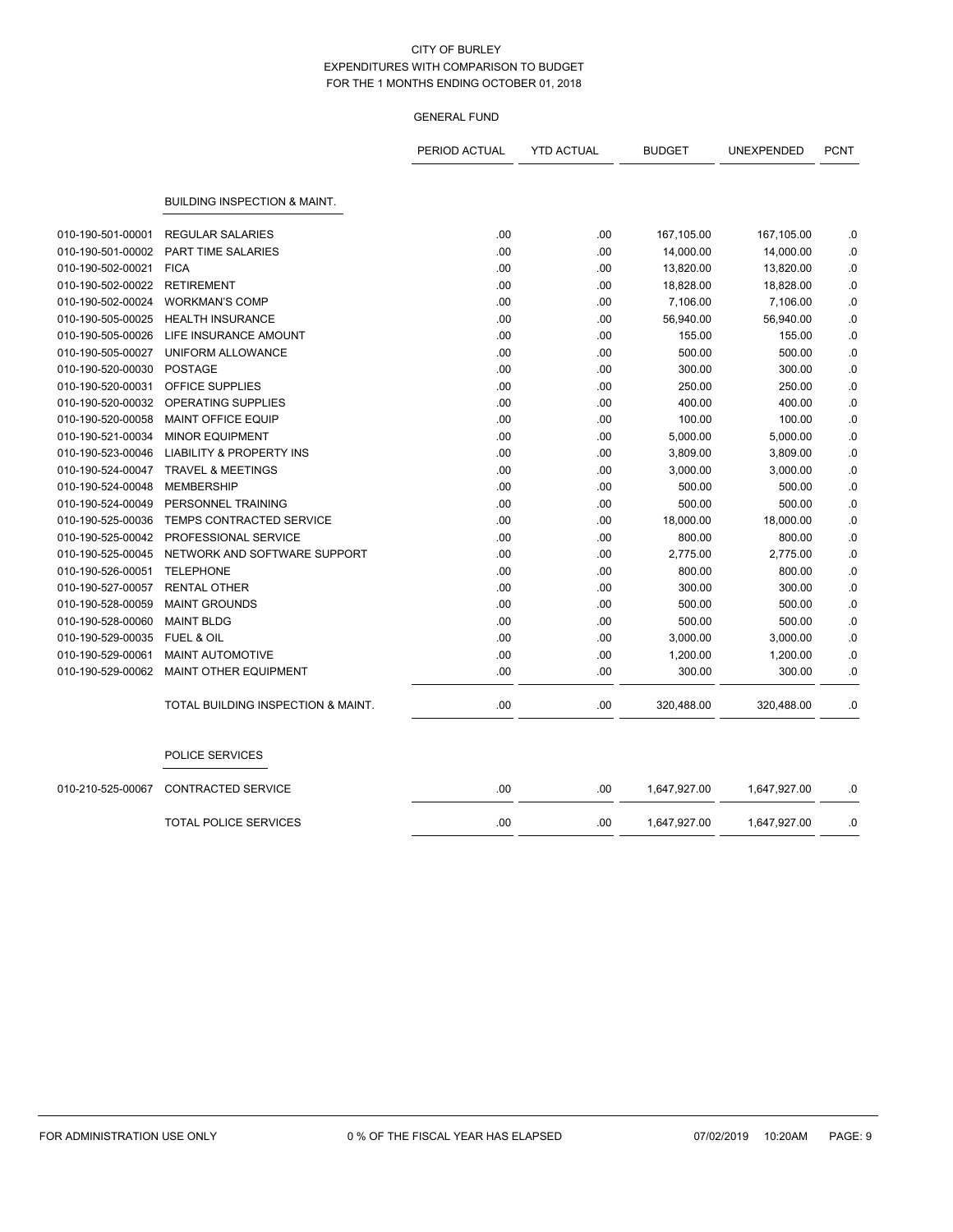| <b>FIRE</b><br>.00<br>010-230-501-00001<br><b>REGULAR SALARIES</b><br>.00<br>537,322.00<br>537,322.00<br>010-230-501-00002<br><b>RESERVE FF WAGES</b><br>.00<br>.00<br>31,000.00<br>31,000.00<br>.00<br>010-230-501-00005<br><b>OVERTIME SALARIES</b><br>.00<br>25,000.00<br>25,000.00<br>010-230-501-00010<br>FT CALL BACK<br>.00<br>23,000.00<br>23,000.00<br>.00<br>010-230-501-00015<br>FT-VOLUNTEER TRAINING<br>.00<br>.00<br>13,000.00<br>13,000.00<br><b>FICA</b><br>010-230-502-00021<br>.00<br>.00<br>9,800.00<br>9,800.00<br>010-230-502-00022<br><b>RETIREMENT - 401K</b><br>.00<br>.00<br>32,980.00<br>32,980.00<br>010-230-502-00023<br>FIRE RETIREMENT OTHER<br>.00<br>.00<br>94,737.00<br>94,737.00<br>010-230-502-00024<br><b>WORKMAN'S COMP</b><br>.00<br>.00<br>31,640.00<br>31,640.00<br>010-230-505-00025<br><b>HEALTH INSURANCE</b><br>.00<br>.00<br>189,600.00<br>189,600.00<br>010-230-505-00027<br>UNIFORM ALLOWANCE<br>.00<br>.00<br>4,300.00<br>4,300.00<br>010-230-520-00030<br>.00<br>.00<br><b>POSTAGE</b><br>150.00<br>150.00<br>010-230-520-00031<br><b>OFFICE SUPPLIES</b><br>.00<br>.00<br>1,000.00<br>1,000.00<br>010-230-520-00032<br><b>OPERATING SUPPLIES</b><br>.00<br>.00<br>2,500.00<br>2,500.00<br>010-230-520-00058<br><b>MAINT OFFICE EQUIP</b><br>.00<br>.00<br>500.00<br>500.00<br>010-230-521-00034<br><b>MINOR EQUIPMENT</b><br>.00<br>.00<br>3,000.00<br>3,000.00<br>010-230-522-00044<br><b>ADVERTISING</b><br>.00<br>.00<br>300.00<br>300.00<br>010-230-522-00045<br><b>PRINTING</b><br>.00<br>.00<br>1,500.00<br>1,500.00<br>010-230-523-00046<br><b>LIABILITY &amp; PROPERTY INS</b><br>.00<br>.00<br>12,696.00<br>12,696.00<br>010-230-524-00047<br><b>TRAVEL &amp; MEETINGS</b><br>.00<br>.00<br>3,500.00<br>3,500.00<br><b>MEMBERSHIP</b><br>010-230-524-00048<br>.00<br>.00<br>5,800.00<br>5,800.00<br>010-230-524-00049<br>PERSONNEL TRAINING<br>.00<br>.00<br>20,000.00<br>20,000.00<br><b>WELLNESS AND FITNESS</b><br>.00<br>.00<br>500.00<br>010-230-524-00050<br>500.00<br>010-230-525-00042<br>PROFESSIONAL SERVICE<br>.00<br>.00<br>1,100.00<br>1,100.00<br>010-230-525-00045<br>NETWORK AND SOFTWARE SUPPORT<br>.00<br>.00<br>10,200.00<br>10,200.00<br>010-230-526-00051<br><b>TELEPHONE</b><br>.00<br>.00<br>3,500.00<br>3,500.00<br>010-230-528-00059<br><b>MAINT GROUNDS</b><br>.00<br>.00<br>850.00<br>850.00<br>.00<br>8,000.00<br>010-230-528-00060<br><b>MAINT BLDG</b><br>.00<br>8,000.00<br>010-230-529-00035<br>FUEL & OIL<br>.00<br>.00<br>9,000.00<br>9,000.00<br>010-230-529-00061<br>.00<br><b>MAINT AUTOMOTIVE</b><br>.00<br>15,000.00<br>15,000.00<br>010-230-529-00062<br>PERSONAL PROTECTIVE EQUIPMENT<br>.00<br>.00<br>40,000.00<br>40,000.00<br>010-230-530-00100<br><b>HAZMAT MATERIALS</b><br>.00<br>.00<br>400.00<br>400.00<br>010-230-530-00200<br><b>EMS SUPPLIES</b><br>.00<br>.00<br>2,000.00<br>2,000.00<br>010-230-580-00011<br><b>EXTRICATION TOOLS &amp; EQUIPMENT</b><br>.00<br>.00<br>1,000.00<br>1,000.00<br>010-230-580-00074<br>OFFICE EQUIPMENT<br>.00<br>.00<br>1,500.00<br>1,500.00<br>010-230-580-00075<br><b>AUTOMOTIVE</b><br>.00<br>.00<br>600,000.00<br>600,000.00<br>010-230-580-00076<br><b>SCBA MAINTENANCE</b><br>.00<br>.00<br>6,000.00<br>6,000.00 | <b>PCNT</b> |
|-----------------------------------------------------------------------------------------------------------------------------------------------------------------------------------------------------------------------------------------------------------------------------------------------------------------------------------------------------------------------------------------------------------------------------------------------------------------------------------------------------------------------------------------------------------------------------------------------------------------------------------------------------------------------------------------------------------------------------------------------------------------------------------------------------------------------------------------------------------------------------------------------------------------------------------------------------------------------------------------------------------------------------------------------------------------------------------------------------------------------------------------------------------------------------------------------------------------------------------------------------------------------------------------------------------------------------------------------------------------------------------------------------------------------------------------------------------------------------------------------------------------------------------------------------------------------------------------------------------------------------------------------------------------------------------------------------------------------------------------------------------------------------------------------------------------------------------------------------------------------------------------------------------------------------------------------------------------------------------------------------------------------------------------------------------------------------------------------------------------------------------------------------------------------------------------------------------------------------------------------------------------------------------------------------------------------------------------------------------------------------------------------------------------------------------------------------------------------------------------------------------------------------------------------------------------------------------------------------------------------------------------------------------------------------------------------------------------------------------------------------------------------------------------------------------------------------------------------------------------------------------------------------------------------------------------------------------------------------------------------------------------------------------------------------------------------------------------------------------------------------------------------------------------------------------------------------------------------------------------------------------------------|-------------|
|                                                                                                                                                                                                                                                                                                                                                                                                                                                                                                                                                                                                                                                                                                                                                                                                                                                                                                                                                                                                                                                                                                                                                                                                                                                                                                                                                                                                                                                                                                                                                                                                                                                                                                                                                                                                                                                                                                                                                                                                                                                                                                                                                                                                                                                                                                                                                                                                                                                                                                                                                                                                                                                                                                                                                                                                                                                                                                                                                                                                                                                                                                                                                                                                                                                                       |             |
|                                                                                                                                                                                                                                                                                                                                                                                                                                                                                                                                                                                                                                                                                                                                                                                                                                                                                                                                                                                                                                                                                                                                                                                                                                                                                                                                                                                                                                                                                                                                                                                                                                                                                                                                                                                                                                                                                                                                                                                                                                                                                                                                                                                                                                                                                                                                                                                                                                                                                                                                                                                                                                                                                                                                                                                                                                                                                                                                                                                                                                                                                                                                                                                                                                                                       |             |
|                                                                                                                                                                                                                                                                                                                                                                                                                                                                                                                                                                                                                                                                                                                                                                                                                                                                                                                                                                                                                                                                                                                                                                                                                                                                                                                                                                                                                                                                                                                                                                                                                                                                                                                                                                                                                                                                                                                                                                                                                                                                                                                                                                                                                                                                                                                                                                                                                                                                                                                                                                                                                                                                                                                                                                                                                                                                                                                                                                                                                                                                                                                                                                                                                                                                       | .0          |
|                                                                                                                                                                                                                                                                                                                                                                                                                                                                                                                                                                                                                                                                                                                                                                                                                                                                                                                                                                                                                                                                                                                                                                                                                                                                                                                                                                                                                                                                                                                                                                                                                                                                                                                                                                                                                                                                                                                                                                                                                                                                                                                                                                                                                                                                                                                                                                                                                                                                                                                                                                                                                                                                                                                                                                                                                                                                                                                                                                                                                                                                                                                                                                                                                                                                       | $\cdot$ 0   |
|                                                                                                                                                                                                                                                                                                                                                                                                                                                                                                                                                                                                                                                                                                                                                                                                                                                                                                                                                                                                                                                                                                                                                                                                                                                                                                                                                                                                                                                                                                                                                                                                                                                                                                                                                                                                                                                                                                                                                                                                                                                                                                                                                                                                                                                                                                                                                                                                                                                                                                                                                                                                                                                                                                                                                                                                                                                                                                                                                                                                                                                                                                                                                                                                                                                                       | 0.          |
|                                                                                                                                                                                                                                                                                                                                                                                                                                                                                                                                                                                                                                                                                                                                                                                                                                                                                                                                                                                                                                                                                                                                                                                                                                                                                                                                                                                                                                                                                                                                                                                                                                                                                                                                                                                                                                                                                                                                                                                                                                                                                                                                                                                                                                                                                                                                                                                                                                                                                                                                                                                                                                                                                                                                                                                                                                                                                                                                                                                                                                                                                                                                                                                                                                                                       | .0          |
|                                                                                                                                                                                                                                                                                                                                                                                                                                                                                                                                                                                                                                                                                                                                                                                                                                                                                                                                                                                                                                                                                                                                                                                                                                                                                                                                                                                                                                                                                                                                                                                                                                                                                                                                                                                                                                                                                                                                                                                                                                                                                                                                                                                                                                                                                                                                                                                                                                                                                                                                                                                                                                                                                                                                                                                                                                                                                                                                                                                                                                                                                                                                                                                                                                                                       | 0.          |
|                                                                                                                                                                                                                                                                                                                                                                                                                                                                                                                                                                                                                                                                                                                                                                                                                                                                                                                                                                                                                                                                                                                                                                                                                                                                                                                                                                                                                                                                                                                                                                                                                                                                                                                                                                                                                                                                                                                                                                                                                                                                                                                                                                                                                                                                                                                                                                                                                                                                                                                                                                                                                                                                                                                                                                                                                                                                                                                                                                                                                                                                                                                                                                                                                                                                       | $\cdot$ 0   |
|                                                                                                                                                                                                                                                                                                                                                                                                                                                                                                                                                                                                                                                                                                                                                                                                                                                                                                                                                                                                                                                                                                                                                                                                                                                                                                                                                                                                                                                                                                                                                                                                                                                                                                                                                                                                                                                                                                                                                                                                                                                                                                                                                                                                                                                                                                                                                                                                                                                                                                                                                                                                                                                                                                                                                                                                                                                                                                                                                                                                                                                                                                                                                                                                                                                                       | .0          |
|                                                                                                                                                                                                                                                                                                                                                                                                                                                                                                                                                                                                                                                                                                                                                                                                                                                                                                                                                                                                                                                                                                                                                                                                                                                                                                                                                                                                                                                                                                                                                                                                                                                                                                                                                                                                                                                                                                                                                                                                                                                                                                                                                                                                                                                                                                                                                                                                                                                                                                                                                                                                                                                                                                                                                                                                                                                                                                                                                                                                                                                                                                                                                                                                                                                                       | $\cdot$ 0   |
|                                                                                                                                                                                                                                                                                                                                                                                                                                                                                                                                                                                                                                                                                                                                                                                                                                                                                                                                                                                                                                                                                                                                                                                                                                                                                                                                                                                                                                                                                                                                                                                                                                                                                                                                                                                                                                                                                                                                                                                                                                                                                                                                                                                                                                                                                                                                                                                                                                                                                                                                                                                                                                                                                                                                                                                                                                                                                                                                                                                                                                                                                                                                                                                                                                                                       | 0.          |
|                                                                                                                                                                                                                                                                                                                                                                                                                                                                                                                                                                                                                                                                                                                                                                                                                                                                                                                                                                                                                                                                                                                                                                                                                                                                                                                                                                                                                                                                                                                                                                                                                                                                                                                                                                                                                                                                                                                                                                                                                                                                                                                                                                                                                                                                                                                                                                                                                                                                                                                                                                                                                                                                                                                                                                                                                                                                                                                                                                                                                                                                                                                                                                                                                                                                       | $\cdot$ 0   |
|                                                                                                                                                                                                                                                                                                                                                                                                                                                                                                                                                                                                                                                                                                                                                                                                                                                                                                                                                                                                                                                                                                                                                                                                                                                                                                                                                                                                                                                                                                                                                                                                                                                                                                                                                                                                                                                                                                                                                                                                                                                                                                                                                                                                                                                                                                                                                                                                                                                                                                                                                                                                                                                                                                                                                                                                                                                                                                                                                                                                                                                                                                                                                                                                                                                                       | $\cdot$ 0   |
|                                                                                                                                                                                                                                                                                                                                                                                                                                                                                                                                                                                                                                                                                                                                                                                                                                                                                                                                                                                                                                                                                                                                                                                                                                                                                                                                                                                                                                                                                                                                                                                                                                                                                                                                                                                                                                                                                                                                                                                                                                                                                                                                                                                                                                                                                                                                                                                                                                                                                                                                                                                                                                                                                                                                                                                                                                                                                                                                                                                                                                                                                                                                                                                                                                                                       | 0.          |
|                                                                                                                                                                                                                                                                                                                                                                                                                                                                                                                                                                                                                                                                                                                                                                                                                                                                                                                                                                                                                                                                                                                                                                                                                                                                                                                                                                                                                                                                                                                                                                                                                                                                                                                                                                                                                                                                                                                                                                                                                                                                                                                                                                                                                                                                                                                                                                                                                                                                                                                                                                                                                                                                                                                                                                                                                                                                                                                                                                                                                                                                                                                                                                                                                                                                       | $\cdot$ 0   |
|                                                                                                                                                                                                                                                                                                                                                                                                                                                                                                                                                                                                                                                                                                                                                                                                                                                                                                                                                                                                                                                                                                                                                                                                                                                                                                                                                                                                                                                                                                                                                                                                                                                                                                                                                                                                                                                                                                                                                                                                                                                                                                                                                                                                                                                                                                                                                                                                                                                                                                                                                                                                                                                                                                                                                                                                                                                                                                                                                                                                                                                                                                                                                                                                                                                                       | 0.          |
|                                                                                                                                                                                                                                                                                                                                                                                                                                                                                                                                                                                                                                                                                                                                                                                                                                                                                                                                                                                                                                                                                                                                                                                                                                                                                                                                                                                                                                                                                                                                                                                                                                                                                                                                                                                                                                                                                                                                                                                                                                                                                                                                                                                                                                                                                                                                                                                                                                                                                                                                                                                                                                                                                                                                                                                                                                                                                                                                                                                                                                                                                                                                                                                                                                                                       | .0          |
|                                                                                                                                                                                                                                                                                                                                                                                                                                                                                                                                                                                                                                                                                                                                                                                                                                                                                                                                                                                                                                                                                                                                                                                                                                                                                                                                                                                                                                                                                                                                                                                                                                                                                                                                                                                                                                                                                                                                                                                                                                                                                                                                                                                                                                                                                                                                                                                                                                                                                                                                                                                                                                                                                                                                                                                                                                                                                                                                                                                                                                                                                                                                                                                                                                                                       | 0.          |
|                                                                                                                                                                                                                                                                                                                                                                                                                                                                                                                                                                                                                                                                                                                                                                                                                                                                                                                                                                                                                                                                                                                                                                                                                                                                                                                                                                                                                                                                                                                                                                                                                                                                                                                                                                                                                                                                                                                                                                                                                                                                                                                                                                                                                                                                                                                                                                                                                                                                                                                                                                                                                                                                                                                                                                                                                                                                                                                                                                                                                                                                                                                                                                                                                                                                       | 0.          |
|                                                                                                                                                                                                                                                                                                                                                                                                                                                                                                                                                                                                                                                                                                                                                                                                                                                                                                                                                                                                                                                                                                                                                                                                                                                                                                                                                                                                                                                                                                                                                                                                                                                                                                                                                                                                                                                                                                                                                                                                                                                                                                                                                                                                                                                                                                                                                                                                                                                                                                                                                                                                                                                                                                                                                                                                                                                                                                                                                                                                                                                                                                                                                                                                                                                                       | .0          |
|                                                                                                                                                                                                                                                                                                                                                                                                                                                                                                                                                                                                                                                                                                                                                                                                                                                                                                                                                                                                                                                                                                                                                                                                                                                                                                                                                                                                                                                                                                                                                                                                                                                                                                                                                                                                                                                                                                                                                                                                                                                                                                                                                                                                                                                                                                                                                                                                                                                                                                                                                                                                                                                                                                                                                                                                                                                                                                                                                                                                                                                                                                                                                                                                                                                                       | 0.          |
|                                                                                                                                                                                                                                                                                                                                                                                                                                                                                                                                                                                                                                                                                                                                                                                                                                                                                                                                                                                                                                                                                                                                                                                                                                                                                                                                                                                                                                                                                                                                                                                                                                                                                                                                                                                                                                                                                                                                                                                                                                                                                                                                                                                                                                                                                                                                                                                                                                                                                                                                                                                                                                                                                                                                                                                                                                                                                                                                                                                                                                                                                                                                                                                                                                                                       | $0.$        |
|                                                                                                                                                                                                                                                                                                                                                                                                                                                                                                                                                                                                                                                                                                                                                                                                                                                                                                                                                                                                                                                                                                                                                                                                                                                                                                                                                                                                                                                                                                                                                                                                                                                                                                                                                                                                                                                                                                                                                                                                                                                                                                                                                                                                                                                                                                                                                                                                                                                                                                                                                                                                                                                                                                                                                                                                                                                                                                                                                                                                                                                                                                                                                                                                                                                                       | 0.          |
|                                                                                                                                                                                                                                                                                                                                                                                                                                                                                                                                                                                                                                                                                                                                                                                                                                                                                                                                                                                                                                                                                                                                                                                                                                                                                                                                                                                                                                                                                                                                                                                                                                                                                                                                                                                                                                                                                                                                                                                                                                                                                                                                                                                                                                                                                                                                                                                                                                                                                                                                                                                                                                                                                                                                                                                                                                                                                                                                                                                                                                                                                                                                                                                                                                                                       | .0          |
|                                                                                                                                                                                                                                                                                                                                                                                                                                                                                                                                                                                                                                                                                                                                                                                                                                                                                                                                                                                                                                                                                                                                                                                                                                                                                                                                                                                                                                                                                                                                                                                                                                                                                                                                                                                                                                                                                                                                                                                                                                                                                                                                                                                                                                                                                                                                                                                                                                                                                                                                                                                                                                                                                                                                                                                                                                                                                                                                                                                                                                                                                                                                                                                                                                                                       | .0          |
|                                                                                                                                                                                                                                                                                                                                                                                                                                                                                                                                                                                                                                                                                                                                                                                                                                                                                                                                                                                                                                                                                                                                                                                                                                                                                                                                                                                                                                                                                                                                                                                                                                                                                                                                                                                                                                                                                                                                                                                                                                                                                                                                                                                                                                                                                                                                                                                                                                                                                                                                                                                                                                                                                                                                                                                                                                                                                                                                                                                                                                                                                                                                                                                                                                                                       | .0          |
|                                                                                                                                                                                                                                                                                                                                                                                                                                                                                                                                                                                                                                                                                                                                                                                                                                                                                                                                                                                                                                                                                                                                                                                                                                                                                                                                                                                                                                                                                                                                                                                                                                                                                                                                                                                                                                                                                                                                                                                                                                                                                                                                                                                                                                                                                                                                                                                                                                                                                                                                                                                                                                                                                                                                                                                                                                                                                                                                                                                                                                                                                                                                                                                                                                                                       | 0.          |
|                                                                                                                                                                                                                                                                                                                                                                                                                                                                                                                                                                                                                                                                                                                                                                                                                                                                                                                                                                                                                                                                                                                                                                                                                                                                                                                                                                                                                                                                                                                                                                                                                                                                                                                                                                                                                                                                                                                                                                                                                                                                                                                                                                                                                                                                                                                                                                                                                                                                                                                                                                                                                                                                                                                                                                                                                                                                                                                                                                                                                                                                                                                                                                                                                                                                       | 0.          |
|                                                                                                                                                                                                                                                                                                                                                                                                                                                                                                                                                                                                                                                                                                                                                                                                                                                                                                                                                                                                                                                                                                                                                                                                                                                                                                                                                                                                                                                                                                                                                                                                                                                                                                                                                                                                                                                                                                                                                                                                                                                                                                                                                                                                                                                                                                                                                                                                                                                                                                                                                                                                                                                                                                                                                                                                                                                                                                                                                                                                                                                                                                                                                                                                                                                                       | 0.          |
|                                                                                                                                                                                                                                                                                                                                                                                                                                                                                                                                                                                                                                                                                                                                                                                                                                                                                                                                                                                                                                                                                                                                                                                                                                                                                                                                                                                                                                                                                                                                                                                                                                                                                                                                                                                                                                                                                                                                                                                                                                                                                                                                                                                                                                                                                                                                                                                                                                                                                                                                                                                                                                                                                                                                                                                                                                                                                                                                                                                                                                                                                                                                                                                                                                                                       | 0.          |
|                                                                                                                                                                                                                                                                                                                                                                                                                                                                                                                                                                                                                                                                                                                                                                                                                                                                                                                                                                                                                                                                                                                                                                                                                                                                                                                                                                                                                                                                                                                                                                                                                                                                                                                                                                                                                                                                                                                                                                                                                                                                                                                                                                                                                                                                                                                                                                                                                                                                                                                                                                                                                                                                                                                                                                                                                                                                                                                                                                                                                                                                                                                                                                                                                                                                       | .0          |
|                                                                                                                                                                                                                                                                                                                                                                                                                                                                                                                                                                                                                                                                                                                                                                                                                                                                                                                                                                                                                                                                                                                                                                                                                                                                                                                                                                                                                                                                                                                                                                                                                                                                                                                                                                                                                                                                                                                                                                                                                                                                                                                                                                                                                                                                                                                                                                                                                                                                                                                                                                                                                                                                                                                                                                                                                                                                                                                                                                                                                                                                                                                                                                                                                                                                       | .0          |
|                                                                                                                                                                                                                                                                                                                                                                                                                                                                                                                                                                                                                                                                                                                                                                                                                                                                                                                                                                                                                                                                                                                                                                                                                                                                                                                                                                                                                                                                                                                                                                                                                                                                                                                                                                                                                                                                                                                                                                                                                                                                                                                                                                                                                                                                                                                                                                                                                                                                                                                                                                                                                                                                                                                                                                                                                                                                                                                                                                                                                                                                                                                                                                                                                                                                       | 0.          |
|                                                                                                                                                                                                                                                                                                                                                                                                                                                                                                                                                                                                                                                                                                                                                                                                                                                                                                                                                                                                                                                                                                                                                                                                                                                                                                                                                                                                                                                                                                                                                                                                                                                                                                                                                                                                                                                                                                                                                                                                                                                                                                                                                                                                                                                                                                                                                                                                                                                                                                                                                                                                                                                                                                                                                                                                                                                                                                                                                                                                                                                                                                                                                                                                                                                                       | $\cdot$ 0   |
|                                                                                                                                                                                                                                                                                                                                                                                                                                                                                                                                                                                                                                                                                                                                                                                                                                                                                                                                                                                                                                                                                                                                                                                                                                                                                                                                                                                                                                                                                                                                                                                                                                                                                                                                                                                                                                                                                                                                                                                                                                                                                                                                                                                                                                                                                                                                                                                                                                                                                                                                                                                                                                                                                                                                                                                                                                                                                                                                                                                                                                                                                                                                                                                                                                                                       | .0          |
|                                                                                                                                                                                                                                                                                                                                                                                                                                                                                                                                                                                                                                                                                                                                                                                                                                                                                                                                                                                                                                                                                                                                                                                                                                                                                                                                                                                                                                                                                                                                                                                                                                                                                                                                                                                                                                                                                                                                                                                                                                                                                                                                                                                                                                                                                                                                                                                                                                                                                                                                                                                                                                                                                                                                                                                                                                                                                                                                                                                                                                                                                                                                                                                                                                                                       | 0.          |
|                                                                                                                                                                                                                                                                                                                                                                                                                                                                                                                                                                                                                                                                                                                                                                                                                                                                                                                                                                                                                                                                                                                                                                                                                                                                                                                                                                                                                                                                                                                                                                                                                                                                                                                                                                                                                                                                                                                                                                                                                                                                                                                                                                                                                                                                                                                                                                                                                                                                                                                                                                                                                                                                                                                                                                                                                                                                                                                                                                                                                                                                                                                                                                                                                                                                       | $\cdot$ 0   |
|                                                                                                                                                                                                                                                                                                                                                                                                                                                                                                                                                                                                                                                                                                                                                                                                                                                                                                                                                                                                                                                                                                                                                                                                                                                                                                                                                                                                                                                                                                                                                                                                                                                                                                                                                                                                                                                                                                                                                                                                                                                                                                                                                                                                                                                                                                                                                                                                                                                                                                                                                                                                                                                                                                                                                                                                                                                                                                                                                                                                                                                                                                                                                                                                                                                                       | 0.          |
|                                                                                                                                                                                                                                                                                                                                                                                                                                                                                                                                                                                                                                                                                                                                                                                                                                                                                                                                                                                                                                                                                                                                                                                                                                                                                                                                                                                                                                                                                                                                                                                                                                                                                                                                                                                                                                                                                                                                                                                                                                                                                                                                                                                                                                                                                                                                                                                                                                                                                                                                                                                                                                                                                                                                                                                                                                                                                                                                                                                                                                                                                                                                                                                                                                                                       | .0          |
| 010-230-584-00079<br><b>CONSTRUCTION</b><br>.00<br>.00<br>39,500.00<br>39,500.00                                                                                                                                                                                                                                                                                                                                                                                                                                                                                                                                                                                                                                                                                                                                                                                                                                                                                                                                                                                                                                                                                                                                                                                                                                                                                                                                                                                                                                                                                                                                                                                                                                                                                                                                                                                                                                                                                                                                                                                                                                                                                                                                                                                                                                                                                                                                                                                                                                                                                                                                                                                                                                                                                                                                                                                                                                                                                                                                                                                                                                                                                                                                                                                      | .0          |
| .00<br>010-230-584-00100<br>OTHER IMPROVEMENTS-ISO<br>.00<br>5,000.00<br>5,000.00                                                                                                                                                                                                                                                                                                                                                                                                                                                                                                                                                                                                                                                                                                                                                                                                                                                                                                                                                                                                                                                                                                                                                                                                                                                                                                                                                                                                                                                                                                                                                                                                                                                                                                                                                                                                                                                                                                                                                                                                                                                                                                                                                                                                                                                                                                                                                                                                                                                                                                                                                                                                                                                                                                                                                                                                                                                                                                                                                                                                                                                                                                                                                                                     | .0          |
| 010-230-590-00001<br><b>DEBT &amp; LEASE PAYMENTS</b><br>.00<br>.00<br>4,300.00<br>4,300.00                                                                                                                                                                                                                                                                                                                                                                                                                                                                                                                                                                                                                                                                                                                                                                                                                                                                                                                                                                                                                                                                                                                                                                                                                                                                                                                                                                                                                                                                                                                                                                                                                                                                                                                                                                                                                                                                                                                                                                                                                                                                                                                                                                                                                                                                                                                                                                                                                                                                                                                                                                                                                                                                                                                                                                                                                                                                                                                                                                                                                                                                                                                                                                           | 0.          |
| <b>TOTAL FIRE</b><br>.00<br>.00<br>1,791,175.00<br>1,791,175.00                                                                                                                                                                                                                                                                                                                                                                                                                                                                                                                                                                                                                                                                                                                                                                                                                                                                                                                                                                                                                                                                                                                                                                                                                                                                                                                                                                                                                                                                                                                                                                                                                                                                                                                                                                                                                                                                                                                                                                                                                                                                                                                                                                                                                                                                                                                                                                                                                                                                                                                                                                                                                                                                                                                                                                                                                                                                                                                                                                                                                                                                                                                                                                                                       | .0          |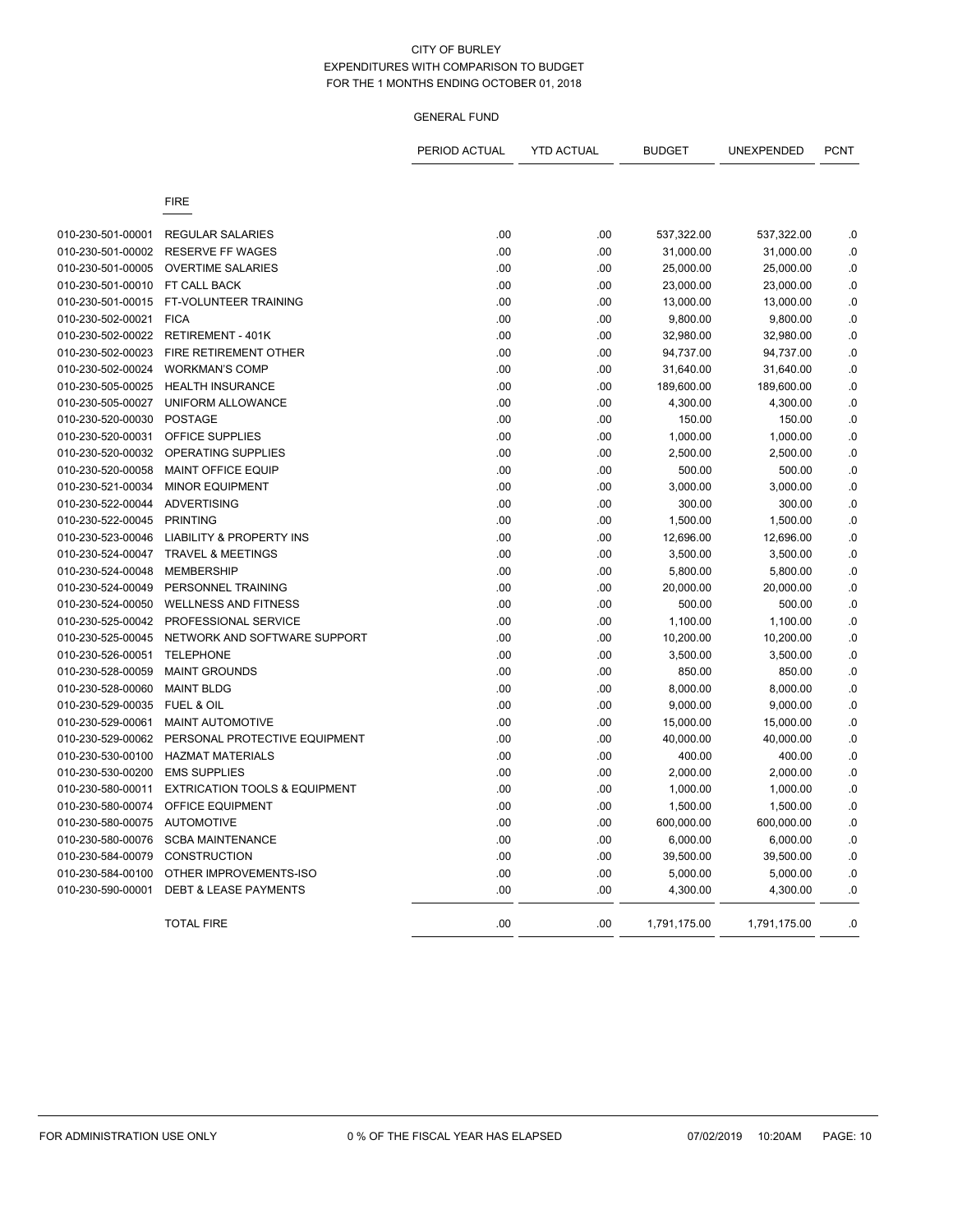|                   |                                     | PERIOD ACTUAL | <b>YTD ACTUAL</b> | <b>BUDGET</b> | UNEXPENDED | <b>PCNT</b> |
|-------------------|-------------------------------------|---------------|-------------------|---------------|------------|-------------|
|                   | <b>ANIMAL CONTROL</b>               |               |                   |               |            |             |
| 010-270-501-00001 | <b>REGULAR SALARIES</b>             | .00           | .00               | 37,440.00     | 37,440.00  | .0          |
| 010-270-501-00005 | <b>OVERTIME SALARIES</b>            | .00           | .00               | 200.00        | 200.00     | .0          |
| 010-270-501-00010 | <b>ONCALL/CALLBACK SALARIES</b>     | .00           | .00               | 1,000.00      | 1,000.00   | .0          |
| 010-270-502-00021 | <b>FICA</b>                         | .00           | .00               | 2,486.00      | 2,486.00   | .0          |
| 010-270-502-00022 | <b>RETIREMENT</b>                   | .00           | .00               | 4,238.00      | 4,238.00   | .0          |
| 010-270-502-00024 | <b>WORKMAN'S COMP</b>               | .00           | .00               | 680.00        | 680.00     | .0          |
| 010-270-505-00025 | <b>HEALTH INSURANCE</b>             | .00           | .00               | 18,960.00     | 18,960.00  | .0          |
| 010-270-505-00026 | LIFE INSURANCE AMOUNT               | .00           | .00               | 52.00         | 52.00      | .0          |
| 010-270-505-00027 | UNIFORM ALLOWANCE                   | .00           | .00               | 400.00        | 400.00     | .0          |
| 010-270-520-00030 | <b>POSTAGE</b>                      | .00           | .00               | 1,300.00      | 1,300.00   | .0          |
| 010-270-520-00031 | OFFICE SUPPLIES                     | .00           | .00               | 200.00        | 200.00     | .0          |
| 010-270-520-00032 | <b>OPERATING SUPPLIES</b>           | .00           | .00               | 4,800.00      | 4,800.00   | .0          |
| 010-270-521-00034 | <b>MINOR EQUIPMENT</b>              | .00           | .00               | 600.00        | 600.00     | .0          |
| 010-270-522-00044 | <b>ADVERTISING</b>                  | .00           | .00               | 500.00        | 500.00     | .0          |
| 010-270-522-00045 | <b>PRINTING</b>                     | .00           | .00               | 450.00        | 450.00     | .0          |
| 010-270-523-00046 | <b>LIABILITY &amp; PROPERTY INS</b> | .00           | .00               | 1,270.00      | 1,270.00   | .0          |
| 010-270-524-00047 | <b>TRAVEL &amp; MEETINGS</b>        | .00           | .00               | 400.00        | 400.00     | .0          |
| 010-270-524-00048 | <b>MEMBERSHIP</b>                   | .00           | .00               | 500.00        | 500.00     | .0          |
| 010-270-525-00036 | TEMPS CONTRACTED SERVICE            | .00           | .00               | 6,500.00      | 6,500.00   | .0          |
| 010-270-525-00045 | NETWORK AND SOFTWARE SUPPORT        | .00           | .00               | 1,500.00      | 1,500.00   | .0          |
| 010-270-526-00051 | <b>TELEPHONE</b>                    | .00           | .00               | 1,085.00      | 1,085.00   | .0          |
| 010-270-528-00060 | <b>MAINT BLDG</b>                   | .00           | .00               | 500.00        | 500.00     | .0          |
| 010-270-529-00035 | FUEL & OIL                          | .00           | .00               | 1,500.00      | 1,500.00   | .0          |
| 010-270-529-00061 | MAINT AUTOMOTIVE                    | .00           | .00               | 350.00        | 350.00     | .0          |
|                   | <b>TOTAL ANIMAL CONTROL</b>         | .00           | .00               | 86,911.00     | 86,911.00  | .0          |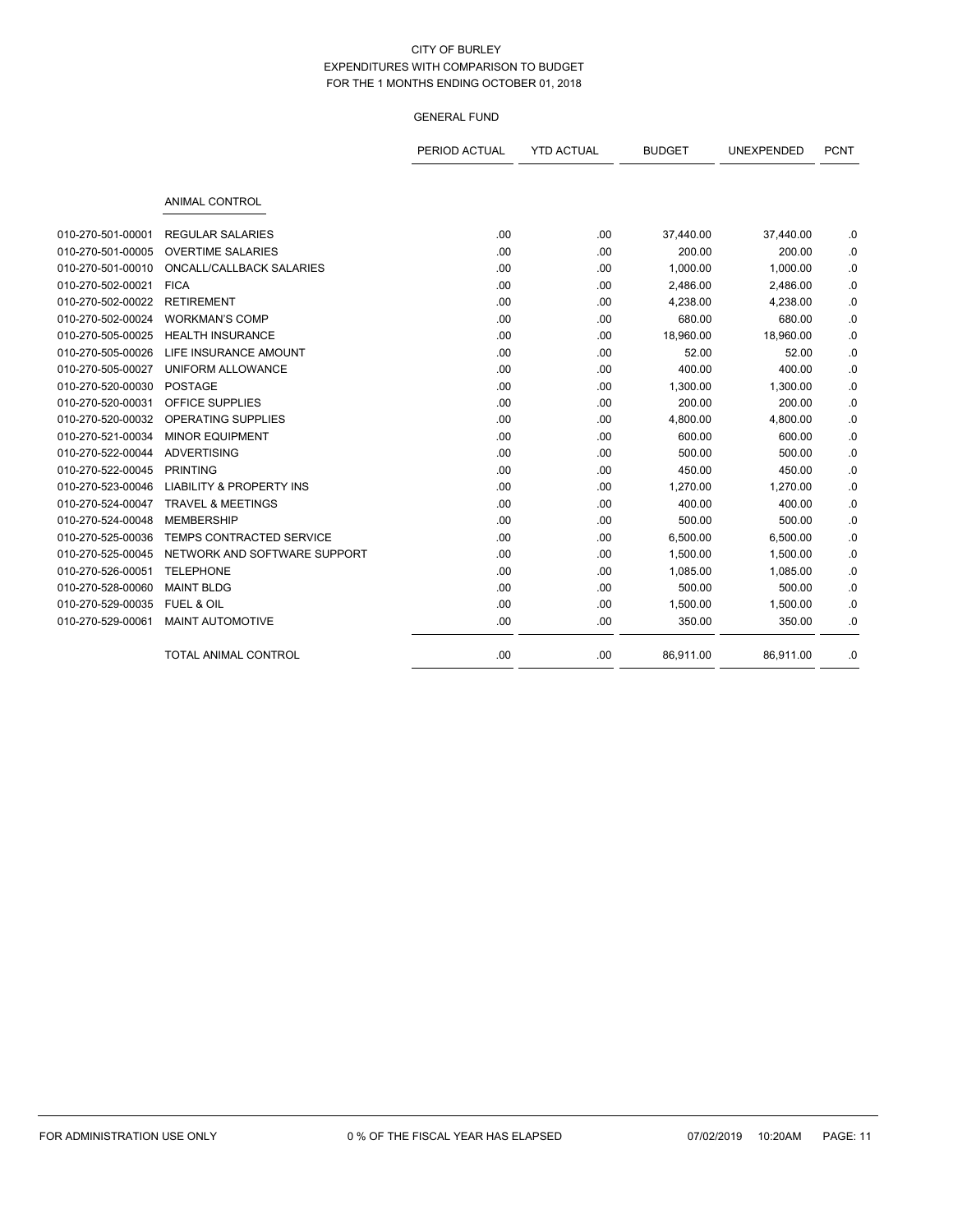|                                        |                                     | PERIOD ACTUAL | <b>YTD ACTUAL</b> | <b>BUDGET</b>          | UNEXPENDED             | <b>PCNT</b> |
|----------------------------------------|-------------------------------------|---------------|-------------------|------------------------|------------------------|-------------|
|                                        | <b>STREETS</b>                      |               |                   |                        |                        |             |
|                                        | <b>REGULAR SALARIES</b>             | .00           | .00               |                        |                        |             |
| 010-310-501-00001<br>010-310-501-00005 | <b>OVERTIME SALARIES</b>            | .00           | .00               | 269,568.00<br>2,000.00 | 269,568.00<br>2,000.00 | .0<br>.0    |
| 010-310-501-00010                      | ONCALL/CALLBACK SALARIES            | .00           | .00               | 2,000.00               | 2,000.00               | .0          |
| 010-310-502-00021                      | <b>FICA</b>                         | .00           | .00               | 20,928.00              | 20,928.00              | .0          |
| 010-310-502-00022                      | <b>RETIREMENT</b>                   | .00           | .00               | 31,002.00              | 31,002.00              | .0          |
| 010-310-502-00024                      | <b>WORKMAN'S COMP</b>               | .00           | .00               | 18,250.00              | 18,250.00              | .0          |
| 010-310-505-00025                      | <b>HEALTH INSURANCE</b>             | .00           | .00               | 113,760.00             | 113,760.00             | .0          |
| 010-310-505-00026                      | LIFE INSURANCE AMOUNT               | .00           | .00               | 309.00                 | 309.00                 | .0          |
| 010-310-505-00027                      | UNIFORM ALLOWANCE                   | .00           | .00               | 600.00                 | 600.00                 | .0          |
| 010-310-520-00031                      | OFFICE SUPPLIES                     | .00           | .00               | 200.00                 | 200.00                 | .0          |
| 010-310-520-00032                      | <b>OPERATING SUPPLIES</b>           | .00           | .00               | 4,000.00               | 4,000.00               | .0          |
| 010-310-521-00034                      | <b>MINOR EQUIPMENT</b>              | .00           | .00               | 1,500.00               | 1,500.00               | .0          |
| 010-310-522-00041                      | PUBLIC RELATIONS                    | .00           | .00               | 100.00                 | 100.00                 | .0          |
| 010-310-522-00044                      | <b>ADVERTISING</b>                  | .00           | .00               | 100.00                 | 100.00                 | .0          |
| 010-310-523-00046                      | <b>LIABILITY &amp; PROPERTY INS</b> | .00           | .00               | 8,000.00               | 8,000.00               | .0          |
| 010-310-524-00047                      | <b>TRAVEL &amp; MEETINGS</b>        | .00           | .00               | 500.00                 | 500.00                 | .0          |
| 010-310-524-00049                      | PERSONNEL TRAINING                  | .00           | .00               | 200.00                 | 200.00                 | .0          |
| 010-310-525-00036                      | TEMPS CONTRACTED SERVICE            | .00           | .00               | 20,000.00              | 20,000.00              | .0          |
| 010-310-525-00042                      | PROFESSIONAL SERVICE                | .00           | .00               | 25,000.00              | 25,000.00              | .0          |
| 010-310-525-00045                      | NETWORK AND SOFTWARE SUPPORT        | .00           | .00               | 1,500.00               | 1,500.00               | .0          |
| 010-310-526-00051                      | <b>TELEPHONE</b>                    | .00           | .00               | 1,800.00               | 1,800.00               | .0          |
| 010-310-526-00052                      | <b>UTILITIES</b>                    | .00           | .00               | 3,000.00               | 3,000.00               | .0          |
| 010-310-527-00057                      | <b>RENTAL OTHER</b>                 | .00           | .00               | 700.00                 | 700.00                 | .0          |
| 010-310-528-00059                      | <b>MAINT GROUNDS</b>                | .00           | .00               | 600.00                 | 600.00                 | 0.0         |
| 010-310-528-00060                      | <b>MAINT BLDG</b>                   | .00           | .00               | 1,000.00               | 1,000.00               | .0          |
| 010-310-529-00035                      | <b>FUEL &amp; OIL</b>               | .00           | .00               | 35,000.00              | 35,000.00              | .0          |
| 010-310-529-00061                      | <b>MAINT AUTOMOTIVE</b>             | .00           | .00               | 50,000.00              | 50,000.00              | .0          |
| 010-310-529-00062                      | <b>MAINT OTHER EQUIPMENT</b>        | .00           | .00               | 500.00                 | 500.00                 | .0          |
| 010-310-580-00076                      | <b>OTHER MACHINERY</b>              | .00           | .00               | 28,000.00              | 28,000.00              | .0          |
| 010-310-584-00073                      | OTHER IMPROVEMENTS                  | .00           | .00               | 242,100.00             | 242,100.00             | .0          |
| 010-310-584-00074                      | <b>CURB AND GUTTER</b>              | .00           | .00               | 40,000.00              | 40,000.00              | .0          |
| 010-310-584-00079                      | <b>CONSTRUCTION</b>                 | .00           | .00               | 160,000.00             | 160,000.00             | .0          |
| 010-310-590-00001                      | <b>DEBT &amp; LEASE PAYMENTS</b>    | .00           | .00               | 48,848.00              | 48,848.00              | .0          |
|                                        | <b>TOTAL STREETS</b>                | .00           | .00               | 1,131,065.00           | 1,131,065.00           | .0          |
|                                        | <b>ENGINEERING</b>                  |               |                   |                        |                        |             |
| 010-311-525-00042                      | PROFESSIONAL SERVICE                | .00           | .00               | 35,000.00              | 35,000.00              | .0          |
|                                        | <b>TOTAL ENGINEERING</b>            | .00           | .00               | 35,000.00              | 35,000.00              | .0          |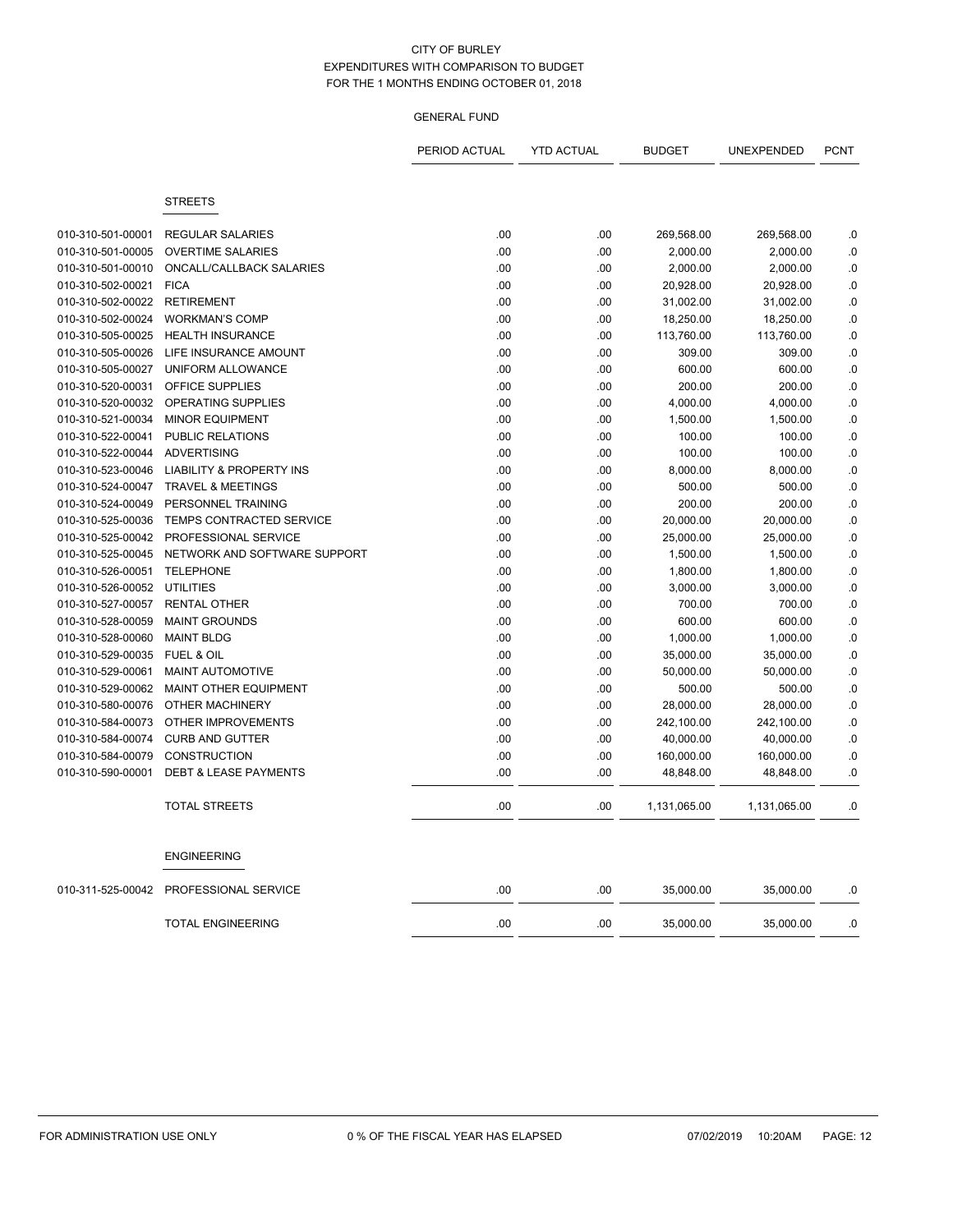|                   |                                     | PERIOD ACTUAL | <b>YTD ACTUAL</b> | <b>BUDGET</b> | <b>UNEXPENDED</b> | <b>PCNT</b> |
|-------------------|-------------------------------------|---------------|-------------------|---------------|-------------------|-------------|
|                   |                                     |               |                   |               |                   |             |
|                   | <b>EQUIPMENT MAINTENANCE</b>        |               |                   |               |                   |             |
| 010-312-501-00001 | <b>REGULAR SALARIES</b>             | .00           | .00               | 196,030.00    | 196,030.00        | .0          |
| 010-312-502-00021 | <b>FICA</b>                         | .00.          | .00               | 14,997.00     | 14,997.00         | 0.          |
| 010-312-502-00022 | <b>RETIREMENT</b>                   | .00           | .00               | 22,230.00     | 22,230.00         | .0          |
| 010-312-502-00024 | <b>WORKMAN'S COMP</b>               | .00           | .00               | 5,560.00      | 5,560.00          | .0          |
| 010-312-505-00025 | <b>HEALTH INSURANCE</b>             | .00           | .00               | 75,840.00     | 75,840.00         | $\cdot$ 0   |
| 010-312-505-00026 | LIFE INSURANCE AMOUNT               | .00           | .00               | 204.00        | 204.00            | .0          |
| 010-312-505-00027 | UNIFORM ALLOWANCE                   | .00           | .00               | 3,900.00      | 3,900.00          | .0          |
| 010-312-520-00030 | <b>POSTAGE</b>                      | .00           | .00               | 200.00        | 200.00            | .0          |
| 010-312-520-00031 | OFFICE SUPPLIES                     | .00           | .00               | 2,000.00      | 2,000.00          | .0          |
| 010-312-520-00032 | OPERATING SUPPLIES                  | .00           | .00               | 11,000.00     | 11,000.00         | .0          |
| 010-312-521-00034 | <b>MINOR EQUIPMENT</b>              | .00           | .00               | 2,500.00      | 2,500.00          | .0          |
| 010-312-522-00045 | <b>PRINTING</b>                     | .00           | .00               | 100.00        | 100.00            | $\cdot$ 0   |
| 010-312-523-00046 | LIABILITY & PROPERTY INS            | .00           | .00               | 4,600.00      | 4,600.00          | .0          |
| 010-312-524-00047 | <b>TRAVEL &amp; MEETINGS</b>        | .00           | .00               | 2,000.00      | 2,000.00          | .0          |
| 010-312-524-00048 | <b>MEMBERSHIP</b>                   | .00           | .00               | 500.00        | 500.00            | .0          |
| 010-312-524-00049 | PERSONNEL TRAINING                  | .00           | .00               | 1,500.00      | 1,500.00          | .0          |
| 010-312-525-00045 | NETWORK AND COMPUTER SUPPORT        | .00           | .00               | 1,500.00      | 1,500.00          | .0          |
| 010-312-526-00051 | <b>TELEPHONE</b>                    | .00           | .00               | 500.00        | 500.00            | .0          |
| 010-312-528-00060 | <b>MAINT BLDG</b>                   | .00           | .00               | 1,000.00      | 1,000.00          | .0          |
| 010-312-529-00035 | <b>FUEL &amp; OIL</b>               | .00           | .00               | 6,000.00      | 6,000.00          | .0          |
| 010-312-529-00061 | <b>MAINT AUTOMOTIVE</b>             | .00           | .00               | 10,000.00     | 10,000.00         | .0          |
| 010-312-584-00073 | OTHER IMPROVEMENTS                  | .00           | .00               | 14,000.00     | 14,000.00         | .0          |
|                   | <b>TOTAL EQUIPMENT MAINTENANCE</b>  | .00           | .00               | 376,161.00    | 376,161.00        | .0          |
|                   | <b>AIRPORT</b>                      |               |                   |               |                   |             |
| 010-330-520-00030 | <b>POSTAGE</b>                      | .00           | .00               | 50.00         | 50.00             | .0          |
| 010-330-520-00031 | <b>OFFICE SUPPLIES</b>              | .00           | .00               | 50.00         | 50.00             | .0          |
| 010-330-520-00032 | OPERATING SUPPLIES                  | .00           | .00               | 500.00        | 500.00            | .0          |
| 010-330-523-00046 | <b>LIABILITY &amp; PROPERTY INS</b> | .00           | .00               | 5,000.00      | 5,000.00          | .0          |
| 010-330-524-00047 | <b>TRAVEL &amp; MEETINGS</b>        | .00           | .00               | 600.00        | 600.00            | .0          |
| 010-330-524-00048 | <b>MEMBERSHIP</b>                   | .00           | .00               | 100.00        | 100.00            | .0          |
| 010-330-525-00067 | <b>CONTRACTED SERVICE</b>           | .00           | .00               | 9,000.00      | 9,000.00          | .0          |
| 010-330-526-00052 | <b>UTILITIES</b>                    | .00           | .00               | 1,100.00      | 1,100.00          | .0          |
| 010-330-528-00059 | <b>MAINT GROUNDS</b>                | .00           | .00               | 13,000.00     | 13,000.00         | .0          |
| 010-330-584-00079 | <b>FAA GRANT MATCH</b>              | .00           | .00               | 25,000.00     | 25,000.00         | .0          |
|                   | <b>TOTAL AIRPORT</b>                | .00           | .00               | 54,400.00     | 54,400.00         | .0          |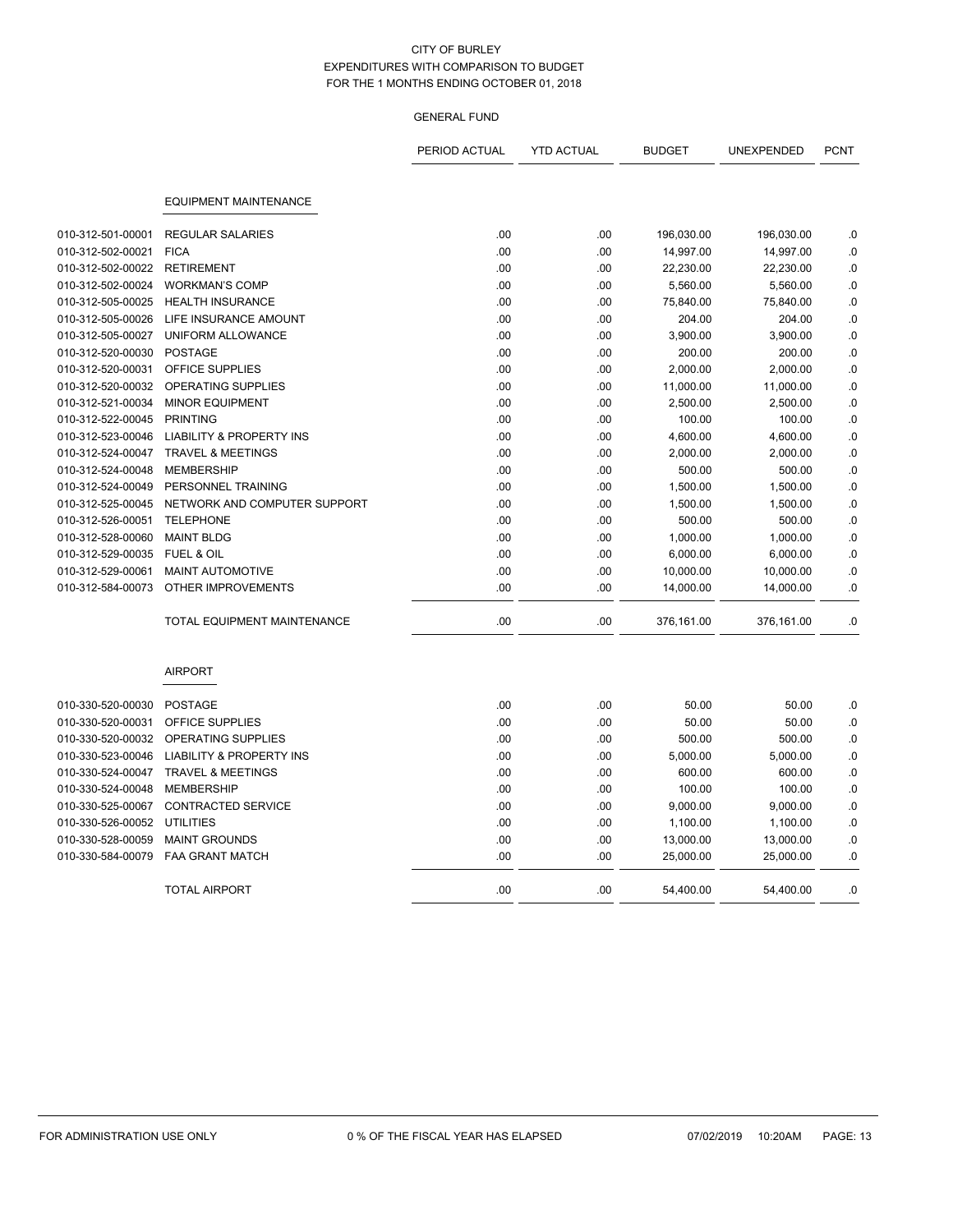|                   |                                     | PERIOD ACTUAL | <b>YTD ACTUAL</b> | <b>BUDGET</b> | UNEXPENDED | <b>PCNT</b> |
|-------------------|-------------------------------------|---------------|-------------------|---------------|------------|-------------|
|                   | PARKS & RECREATION                  |               |                   |               |            |             |
| 010-350-501-00001 | <b>REGULAR SALARIES</b>             | .00           | .00               | 74,106.00     | 74,106.00  | .0          |
| 010-350-502-00021 | <b>FICA</b>                         | .00           | .00               | 5,667.00      | 5,667.00   | .0          |
| 010-350-502-00022 | <b>RETIREMENT</b>                   | .00           | .00               | 8,483.00      | 8,483.00   | .0          |
| 010-350-502-00024 | <b>WORKMAN'S COMP</b>               | .00           | .00               | 2,785.00      | 2,785.00   | .0          |
| 010-350-505-00025 | <b>HEALTH INSURANCE</b>             | .00           | .00               | 28,440.00     | 28,440.00  | 0.0         |
| 010-350-505-00026 | LIFE INSURANCE AMOUNT               | .00           | .00               | 52.00         | 52.00      | .0          |
| 010-350-505-00027 | UNIFORM ALLOWANCE                   | .00           | .00               | 150.00        | 150.00     | .0          |
| 010-350-520-00030 | <b>POSTAGE</b>                      | .00           | .00               | 50.00         | 50.00      | .0          |
| 010-350-520-00031 | OFFICE SUPPLIES                     | .00           | .00               | 50.00         | 50.00      | .0          |
| 010-350-520-00032 | <b>OPERATING SUPPLIES</b>           | .00           | .00               | 4,000.00      | 4,000.00   | .0          |
| 010-350-520-00058 | <b>MAINT OFFICE EQUIP</b>           | .00           | .00               | 100.00        | 100.00     | .0          |
| 010-350-521-00034 | <b>MINOR EQUIPMENT</b>              | .00           | .00               | 3,000.00      | 3,000.00   | .0          |
| 010-350-523-00046 | <b>LIABILITY &amp; PROPERTY INS</b> | .00           | .00               | 1,355.00      | 1,355.00   | .0          |
| 010-350-524-00047 | <b>TRAVEL &amp; MEETINGS</b>        | .00           | .00               | 1,200.00      | 1,200.00   | .0          |
| 010-350-524-00048 | <b>MEMBERSHIP</b>                   | .00           | .00               | 50.00         | 50.00      | .0          |
| 010-350-525-00036 | <b>TEMPS CONTRACTED SERVICE</b>     | .00           | .00               | 82,000.00     | 82,000.00  | .0          |
| 010-350-525-00045 | NETWORK AND COMPUTER SUPPORT        | .00           | .00               | 1,500.00      | 1,500.00   | 0.          |
| 010-350-525-00067 | <b>CONTRACTED SERVICE</b>           | .00           | .00               | 10,000.00     | 10,000.00  | .0          |
| 010-350-526-00051 | <b>TELEPHONE</b>                    | .00           | .00               | 500.00        | 500.00     | .0          |
| 010-350-526-00052 | <b>UTILITIES</b>                    | .00           | .00               | 3,000.00      | 3,000.00   | .0          |
| 010-350-528-00059 | <b>MAINT GROUNDS</b>                | .00           | .00               | 35,000.00     | 35,000.00  | 0.0         |
| 010-350-528-00060 | <b>MAINT BLDG</b>                   | .00           | .00               | 1,500.00      | 1,500.00   | .0          |
| 010-350-529-00035 | FUEL & OIL                          | .00           | .00               | 12,000.00     | 12,000.00  | .0          |
| 010-350-529-00061 | <b>MAINT AUTOMOTIVE</b>             | .00           | .00               | 4,000.00      | 4,000.00   | .0          |
| 010-350-529-00062 | MAINT OTHER EQUIPMENT               | .00           | .00               | 4,000.00      | 4,000.00   | .0          |
| 010-350-584-00073 | <b>OTHER IMPROVEMENTS</b>           | .00           | .00               | 10,000.00     | 10,000.00  | .0          |
| 010-350-584-00079 | <b>CONSTRUCTION</b>                 | .00           | .00               | 55,000.00     | 55,000.00  | .0          |
| 010-350-590-00001 | <b>DEBT &amp; LEASE PAYMENTS</b>    | .00           | .00               | 9,000.00      | 9,000.00   | .0          |
|                   | TOTAL PARKS & RECREATION            | .00           | .00               | 356,988.00    | 356,988.00 | .0          |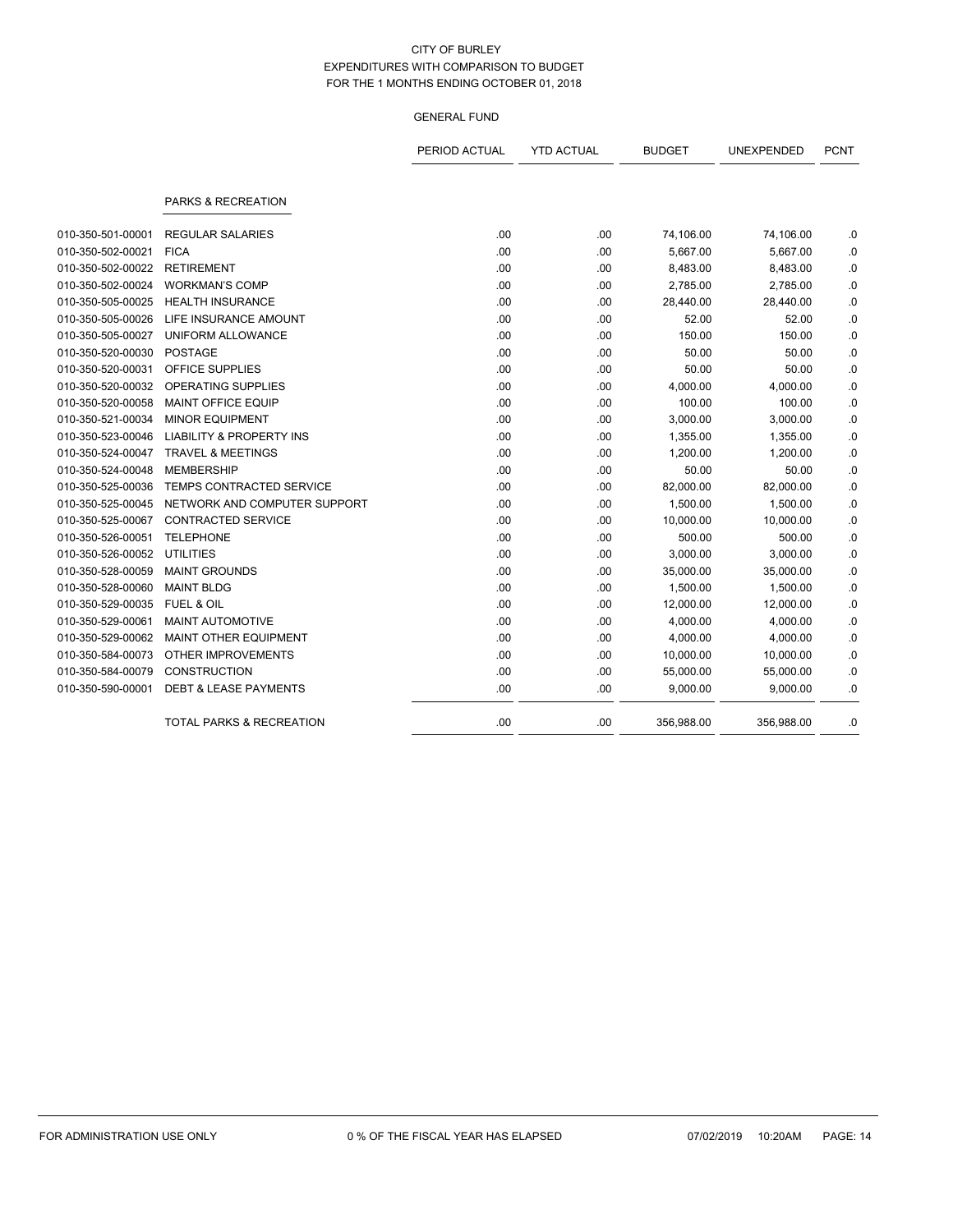|                   |                                     | PERIOD ACTUAL | <b>YTD ACTUAL</b> | <b>BUDGET</b> | <b>UNEXPENDED</b> | <b>PCNT</b> |
|-------------------|-------------------------------------|---------------|-------------------|---------------|-------------------|-------------|
|                   |                                     |               |                   |               |                   |             |
|                   | <b>SWIMMING POOL</b>                |               |                   |               |                   |             |
| 010-351-501-00001 | <b>REGULAR SALARIES</b>             | .00           | .00               | 9,500.00      | 9,500.00          | .0          |
| 010-351-501-00002 | <b>PART TIME SALARIES</b>           | .00           | .00               | 75,000.00     | 75,000.00         | .0          |
| 010-351-502-00021 | <b>FICA</b>                         | .00           | .00               | 6,464.00      | 6,464.00          | .0          |
| 010-351-502-00024 | <b>WORKMAN'S COMP</b>               | .00           | .00               | 4,053.00      | 4,053.00          | .0          |
| 010-351-505-00027 | UNIFORM ALLOWANCE                   | .00.          | .00               | 800.00        | 800.00            | .0          |
| 010-351-520-00031 | OFFICE SUPPLIES                     | .00.          | .00               | 250.00        | 250.00            | .0          |
| 010-351-520-00032 | <b>OPERATING SUPPLIES</b>           | .00           | .00               | 9,000.00      | 9,000.00          | 0.          |
| 010-351-521-00033 | <b>ITEMS FOR RESALE</b>             | .00           | .00               | 5,000.00      | 5,000.00          | .0          |
| 010-351-521-00034 | <b>MINOR EQUIPMENT</b>              | .00           | .00               | 1,600.00      | 1,600.00          | .0          |
| 010-351-523-00046 | <b>LIABILITY &amp; PROPERTY INS</b> | .00           | .00               | 2,655.00      | 2,655.00          | .0          |
| 010-351-524-00048 | <b>MEMBERSHIP</b>                   | .00.          | .00               | 75.00         | 75.00             | .0          |
| 010-351-524-00049 | PERSONNEL TRAINING                  | .00           | .00               | 1,500.00      | 1,500.00          | .0          |
| 010-351-526-00051 | <b>TELEPHONE</b>                    | .00.          | .00               | 250.00        | 250.00            | .0          |
| 010-351-526-00052 | <b>UTILITIES</b>                    | .00.          | .00               | 5,000.00      | 5,000.00          | .0          |
| 010-351-528-00060 | <b>MAINT BLDG</b>                   | .00           | .00               | 10,000.00     | 10.000.00         | .0          |
| 010-351-528-00061 | POOL MAINTENANCE                    | .00           | .00               | 20,000.00     | 20,000.00         | .0          |
|                   | <b>TOTAL SWIMMING POOL</b>          | .00           | .00               | 151,147.00    | 151,147.00        | .0          |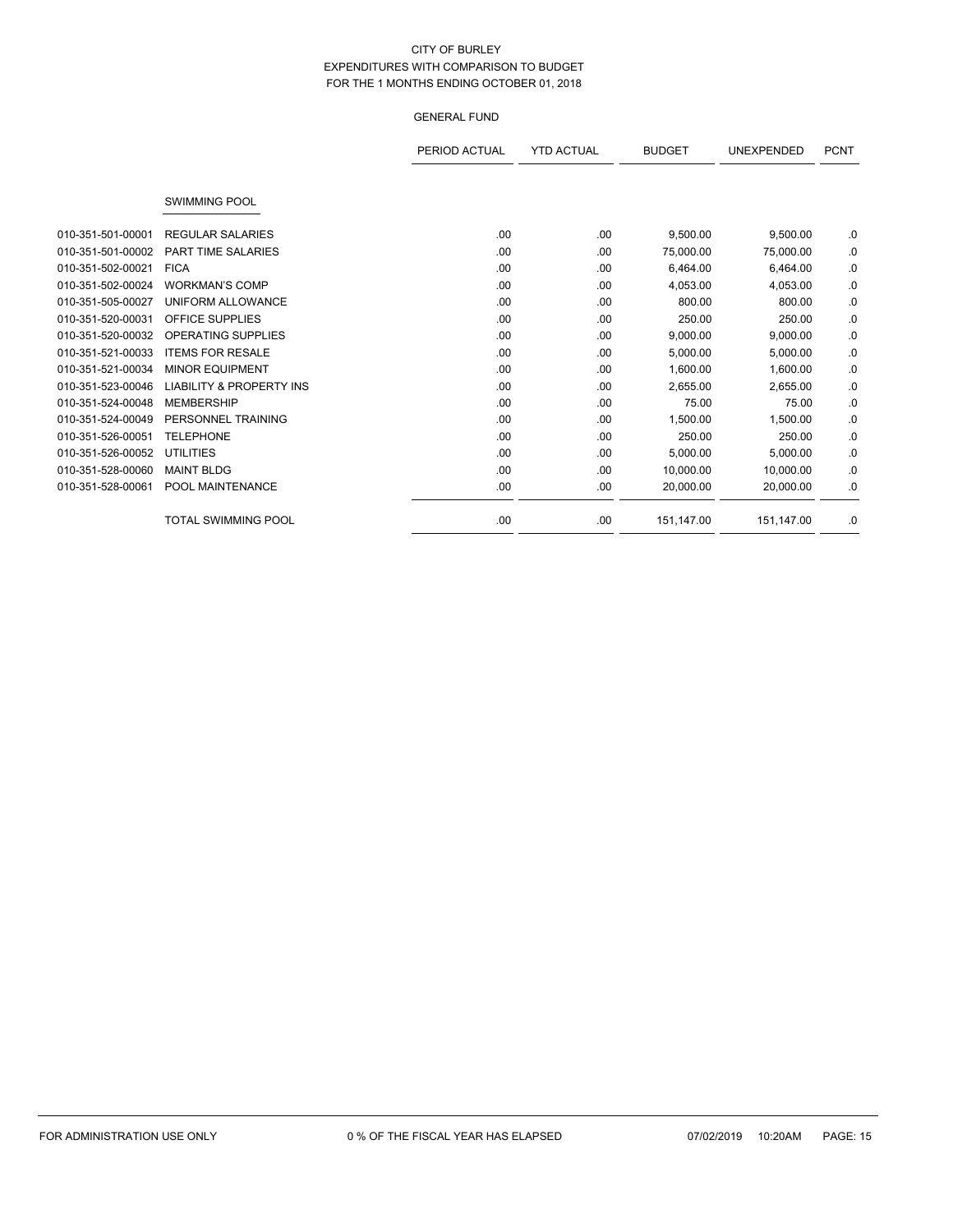|                   |                                        | PERIOD ACTUAL | <b>YTD ACTUAL</b> | <b>BUDGET</b> | UNEXPENDED   | <b>PCNT</b> |
|-------------------|----------------------------------------|---------------|-------------------|---------------|--------------|-------------|
|                   | <b>CEMETERIES</b>                      |               |                   |               |              |             |
|                   |                                        |               |                   |               |              |             |
| 010-410-501-00001 | <b>REGULAR SALARIES</b><br><b>FICA</b> | .00           | .00               | 89,590.00     | 89,590.00    | .0          |
| 010-410-502-00021 |                                        | .00           | .00               | 6,854.00      | 6,854.00     | $.0$        |
| 010-410-502-00022 | <b>RETIREMENT</b>                      | .00           | .00               | 10,160.00     | 10,160.00    | $\cdot$ 0   |
| 010-410-502-00024 | <b>WORKMAN'S COMP</b>                  | .00           | .00               | 5,994.00      | 5,994.00     | $\cdot$ 0   |
| 010-410-505-00025 | <b>HEALTH INSURANCE</b>                | .00           | .00               | 37,920.00     | 37,920.00    | $\cdot$ 0   |
| 010-410-505-00026 | LIFE INSURANCE AMOUNT                  | .00           | .00               | 103.00        | 103.00       | .0          |
| 010-410-505-00027 | UNIFORM ALLOWANCE                      | .00           | .00               | 200.00        | 200.00       | .0          |
| 010-410-520-00030 | <b>POSTAGE</b>                         | .00           | .00               | 100.00        | 100.00       | .0          |
| 010-410-520-00031 | <b>OFFICE SUPPLIES</b>                 | .00           | .00               | 100.00        | 100.00       | .0          |
| 010-410-520-00032 | <b>OPERATING SUPPLIES</b>              | .00           | .00               | 1,000.00      | 1,000.00     | $.0$        |
| 010-410-520-00058 | <b>MAINT OFFICE EQUIP</b>              | .00           | .00               | 150.00        | 150.00       | .0          |
| 010-410-521-00034 | <b>MINOR EQUIPMENT</b>                 | .00           | .00               | 1,900.00      | 1,900.00     | $.0\,$      |
| 010-410-522-00045 | <b>PRINTING</b>                        | .00           | .00               | 150.00        | 150.00       | $\cdot$ 0   |
| 010-410-523-00046 | <b>LIABILITY &amp; PROPERTY INS</b>    | .00           | .00               | 2,625.00      | 2,625.00     | .0          |
| 010-410-524-00047 | <b>TRAVEL &amp; MEETINGS</b>           | .00           | .00               | 800.00        | 800.00       | .0          |
| 010-410-525-00036 | <b>TEMPS CONTRACTED SERVICE</b>        | .00           | .00               | 49,120.00     | 49,120.00    | .0          |
| 010-410-525-00045 | NETWORK AND COMPUTER SUPPORT           | .00           | .00               | 1,500.00      | 1,500.00     | .0          |
| 010-410-525-00063 | OTHER PURCHASED SERVICE                | .00           | .00               | 20,000.00     | 20,000.00    | .0          |
| 010-410-525-00067 | <b>CONTRACTED SERVICE</b>              | .00           | .00               | 4,800.00      | 4,800.00     | $\cdot$ 0   |
| 010-410-526-00051 | <b>TELEPHONE</b>                       | .00           | .00               | 1,800.00      | 1,800.00     | $\cdot$ 0   |
| 010-410-528-00059 | <b>MAINT GROUNDS</b>                   | .00           | .00               | 27,800.00     | 27,800.00    | $\cdot$ 0   |
| 010-410-528-00060 | <b>MAINT BLDG</b>                      | .00           | .00               | 1,000.00      | 1,000.00     | $\cdot$ 0   |
| 010-410-529-00035 | <b>FUEL &amp; OIL</b>                  | .00           | .00               | 10,800.00     | 10,800.00    | .0          |
| 010-410-529-00061 | <b>MAINT AUTOMOTIVE</b>                | .00           | .00               | 1,000.00      | 1,000.00     | $\cdot$ 0   |
| 010-410-529-00062 | <b>MAINT OTHER EQUIPMENT</b>           | .00           | .00               | 3,000.00      | 3,000.00     | .0          |
| 010-410-584-10000 | <b>CENETERY PROPERTY PURCHASE</b>      | .00           | .00               | 14,354.00     | 14,354.00    | .0          |
| 010-410-590-00001 | <b>DEBT &amp; LEASE PAYMENTS</b>       | .00           | .00               | 9,200.00      | 9,200.00     | .0          |
|                   | <b>TOTAL CEMETERIES</b>                | .00           | .00               | 302,020.00    | 302,020.00   | .0          |
|                   | <b>TOTAL FUND EXPENDITURES</b>         | .00           | .00               | 8,107,013.00  | 8,107,013.00 | .0          |
|                   | NET REVENUE OVER EXPENDITURES          | .00           | .00               | .00           | .00          | .0          |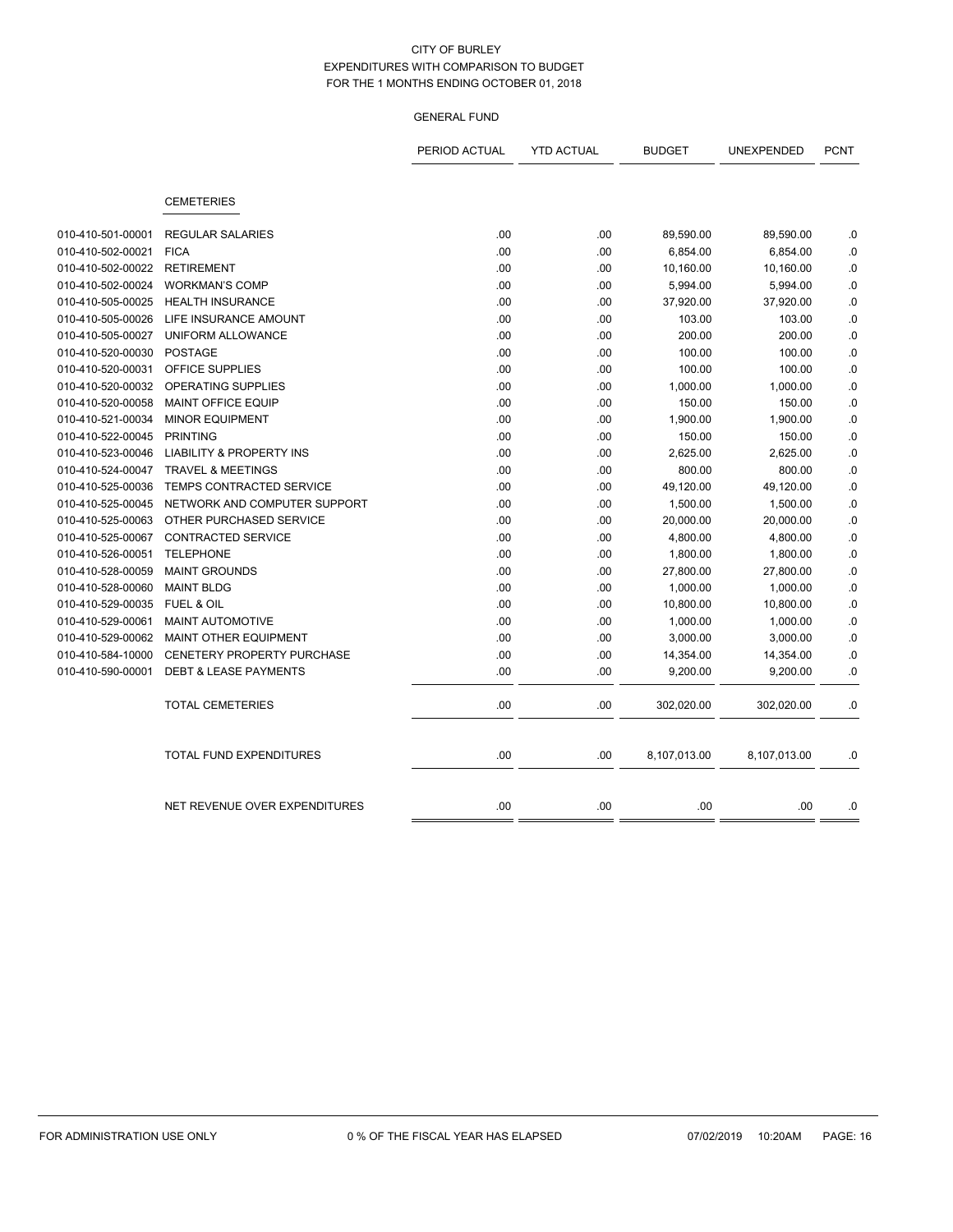# GENERAL OBLIGATION BOND FUND

|                   |                    | PERIOD ACTUAL | <b>YTD ACTUAL</b> | <b>BUDGET</b> | <b>UNEARNED</b> | <b>PCNT</b> |
|-------------------|--------------------|---------------|-------------------|---------------|-----------------|-------------|
|                   |                    |               |                   |               |                 |             |
| 011-010-010-00001 | PROPERTY TAXES     | .00           | .00               | 329,700.00    | 329,700.00      | .0          |
|                   | TOTAL SOURCE 010   | .00           | .00               | 329,700.00    | 329,700.00      | .0          |
|                   |                    |               |                   |               |                 |             |
|                   | TOTAL FUND REVENUE | .00           | .00               | 329,700.00    | 329,700.00      | .0          |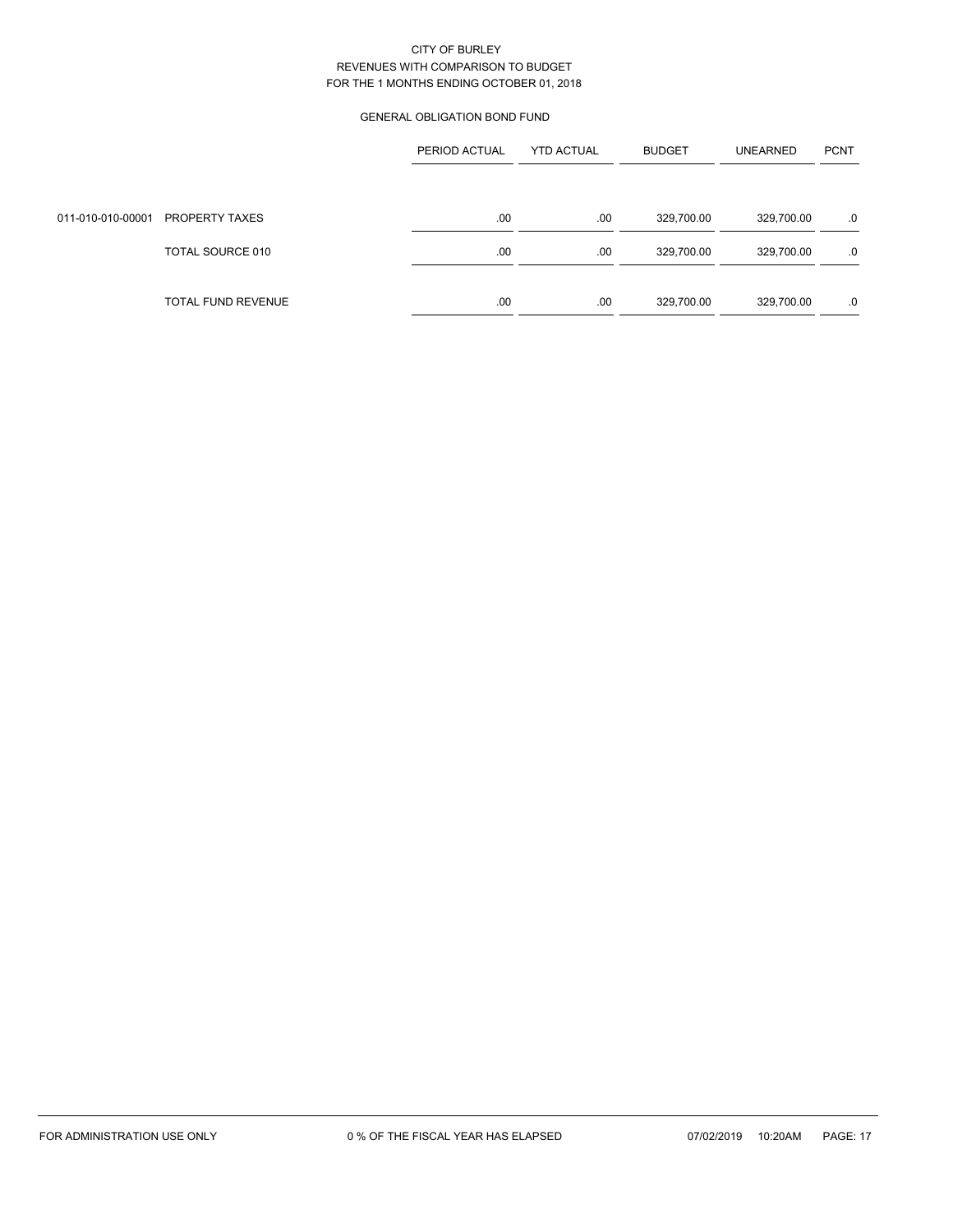# GENERAL OBLIGATION BOND FUND

|                   |                                  | PERIOD ACTUAL | <b>YTD ACTUAL</b> | <b>BUDGET</b> | UNEXPENDED | <b>PCNT</b> |
|-------------------|----------------------------------|---------------|-------------------|---------------|------------|-------------|
|                   | <b>GO BOND EXPENDITURES</b>      |               |                   |               |            |             |
| 011-010-590-00001 | <b>DEBT &amp; LEASE PAYMENTS</b> | .00           | .00               | 329,700.00    | 329,700.00 | .0          |
|                   | TOTAL G O BOND EXPENDITURES      | .00.          | .00               | 329,700.00    | 329,700.00 | .0          |
|                   | <b>TOTAL FUND EXPENDITURES</b>   | .00           | .00               | 329,700.00    | 329,700.00 | .0          |
|                   | NET REVENUE OVER EXPENDITURES    | .00           | .00               | .00           | .00        | .0          |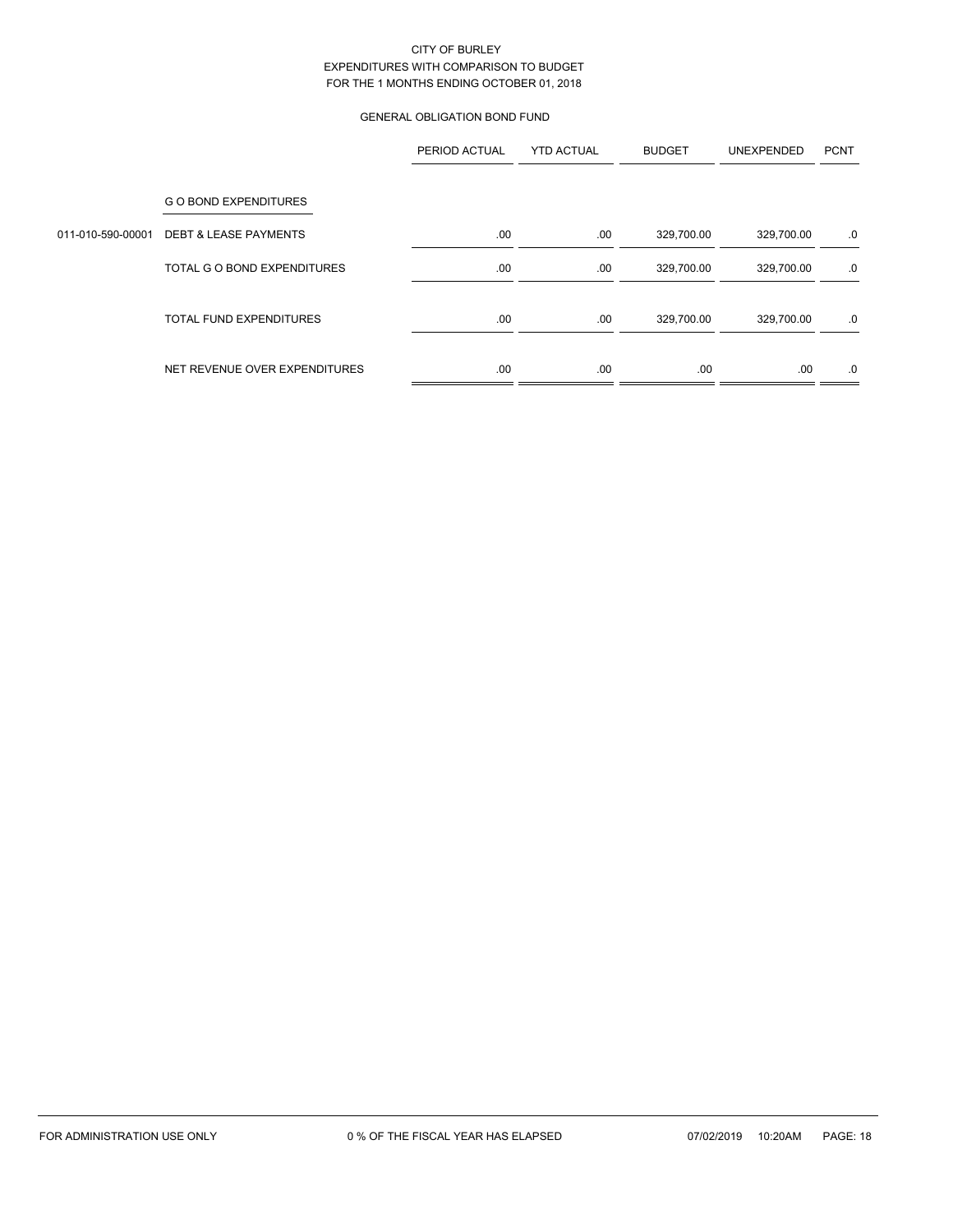### WATER FUND

#### ASSETS

 $=$ 

| 020-001-001-00006 | CASH-COMBINED FUND                | 981,663.53    |
|-------------------|-----------------------------------|---------------|
| 020-001-001-00015 | ACCOUNTS RECEIVABLE - WATER       | 268,423.37    |
| 020-001-001-00016 | ACCOUNTS RECEIVABLE - MISC        | 219.80        |
| 020-001-001-00019 | EST UNCOLLECTABLE ACCOUNTS        | 88,024.00)    |
| 020-001-001-00041 | <b>INVENTORY</b>                  | 239,453.60    |
| 020-001-001-00061 | LAND                              | 242.114.29    |
| 020-001-001-00062 | <b>BUILDINGS &amp; STRUCTURES</b> | 687,985.16    |
| 020-001-001-00063 | ACCUM DEPREC - BLDG & STRUCTUR    | 479,580.72)   |
| 020-001-001-00064 | <b>WATER SYSTEM</b>               | 14,423,743.22 |
| 020-001-001-00065 | ACCUM DEPREC - WATER SYSTEM       | 6,327,573.47) |
| 020-001-001-00068 | <b>MACHINERY &amp; EQUIPMENT</b>  | 931.355.85    |
| 020-001-001-00069 | ACCUM DEPREC - MACH & EQUIP       | 551,534.66)   |
| 020-001-001-08000 | DEFERRED OUTFLOWS OF RESOURCES    | 40,349.00     |
|                   |                                   |               |

TOTAL ASSETS 10,368,594.97

 $\equiv$ 

LIABILITIES AND EQUITY

#### LIABILITIES

|                   | 020-001-002-00005 ACCOUNTS PAYABLE ALLOCATION    | 238,385.43   |  |
|-------------------|--------------------------------------------------|--------------|--|
|                   | 020-001-002-00030 PAYROLL PAYABLES ALLOCATION    | 14,164.93    |  |
|                   | 020-001-002-00033 BENEFITS PAYABLE(SICK&VACATION | 28.234.00    |  |
| 020-001-002-00040 | ACCRUED INT. PAY                                 | 2.178.08     |  |
|                   | 020-001-002-00051 WATER REFUNDED BOND            | 1,325,000.00 |  |
|                   | 020-001-002-00052 REFUNDED BOND PREMIUM          | 136.260.11   |  |
| 020-001-002-00060 | <b>NET PENSION LIABILITY</b>                     | 167.433.00   |  |
|                   | 020-001-002-00061 DEFERRED INFLOWS OF RESOURCES  | 32.970.00    |  |
|                   |                                                  |              |  |

#### TOTAL LIABILITIES 1,944,625.55

#### FUND EQUITY

| 020-001-002-00092 FUND BALANCE | UNAPPROPRIATED FUND BALANCE:  | 8,423,969.42 |              |               |
|--------------------------------|-------------------------------|--------------|--------------|---------------|
|                                | <b>BALANCE - CURRENT DATE</b> |              | 8,423,969.42 |               |
|                                | <b>TOTAL FUND EQUITY</b>      |              |              | 8,423,969.42  |
|                                | TOTAL LIABILITIES AND EQUITY  |              |              | 10,368,594.97 |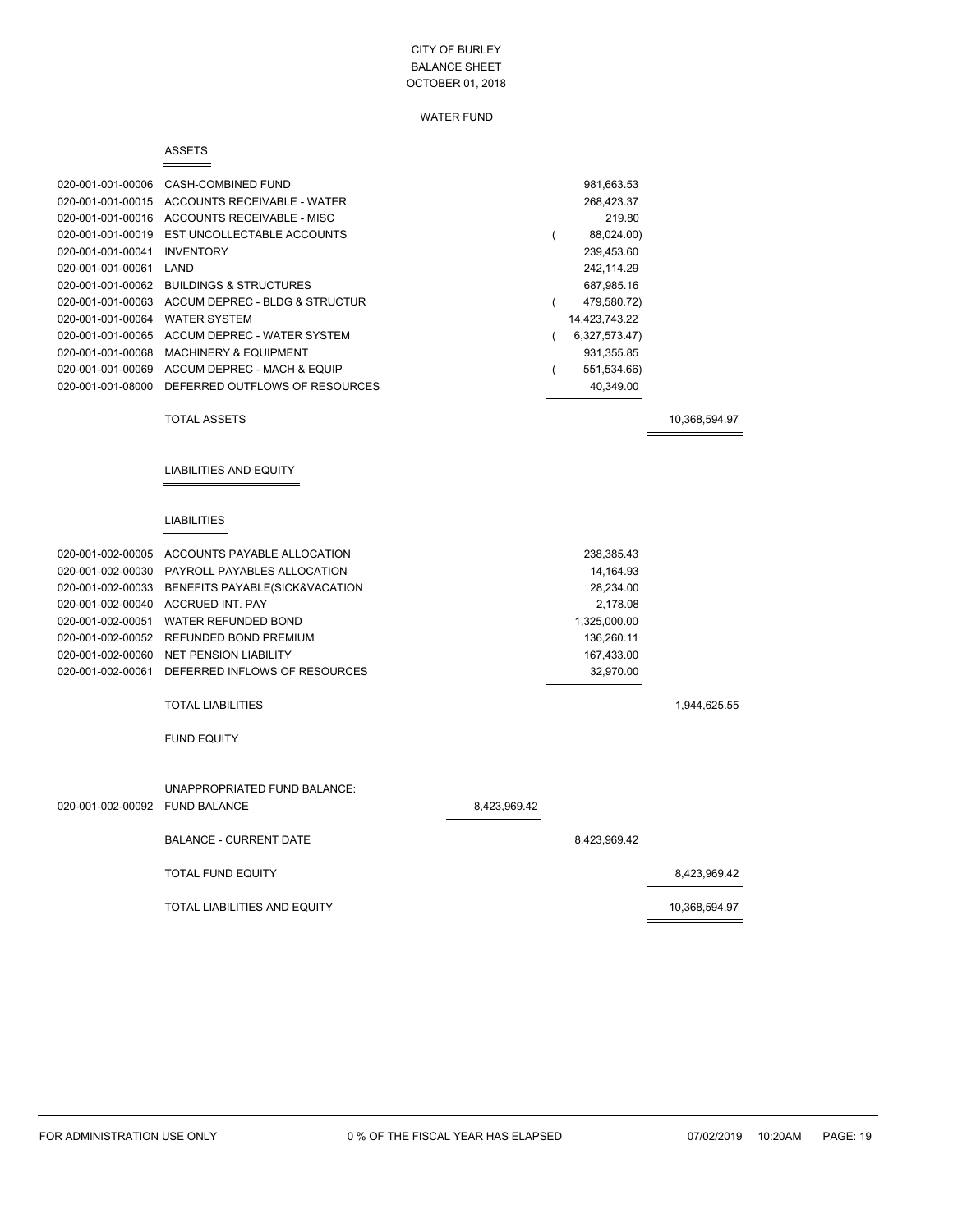# WATER FUND

|                   |                                | PERIOD ACTUAL | <b>YTD ACTUAL</b> | <b>BUDGET</b> | <b>UNEARNED</b> | <b>PCNT</b> |
|-------------------|--------------------------------|---------------|-------------------|---------------|-----------------|-------------|
|                   | WATER DEPARTMENT REVENUE       |               |                   |               |                 |             |
| 020-010-010-00001 | <b>WATER SALES</b>             | .00.          | .00               | 2,550,000.00  | 2,550,000.00    | .0          |
| 020-010-010-00002 | <b>WATER TAPS</b>              | .00.          | .00               | 50.000.00     | 50.000.00       | .0          |
| 020-010-010-00003 | LOW PRESSURE SALES             | .00           | .00               | 135,000.00    | 135,000.00      | .0          |
|                   | TOTAL WATER DEPARTMENT REVENUE | .00.          | .00               | 2,735,000.00  | 2,735,000.00    | .0          |
|                   | <b>TOTAL FUND REVENUE</b>      | .00           | .00               | 2,735,000.00  | 2,735,000.00    | .0          |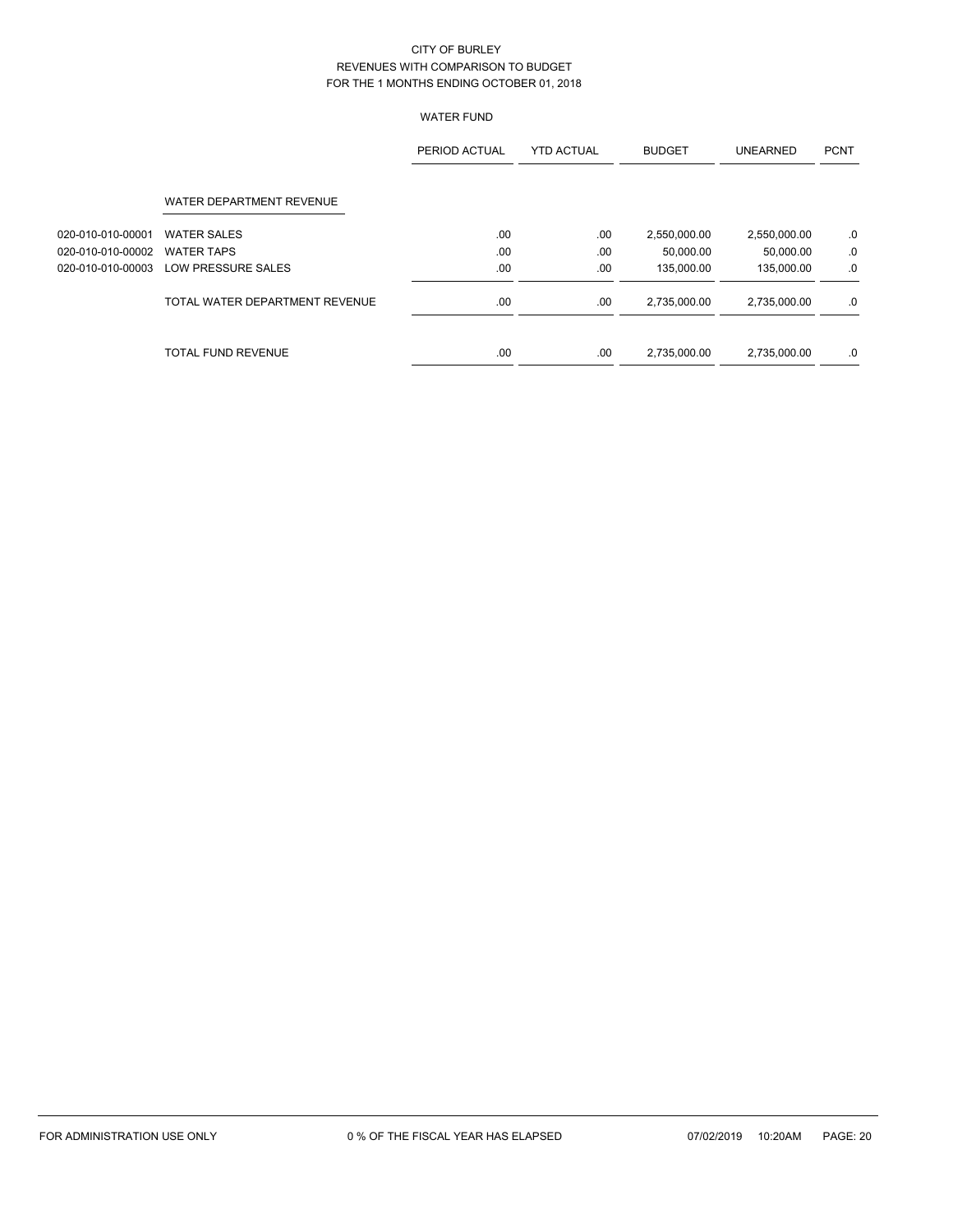# WATER FUND

|                                 |                                     | PERIOD ACTUAL | <b>YTD ACTUAL</b> | <b>BUDGET</b> | UNEXPENDED | <b>PCNT</b> |
|---------------------------------|-------------------------------------|---------------|-------------------|---------------|------------|-------------|
|                                 | <b>WATER DEPARTMENT</b>             |               |                   |               |            |             |
|                                 |                                     |               |                   |               |            |             |
| 020-010-501-00001               | <b>REGULAR SALARIES</b>             | .00           | .00               | 382,000.00    | 382,000.00 | .0          |
| 020-010-501-00005               | <b>OVERTIME SALARIES</b>            | .00           | .00               | 6,500.00      | 6,500.00   | .0          |
| 020-010-501-00010               | ONCALL/CALLBACK SALARIES            | .00           | .00               | 5,000.00      | 5,000.00   | .0          |
| 020-010-502-00021               | <b>FICA</b>                         | .00           | .00               | 28,000.00     | 28,000.00  | .0          |
| 020-010-502-00022               | <b>RETIREMENT</b>                   | .00           | .00               | 40,300.00     | 40,300.00  | .0          |
| 020-010-502-00024               | <b>WORKMAN'S COMP</b>               | .00           | .00               | 13,500.00     | 13,500.00  | ${\bf .0}$  |
| 020-010-505-00025               | <b>HEALTH INSURANCE</b>             | .00           | .00               | 132,720.00    | 132,720.00 | .0          |
| 020-010-505-00026               | LIFE INSURANCE AMOUNT               | .00           | .00               | 500.00        | 500.00     | .0          |
| 020-010-505-00027               | UNIFORM ALLOWANCE                   | .00           | .00               | 4,500.00      | 4,500.00   | .0          |
| 020-010-520-00030               | <b>POSTAGE</b>                      | .00           | .00               | 300.00        | 300.00     | .0          |
| 020-010-520-00031               | OFFICE SUPPLIES                     | .00           | .00               | 1,500.00      | 1,500.00   | ${\bf .0}$  |
| 020-010-520-00032               | OPERATING SUP- HIGH PRESSURE        | .00           | .00               | 105,000.00    | 105,000.00 | .0          |
| 020-010-520-00033               | OPERATING SUP-LOW PRESSURE          | .00           | .00               | 35,000.00     | 35,000.00  | .0          |
| 020-010-520-00034               | OPERATING SUP-BURLEY IND PARK       | .00           | .00               | 5,000.00      | 5,000.00   | .0          |
| 020-010-520-00035               | OPERATING SUP-DUTCHMEN              | .00           | .00               | 1,000.00      | 1,000.00   | .0          |
| 020-010-520-00036               | OPERATING SUP-ENG. & MAPPING        | .00           | .00               | 5,000.00      | 5,000.00   | ${\bf .0}$  |
| 020-010-520-00037               | OPERATING SUPPLIES-OTHER            | .00           | .00               | 20,000.00     | 20,000.00  | .0          |
| 020-010-520-00038               | <b>MITIGATION</b>                   | .00           | .00               | 80,000.00     | 80,000.00  | 0.0         |
| 020-010-520-00058               | MAINT OFFICE EQUIP                  | .00           | .00               | 1,000.00      | 1,000.00   | .0          |
| 020-010-521-00034               | <b>MINOR EQUIPMENT</b>              | .00           | .00               | 20,000.00     | 20,000.00  | .0          |
| 020-010-522-00041               | PUBLIC RELATIONS                    | .00           | .00               | 200.00        | 200.00     | .0          |
| 020-010-522-00044               | <b>ADVERTISING</b>                  | .00           | .00               | 600.00        | 600.00     | 0.0         |
| 020-010-522-00045               | <b>PRINTING</b>                     | .00           | .00               | 3,000.00      | 3,000.00   | .0          |
| 020-010-523-00046               | <b>LIABILITY &amp; PROPERTY INS</b> | .00           | .00               | 13,000.00     | 13,000.00  | .0          |
| 020-010-524-00047               | <b>TRAVEL &amp; MEETINGS</b>        | .00           | .00               | 4,500.00      | 4,500.00   | .0          |
| 020-010-524-00048               | <b>MEMBERSHIP</b>                   | .00           | .00               | 2,500.00      | 2,500.00   | ${\bf .0}$  |
| 020-010-524-00049               | PERSONNEL TRAINING                  | .00           | .00               | 1,700.00      | 1,700.00   | 0.0         |
| 020-010-525-00036               | <b>TEMPS CONTRACTED SERVICE</b>     | .00           | .00               | 25,000.00     | 25,000.00  | .0          |
| 020-010-525-00041               | NETWORK AND COMPUTER SUPPORT        | .00           | .00               | 30,000.00     | 30,000.00  | .0          |
| 020-010-525-00042               | PROFESSIONAL SRV-HIGH PRESSURE      | .00           | .00               | 120,000.00    | 120,000.00 | .0          |
| 020-010-525-00043               | PROFESSIONAL SRV-LOW PRESSURE       | .00           | .00               | 10,000.00     | 10,000.00  | .0          |
| 020-010-525-00044               | PROFESS, SRV-BURLEY IND, PARK       | .00           | .00               | 40,000.00     | 40,000.00  | .0          |
| 020-010-525-00045               | PROFESSIONAL SRV-DUTCHMEN           | .00           | .00               | 1,000.00      | 1,000.00   | .0          |
| 020-010-525-00046               | PROFESSIONAL SRV-ENG. & MAPPNG      | .00           | .00               | 1,000.00      | 1,000.00   | .0          |
| 020-010-525-00047               | PROFESSIONAL SERVICE-OTHER          | .00           | .00               | 25,000.00     | 25,000.00  | .0          |
| 020-010-525-00050               | <b>CLEANING SERVICE</b>             | .00           | .00               | 1,500.00      | 1,500.00   | 0.          |
| 020-010-525-00094 LEGAL SERVICE |                                     | .00           | .00               | 32,000.00     | 32,000.00  | .0          |
| 020-010-526-00051               | <b>TELEPHONE</b>                    | .00           | .00               | 11,000.00     | 11,000.00  | .0          |
| 020-010-526-00052               | UTILITIES-HIGH PRESSURE             | .00           | .00               | 215,000.00    | 215,000.00 | .0          |
| 020-010-526-00053               | UTILITIES-LOW PRESSURE              | .00           | .00               | 33,000.00     | 33,000.00  | .0          |
| 020-010-526-00054               | UTILITIES-BURLEY IND. PARK          | .00           | .00               | 88,000.00     | 88,000.00  | .0          |
| 020-010-527-00055               | <b>RENTAL BLDG</b>                  | .00           | .00               | 33,000.00     | 33,000.00  | .0          |
| 020-010-527-00057               | RENTAL OTHER                        | .00           | .00               | 6,000.00      | 6,000.00   | $\cdot$     |
| 020-010-528-00059               | <b>MAINT GROUNDS</b>                | .00           | .00               | 40,000.00     | 40,000.00  | .0          |
| 020-010-528-00060               | <b>MAINT BLDG</b>                   | .00           | .00               | 10,000.00     | 10,000.00  | .0          |
| 020-010-529-00035               | FUEL & OIL                          | .00           | .00               | 12,400.00     | 12,400.00  | .0          |
| 020-010-529-00061               | MAINT AUTOMOTIVE                    | .00           | .00               | 5,000.00      | 5,000.00   | .0          |
| 020-010-529-00062               | MAINT OTHER EQUIPMENT               | .00           | .00.              | 6,000.00      | 6,000.00   | .0          |
| 020-010-530-00065               | <b>BANK SERVICE CHARGE</b>          | .00           | .00               | 5,000.00      | 5,000.00   | .0          |
| 020-010-530-00066               | <b>BAD DEBTS</b>                    | .00           | .00               | 5,000.00      | 5,000.00   | .0          |
| 020-010-530-00091               | ADMINISTRATION SERVICE              | .00           | .00               | 120,000.00    | 120,000.00 | .0          |
| 020-010-532-00010               | <b>ELECTRONIC METERS</b>            | .00           | .00               | 30,000.00     | 30,000.00  | .0          |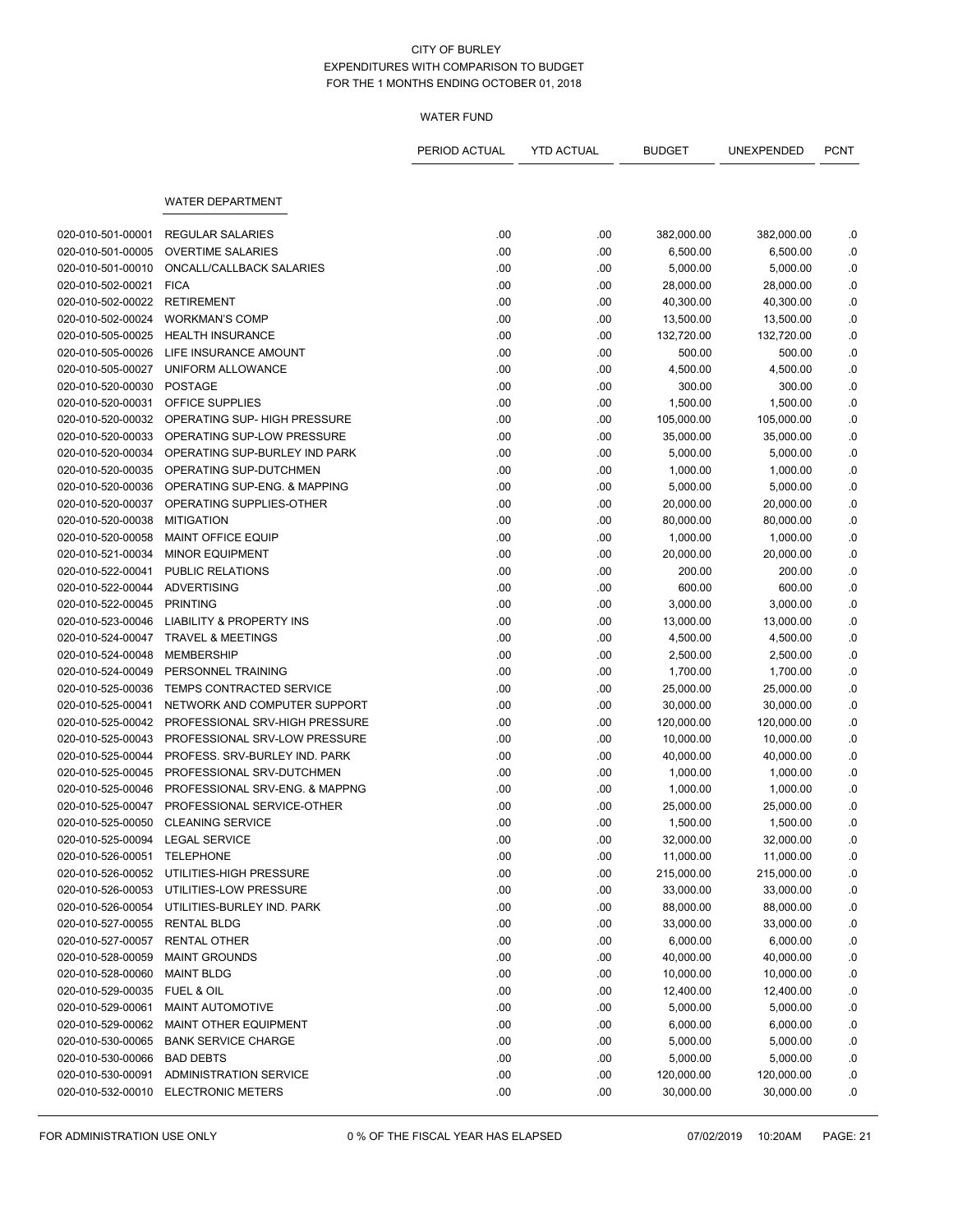# WATER FUND

|                   |                                   | PERIOD ACTUAL | <b>YTD ACTUAL</b> | <b>BUDGET</b> | UNEXPENDED   | <b>PCNT</b> |
|-------------------|-----------------------------------|---------------|-------------------|---------------|--------------|-------------|
| 020-010-532-00020 | <b>GIS IMPLEMENTATION</b>         | .00           | .00               | 40,000.00     | 40,000.00    | .0          |
| 020-010-580-00074 | OFFICE EQUIPMENT                  | .00           | .00               | 2,000.00      | 2,000.00     | .0          |
| 020-010-580-00075 | <b>AUTOMOTIVE</b>                 | .00           | .00               | 120,000.00    | 120,000.00   | .0          |
| 020-010-580-00076 | OTHER MACHINERY                   | .00.          | .00               | 20,000.00     | 20,000.00    | .0          |
| 020-010-584-00079 | <b>CONSTRUCTION-HIGH PRESSURE</b> | .00           | .00               | 369,780.00    | 369,780.00   | .0          |
| 020-010-584-00080 | <b>CONSTRUCTION-LOW PRESSURE</b>  | .00           | .00               | 20,000.00     | 20,000.00    | .0          |
| 020-010-584-00081 | CONST-BURLEY INDUSTRIAL PARK      | .00           | .00               | 20,000.00     | 20,000.00    | .0          |
| 020-010-584-00082 | CONSTRUCTION-DUTCHMEN             | .00           | .00               | 5,000.00      | 5,000.00     | .0          |
| 020-010-590-00001 | <b>DEBT &amp; LEASE PAYMENTS</b>  | .00           | .00               | 321,000.00    | 321,000.00   | .0          |
|                   | TOTAL WATER DEPARTMENT            | .00           | .00               | 2,735,000.00  | 2,735,000.00 | .0          |
|                   | <b>TOTAL FUND EXPENDITURES</b>    | .00.          | .00               | 2,735,000.00  | 2,735,000.00 | .0          |
|                   | NET REVENUE OVER EXPENDITURES     | .00           | .00               | .00           | .00          | .0          |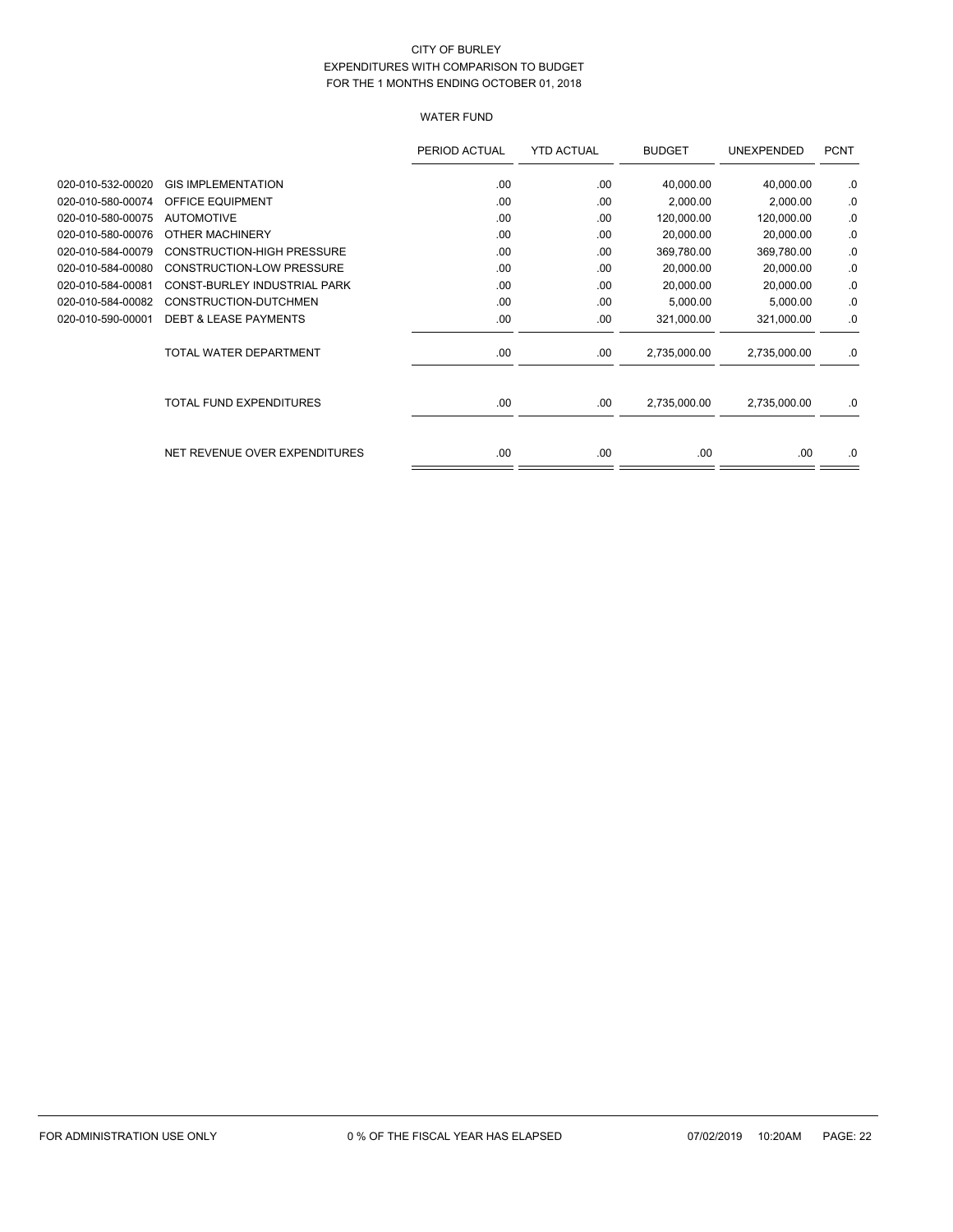# WASTEWATER FUND

#### ASSETS  $=$

| 025-001-001-00006 | CASH - COMBINED FUND              | 4,797,492.51   |
|-------------------|-----------------------------------|----------------|
| 025-001-001-00014 | ACCOUNTS RECEIVABLE - WASTEWAT    | 494,146.80     |
| 025-001-001-00016 | ACCOUNTS RECEIVABLE - MISC        | 816.00         |
| 025-001-001-00019 | EST. UNCOLLECTABLE ACCOUNTS       | 162,046.00)    |
| 025-001-001-00061 | LAND                              | 48,976.06      |
| 025-001-001-00062 | <b>BUILDINGS &amp; STRUCTURES</b> | 1,590,416.06   |
| 025-001-001-00063 | ACCUM DEPREC - BLDG & STRUCTUR    | 538,588.80)    |
| 025-001-001-00066 | <b>SEWER SYSTEM</b>               | 44,815,207.75  |
| 025-001-001-00067 | ACCUM DEPREC - SEWER SYSTEM       | 12,753,991.93) |
| 025-001-001-00068 | <b>MACHINERY &amp; EQUIPMENT</b>  | 1,432,024.57   |
| 025-001-001-00069 | ACCUM DEPREC - MACH & EQUIP       | 1,061,112.97)  |
| 025-001-001-07050 | WW LOAN TO GOLF (CARTS 2015)      | 22.367.60      |
| 025-001-001-07051 | WW TRUCK LOAN TO STREET           | 61,562.86      |
| 025-001-001-07052 | WW LOAN TO GOLF (CARTS 2017)      | 78,872.01      |
| 025-001-001-07053 | STREETS LOADER LOAN 2018          | 129,182.77     |
| 025-001-001-08000 | DEFERRED OUTFLOWS OF RESOURCES    | 61,860.00      |
|                   |                                   |                |

TOTAL ASSETS 39,017,185.29

#### LIABILITIES AND EQUITY

#### LIABILITIES

 $\equiv$ 

| 025-001-002-00005            | ACCOUNTS PAYABLE ALLOCATION                         |               | 250,898.22    |                 |
|------------------------------|-----------------------------------------------------|---------------|---------------|-----------------|
| 025-001-002-00030            | PAYROLL PAYABLES ALLOCATION                         |               | 20,455.22     |                 |
| 025-001-002-00033            | BENEFITS PAYABLE(SICK&VACATION                      |               | 35,243.00     |                 |
| 025-001-002-00040            | <b>ACCRUED INT PAY</b>                              |               | 21,872.91     |                 |
| 025-001-002-00051            | SEWER BOND REFUNDED                                 |               | 8,200,000.00  |                 |
| 025-001-002-00052            | REFUNDED BOND PREMIUM                               |               | 1,187,156.47  |                 |
| 025-001-002-00053 SEWER BOND |                                                     |               | 4,125,000.00  |                 |
|                              | 025-001-002-00060 NET PENSION LIABILITY             |               | 256,699.00    |                 |
|                              | 025-001-002-00061 DEFERRED INFLOWS OF RESOURCES     |               | 50,547.00     |                 |
|                              | <b>TOTAL LIABILITIES</b>                            |               |               | 14, 147, 871.82 |
|                              | <b>FUND EQUITY</b>                                  |               |               |                 |
| 025-001-002-00092            | UNAPPROPRIATED FUND BALANCE:<br><b>FUND BALANCE</b> | 24,869,313.47 |               |                 |
|                              | <b>BALANCE - CURRENT DATE</b>                       |               | 24,869,313.47 |                 |

| TOTAL FUND EQUITY            | 24,869,313.47 |
|------------------------------|---------------|
| TOTAL LIABILITIES AND EQUITY | 39,017,185.29 |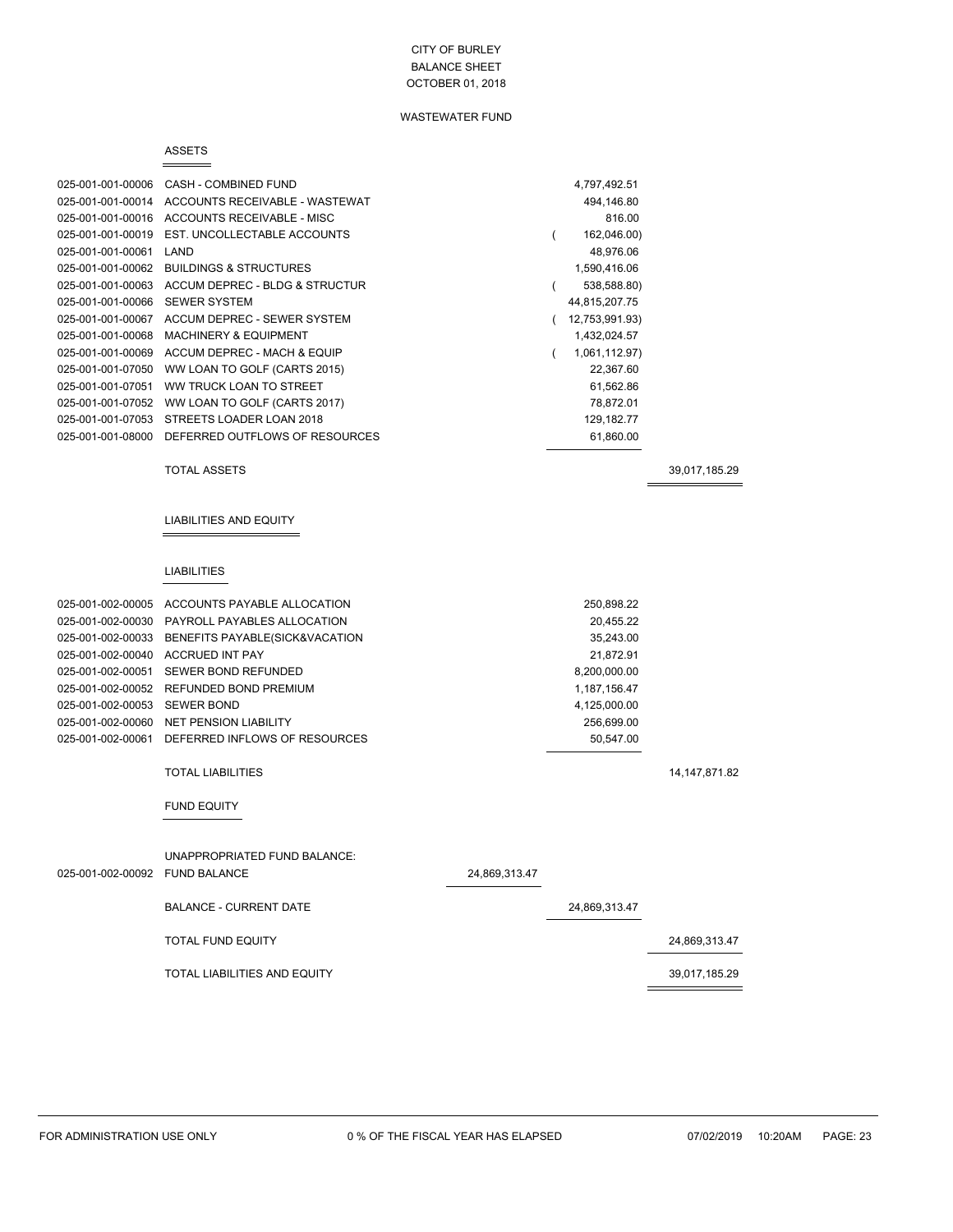|                   |                            | PERIOD ACTUAL | <b>YTD ACTUAL</b> | <b>BUDGET</b> | <b>UNEARNED</b> | <b>PCNT</b> |
|-------------------|----------------------------|---------------|-------------------|---------------|-----------------|-------------|
|                   | <b>WASTEWATER REVENUES</b> |               |                   |               |                 |             |
|                   |                            |               |                   |               |                 |             |
| 025-020-010-00001 | <b>SEWER SALES REVENUE</b> | .00.          | .00               | 2,960,000.00  | 2,960,000.00    | .0          |
| 025-020-010-00002 | <b>SEWER TAPS</b>          | .00           | .00               | 23,000.00     | 23,000.00       | .0          |
| 025-020-010-00003 | INDUSTRIAL SEWER CHARGES   | .00           | .00               | 2,045,870.00  | 2,045,870.00    | .0          |
| 025-020-010-00005 | MISC. REVENUE              | .00.          | .00               | 3,000.00      | 3,000.00        | .0          |
| 025-020-010-00071 | <b>INTEREST EARNED</b>     | .00.          | .00               | 60,000.00     | 60,000.00       | .0          |
| 025-020-010-00090 | <b>FROM FUND BALANCE</b>   | .00           | .00               | 331,057.00    | 331,057.00      | .0          |
|                   | TOTAL WASTEWATER REVENUES  | .00.          | .00               | 5,422,927.00  | 5,422,927.00    | .0          |
|                   | TOTAL FUND REVENUE         | .00           | .00               | 5,422,927.00  | 5,422,927.00    | .0          |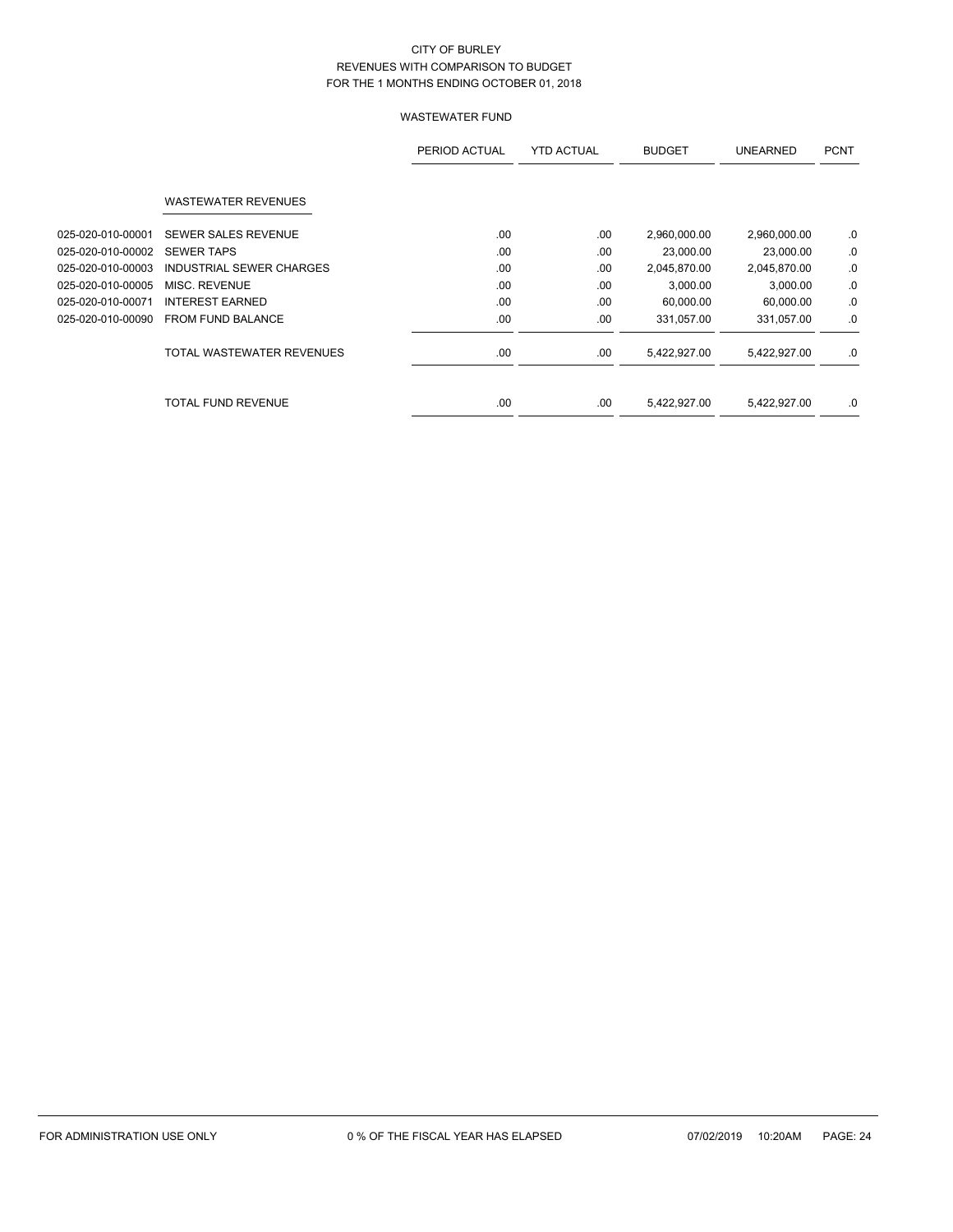|                   |                                     | PERIOD ACTUAL | <b>YTD ACTUAL</b> | <b>BUDGET</b> | UNEXPENDED   | <b>PCNT</b> |
|-------------------|-------------------------------------|---------------|-------------------|---------------|--------------|-------------|
|                   | <b>WASTEWATER COLLECTIONS</b>       |               |                   |               |              |             |
|                   |                                     |               |                   |               |              |             |
| 025-020-501-00001 | <b>REGULAR SALARIES</b>             | .00           | .00               | 160,000.00    | 160,000.00   | .0          |
| 025-020-501-00005 | <b>OVERTIME SALARIES</b>            | .00           | .00               | 10,000.00     | 10,000.00    | .0          |
| 025-020-501-00010 | ONCALL/CALLBACK SALARIES            | .00           | .00               | 2,500.00      | 2,500.00     | .0          |
| 025-020-502-00021 | <b>FICA</b>                         | .00           | .00               | 12,714.00     | 12,714.00    | 0.0         |
| 025-020-502-00022 | <b>RETIREMENT</b>                   | .00           | .00               | 19,222.00     | 19,222.00    | .0          |
| 025-020-502-00024 | <b>WORKMAN'S COMP</b>               | .00           | .00               | 5,196.00      | 5,196.00     | .0          |
| 025-020-505-00025 | <b>HEALTH INSURANCE</b>             | .00           | .00               | 85,000.00     | 85,000.00    | 0.0         |
| 025-020-505-00026 | LIFE INSURANCE AMOUNT               | .00           | .00               | 1,000.00      | 1,000.00     | .0          |
| 025-020-505-00027 | UNIFORM ALLOWANCE                   | .00           | .00               | 1,200.00      | 1,200.00     | .0          |
| 025-020-520-00030 | <b>POSTAGE</b>                      | .00           | .00               | 200.00        | 200.00       | .0          |
| 025-020-520-00032 | OPERATING SUPPLIES                  | .00           | .00               | 15,000.00     | 15,000.00    | .0          |
| 025-020-521-00034 | <b>MINOR EQUIPMENT</b>              | .00           | .00               | 15,000.00     | 15,000.00    | .0          |
| 025-020-522-00041 | <b>PUBLIC RELATIONS</b>             | .00           | .00               | 2,000.00      | 2,000.00     | .0          |
| 025-020-522-00044 | <b>ADVERTISING</b>                  | .00           | .00               | 250.00        | 250.00       | .0          |
| 025-020-522-00045 | <b>PRINTING</b>                     | .00           | .00               | 1,000.00      | 1,000.00     | .0          |
| 025-020-523-00046 | <b>LIABILITY &amp; PROPERTY INS</b> | .00           | .00               | 9,781.00      | 9,781.00     | .0          |
| 025-020-524-00047 | <b>TRAVEL &amp; MEETINGS</b>        | .00           | .00               | 7,500.00      | 7,500.00     | .0          |
| 025-020-524-00048 | <b>MEMBERSHIP</b>                   | .00           | .00               | 250.00        | 250.00       | .0          |
| 025-020-524-00049 | PERSONNEL TRAINING                  | .00           | .00               | 2,000.00      | 2,000.00     | .0          |
| 025-020-525-00036 | TEMPS CONTRACTED SERVICE            | .00           | .00               | 25,000.00     | 25,000.00    | .0          |
| 025-020-525-00042 | PROFESSIONAL SERVICE                | .00           | .00               | 100,000.00    | 100,000.00   | .0          |
| 025-020-525-00045 | NETWORK AND COMPUTER SUPPORT        | .00           | .00               | 5,925.00      | 5,925.00     | .0          |
| 025-020-525-00050 | <b>CLEANING SERVICE</b>             | .00           | .00               | 4,000.00      | 4,000.00     | 0.0         |
| 025-020-525-00094 | <b>LEGAL SERVICE</b>                | .00           | .00               | 25,000.00     | 25,000.00    | .0          |
| 025-020-526-00051 | <b>TELEPHONE</b>                    | .00           | .00               | 2,500.00      | 2,500.00     | .0          |
| 025-020-526-00052 | <b>UTILITIES</b>                    | .00           | .00               | 90,000.00     | 90,000.00    | .0          |
| 025-020-527-00055 | <b>RENTAL BLDG</b>                  | .00           | .00               | 12,000.00     | 12,000.00    | .0          |
| 025-020-527-00057 | <b>RENTAL OTHER</b>                 | .00           | .00               | 10,000.00     | 10,000.00    | .0          |
| 025-020-528-00059 | <b>MAINT GROUNDS</b>                | .00           | .00               | 2,500.00      | 2,500.00     | .0          |
| 025-020-528-00060 | <b>MAINT BLDG</b>                   | .00           | .00               | 5,000.00      | 5,000.00     | .0          |
| 025-020-529-00035 | <b>FUEL &amp; OIL</b>               | .00           | .00               | 8,000.00      | 8,000.00     | .0          |
| 025-020-529-00061 | <b>MAINT AUTOMOTIVE</b>             | .00           | .00               | 2,500.00      | 2,500.00     | .0          |
| 025-020-529-00062 | <b>MAINT OTHER EQUIPMENT</b>        | .00           | .00               | 20,000.00     | 20,000.00    | 0.          |
| 025-020-530-00065 | <b>BANK SERVICE CHARGE</b>          | .00           | .00               | 5,000.00      | 5,000.00     | .0          |
| 025-020-530-00066 | <b>BAD DEBTS</b>                    | .00           | .00               | 3,000.00      | 3,000.00     | .0          |
| 025-020-530-00091 | <b>ADMINISTRATION SERVICE</b>       | .00           | .00               | 45,000.00     | 45,000.00    | .0          |
| 025-020-530-00098 | <b>DEPRECIATION</b>                 | .00           | .00               | 72,450.00     | 72,450.00    | .0          |
| 025-020-532-00020 | <b>GIS IMPLEMENTATION</b>           | .00           | .00               | 5,000.00      | 5,000.00     | .0          |
| 025-020-580-00074 | OFFICE EQUIPMENT                    | .00           | .00               | 500.00        | 500.00       | .0          |
| 025-020-584-00073 | OTHER IMPROVEMENTS                  | .00           | .00               | 50,000.00     | 50,000.00    | .0          |
| 025-020-584-00079 | <b>CONSTRUCTION</b>                 | .00           | .00               | 250,000.00    | 250,000.00   | .0          |
|                   | TOTAL WASTEWATER COLLECTIONS        | .00           | .00               | 1,093,188.00  | 1,093,188.00 | 0.          |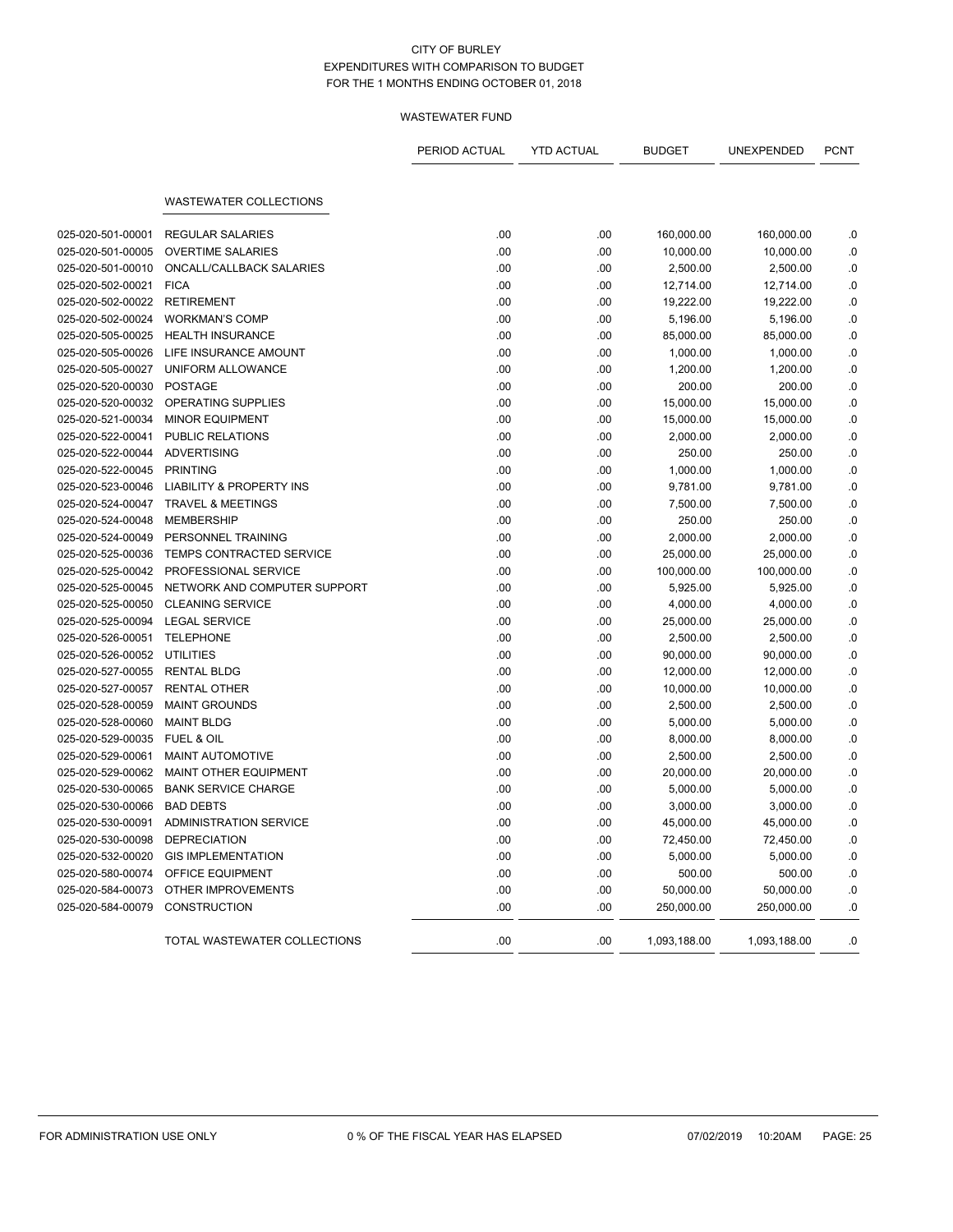|                   |                                     | PERIOD ACTUAL | <b>YTD ACTUAL</b> | <b>BUDGET</b> | <b>UNEXPENDED</b> | <b>PCNT</b> |
|-------------------|-------------------------------------|---------------|-------------------|---------------|-------------------|-------------|
|                   | MUNICIPAL PLANT OPERATIONS          |               |                   |               |                   |             |
|                   |                                     |               |                   |               |                   |             |
| 025-030-501-00001 | <b>REGULAR SALARIES</b>             | .00           | .00               | 478,238.00    | 478,238.00        | .0          |
| 025-030-502-00021 | <b>FICA</b>                         | .00           | .00               | 36,000.00     | 36,000.00         | .0          |
| 025-030-502-00022 | <b>RETIREMENT</b>                   | .00           | .00               | 56,000.00     | 56,000.00         | .0          |
| 025-030-502-00024 | <b>WORKMAN'S COMP</b>               | .00           | .00               | 8,000.00      | 8,000.00          | .0          |
| 025-030-505-00025 | <b>HEALTH INSURANCE</b>             | .00           | .00               | 140,000.00    | 140,000.00        | $\cdot$ 0   |
| 025-030-505-00026 | <b>LIFE INSURANCE</b>               | .00           | .00               | 280.00        | 280.00            | .0          |
| 025-030-505-00027 | UNIFORM ALLOWANCE                   | .00           | .00               | 1,500.00      | 1,500.00          | .0          |
| 025-030-520-00030 | <b>POSTAGE</b>                      | .00           | .00               | 250.00        | 250.00            | .0          |
| 025-030-520-00031 | OFFICE SUPPLIES                     | .00           | .00               | 3,000.00      | 3,000.00          | $\cdot$ 0   |
| 025-030-520-00032 | OPERATING SUPPLIES                  | .00           | .00               | 35,000.00     | 35,000.00         | .0          |
| 025-030-520-00033 | <b>LAB SUPPLIES</b>                 | .00           | .00               | 10,000.00     | 10,000.00         | .0          |
| 025-030-520-00035 | <b>BIO-SOLIDS DISPOSAL</b>          | .00           | .00               | 5,000.00      | 5,000.00          | .0          |
| 025-030-520-00058 | <b>MAINT OFFICE EQUIP</b>           | .00           | .00               | 500.00        | 500.00            | .0          |
| 025-030-521-00033 | <b>LAB EQUIPMENT</b>                | .00           | .00               | 3,500.00      | 3,500.00          | .0          |
| 025-030-521-00034 | <b>MINOR EQUIPMENT</b>              | .00           | .00               | 20,000.00     | 20,000.00         | $\cdot$ 0   |
| 025-030-522-00041 | <b>PUBLIC RELATIONS</b>             | .00           | .00               | 500.00        | 500.00            | .0          |
| 025-030-522-00045 | <b>PRINTING</b>                     | .00           | .00               | 500.00        | 500.00            | .0          |
| 025-030-523-00046 | <b>LIABILITY &amp; PROPERTY INS</b> | .00           | .00               | 22,571.00     | 22,571.00         | .0          |
| 025-030-524-00047 | <b>TRAVEL &amp; MEETINGS</b>        | .00           | .00               | 1,500.00      | 1,500.00          | $\cdot$ 0   |
| 025-030-524-00048 | <b>MEMBERSHIP</b>                   | .00           | .00               | 500.00        | 500.00            | .0          |
| 025-030-524-00049 | PERSONNEL TRAINING                  | .00           | .00               | 3,000.00      | 3,000.00          | .0          |
| 025-030-525-00042 | PROFESSIONAL SERVICE                | .00           | .00               | 50,000.00     | 50,000.00         | .0          |
| 025-030-525-00045 | NETWORK AND COMPUTER SUPPORT        | .00           | .00               | 15,800.00     | 15,800.00         | .0          |
| 025-030-525-00063 | CONTRACTED LABROTORY SERVICE        | .00           | .00               | 20,000.00     | 20,000.00         | .0          |
| 025-030-525-00094 | <b>LEGAL SERVICE</b>                | .00           | .00               | 25,000.00     | 25,000.00         | $\cdot$ 0   |
| 025-030-526-00051 | <b>TELEPHONE</b>                    | .00           | .00               | 3,000.00      | 3,000.00          | .0          |
| 025-030-526-00052 | <b>UTILITIES</b>                    | .00           | .00               | 225,000.00    | 225,000.00        | .0          |
| 025-030-527-00057 | <b>RENTAL OTHER</b>                 | .00           | .00               | 8,000.00      | 8,000.00          | .0          |
| 025-030-528-00059 | <b>MAINT GROUNDS</b>                | .00           | .00               | 5,000.00      | 5,000.00          | $\cdot$ 0   |
| 025-030-528-00060 | <b>MAINT BLDG</b>                   | .00           | .00               |               |                   |             |
|                   |                                     |               |                   | 20,000.00     | 20,000.00         | $\cdot$ 0   |
| 025-030-529-00035 | <b>FUEL &amp; OIL</b>               | .00<br>.00    | .00               | 8,000.00      | 8,000.00          | .0<br>.0    |
| 025-030-529-00061 | <b>MAINT AUTOMOTIVE</b>             |               | .00               | 2,000.00      | 2,000.00          |             |
| 025-030-529-00062 | MAINT OTHER EQUIPMENT               | .00           | .00               | 150,000.00    | 150,000.00        | .0          |
| 025-030-529-00064 | MAINT OF BELT PRESSES               | .00           | .00               | 8,000.00      | 8,000.00          | .0          |
| 025-030-529-01000 | <b>CHEMICALS</b>                    | .00           | .00               | 25,000.00     | 25,000.00         | $\cdot$ 0   |
| 025-030-530-00091 | <b>ADMINISTRATION SERVICE</b>       | .00           | .00               | 45,000.00     | 45,000.00         | .0          |
| 025-030-580-00075 | <b>AUTOMOTIVE</b>                   | .00           | .00               | 60,000.00     | 60,000.00         | .0          |
| 025-030-584-00079 | <b>CONSTRUCTION</b>                 | .00           | .00               | 350,000.00    | 350,000.00        | .0          |
| 025-030-590-00001 | <b>DEBT LEASE PAYMENTS</b>          | .00           | .00               | 1,100,000.00  | 1,100,000.00      | .0          |
|                   | TOTAL MUNICIPAL PLANT OPERATIONS    | .00           | .00               | 2,945,639.00  | 2,945,639.00      | .0          |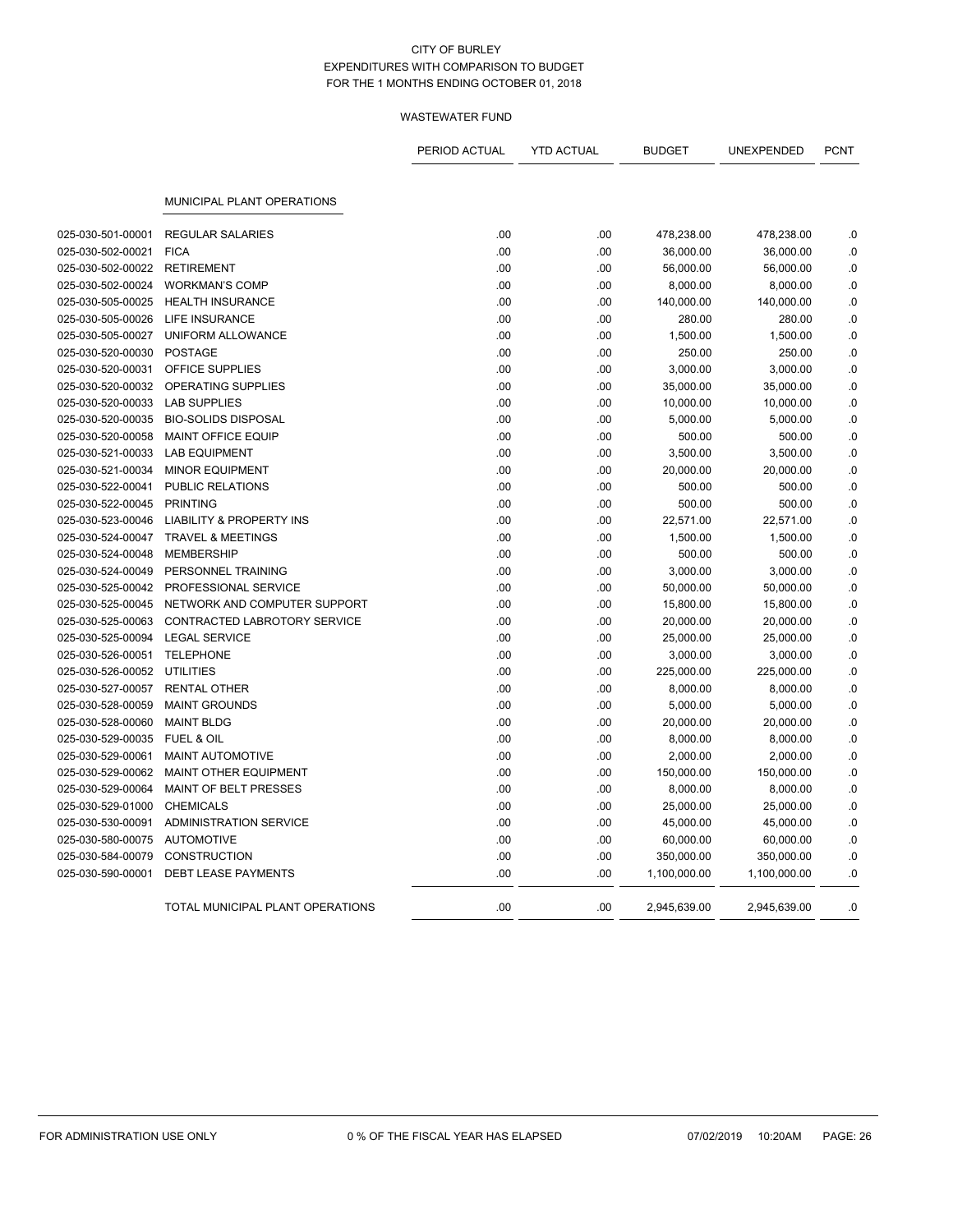|                   |                                     | PERIOD ACTUAL | <b>YTD ACTUAL</b> | <b>BUDGET</b> | UNEXPENDED   | <b>PCNT</b> |
|-------------------|-------------------------------------|---------------|-------------------|---------------|--------------|-------------|
|                   | <b>INDUSTRIAL PLANT OPERATIONS</b>  |               |                   |               |              |             |
| 025-070-501-00001 | <b>REGULAR SALARIES</b>             | .00           | .00               | 61,382.00     | 61,382.00    | .0          |
| 025-070-502-00021 | <b>FICA</b>                         | .00           | .00               | 3,600.00      | 3,600.00     | .0          |
| 025-070-502-00022 | <b>RETIREMENT</b>                   | .00           | .00               | 7,000.00      | 7,000.00     | .0          |
| 025-070-502-00024 | <b>WORKMAN'S COMP</b>               | .00           | .00               | 940.00        | 940.00       | $\cdot$ 0   |
| 025-070-505-00025 | <b>HEALTH INSURANCE</b>             | .00           | .00               | 20,000.00     | 20,000.00    | .0          |
| 025-070-505-00026 | LIFE INSURANCE                      | .00           | .00               | 60.00         | 60.00        | .0          |
| 025-070-505-00027 | UNIFORM ALLOWANCE                   | .00           | .00               | 200.00        | 200.00       | $\cdot$ 0   |
| 025-070-520-00031 | OFFICE SUPPLIES                     | .00           | .00               | 250.00        | 250.00       | .0          |
| 025-070-520-00032 | OPERATING SUPPLIES                  | .00           | .00               | 25,000.00     | 25,000.00    | .0          |
| 025-070-520-00033 | <b>LAB SUPPLIES</b>                 | .00           | .00               | 500.00        | 500.00       | .0          |
| 025-070-520-00035 | <b>BIO-SOLIDS DISPOSAL</b>          | .00           | .00               | 50,000.00     | 50,000.00    | .0          |
| 025-070-521-00033 | <b>LAB EQUIPMENT</b>                | .00           | .00               | 15,000.00     | 15,000.00    | .0          |
| 025-070-521-00034 | <b>MINOR EQUIPMENT</b>              | .00           | .00               | 75,000.00     | 75,000.00    | $\cdot$ 0   |
| 025-070-523-00046 | <b>LIABILITY &amp; PROPERTY INS</b> | .00           | .00               | 10,000.00     | 10,000.00    | .0          |
| 025-070-525-00042 | PROFESSIONAL SERVICE                | .00           | .00               | 50,000.00     | 50,000.00    | .0          |
| 025-070-525-00045 | NETWORK AND COMPUTER SUPPORT        | .00           | .00               | 3,950.00      | 3,950.00     | .0          |
| 025-070-525-00063 | CONTRACTED LABROTORY                | .00           | .00               | 10,000.00     | 10,000.00    | .0          |
| 025-070-525-00094 | <b>LEGAL SERVICE</b>                | .00           | .00               | 25,000.00     | 25,000.00    | .0          |
| 025-070-526-00051 | <b>TELEPHONE</b>                    | .00           | .00               | 2,000.00      | 2,000.00     | $\cdot$ 0   |
| 025-070-526-00052 | <b>UTILITIES</b>                    | .00           | .00               | 250,000.00    | 250,000.00   | .0          |
| 025-070-527-00057 | <b>RENTAL OTHER</b>                 | .00           | .00.              | 2,000.00      | 2,000.00     | .0          |
| 025-070-528-00059 | <b>MAINT GROUNDS</b>                | .00           | .00               | 10,000.00     | 10,000.00    | $\cdot$ 0   |
| 025-070-528-00060 | <b>MAINT BLDG</b>                   | .00           | .00               | 5,000.00      | 5,000.00     | .0          |
| 025-070-529-00035 | <b>FUEL &amp; OIL</b>               | .00           | .00               | 6,000.00      | 6,000.00     | .0          |
| 025-070-529-00061 | <b>MAINT AUTOMOTIVE</b>             | .00           | .00               | 3,000.00      | 3,000.00     | $\cdot$ 0   |
| 025-070-529-00062 | MAINT OTHER EQUIPMENT               | .00           | .00               | 50,000.00     | 50,000.00    | .0          |
| 025-070-529-01000 | <b>CHEMICALS</b>                    | .00           | .00               | 200,000.00    | 200,000.00   | .0          |
| 025-070-530-00091 | <b>ADMINISTRATION SERVICE</b>       | .00           | .00               | 45,000.00     | 45,000.00    | $\cdot$ 0   |
| 025-070-580-00075 | <b>AUTOMOTIVE</b>                   | .00           | .00               | 160,000.00    | 160,000.00   | .0          |
| 025-070-584-00079 | <b>CONSTRUCTION</b>                 | .00           | .00               | 50,000.00     | 50,000.00    | .0          |
| 025-070-590-00007 | <b>DEBT LEASE PYMNTS</b>            | .00           | .00               | 200,000.00    | 200,000.00   | $\cdot$ 0   |
| 025-070-590-00099 | RESERVED FOR BOND PAYMENTS          | .00           | .00               | 43,218.00     | 43,218.00    | .0          |
|                   | TOTAL INDUSTRIAL PLANT OPERATIONS   | .00           | .00               | 1,384,100.00  | 1,384,100.00 | .0          |
|                   | TOTAL FUND EXPENDITURES             | .00           | .00               | 5,422,927.00  | 5,422,927.00 | .0          |
|                   | NET REVENUE OVER EXPENDITURES       | .00           | .00               | .00           | .00          | .0          |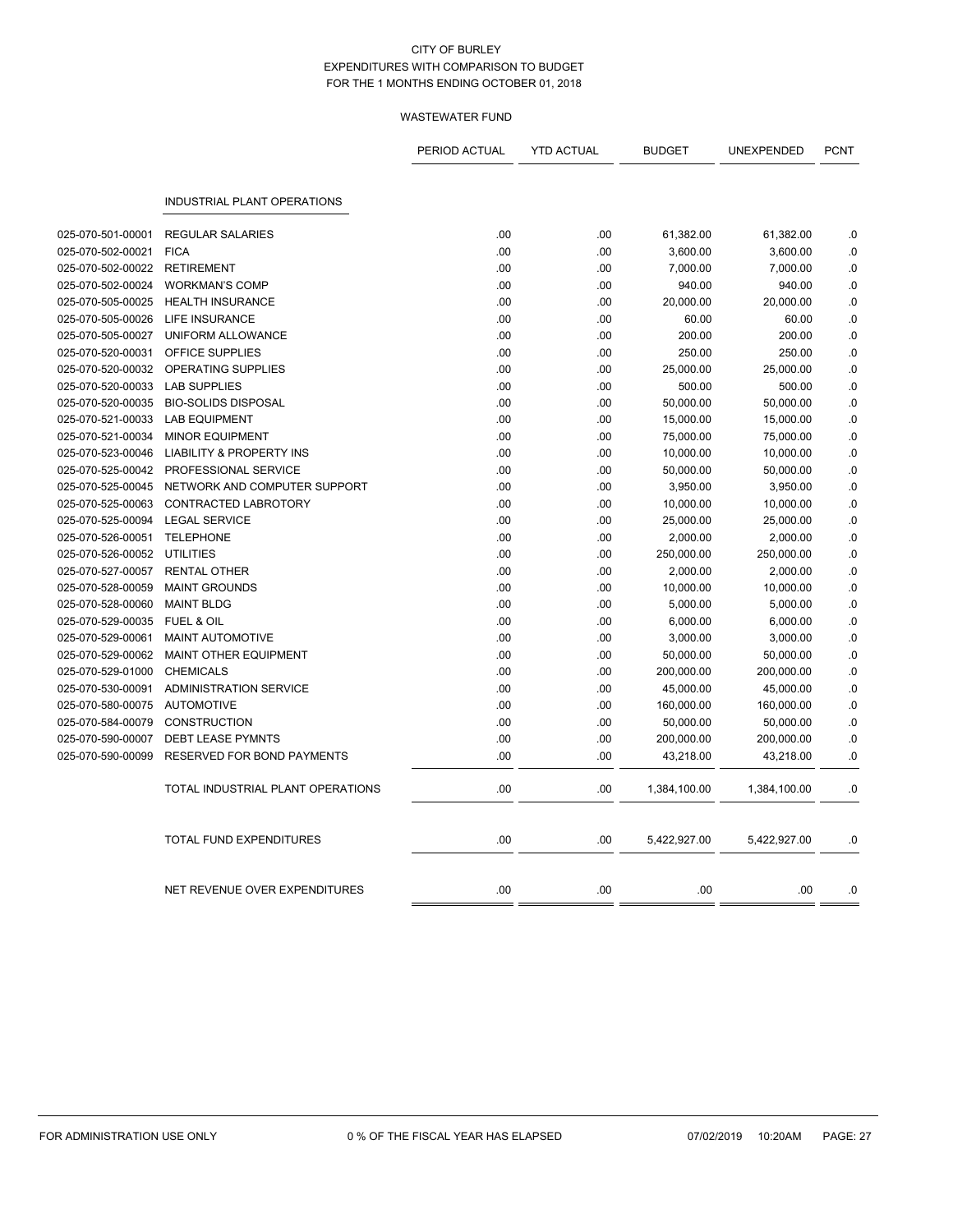### ELECTRIC FUND

#### ASSETS

 $=$ 

| 030-001-001-00006 | CASH - COMBINED FUND              | 1,289,194.94  |
|-------------------|-----------------------------------|---------------|
| 030-001-001-00015 | ACCOUNTS RECEIVABLE - UTILITIE    | 868,608.40    |
| 030-001-001-00019 | EST UNCOLLECTABLE ACCOUNTS        | 284,843.00)   |
| 030-001-001-00041 | <b>INVENTORY</b>                  | 579,064.18    |
| 030-001-001-00061 | LAND                              | 170,235.15    |
| 030-001-001-00062 | <b>BUILDINGS &amp; STRUCTURES</b> | 352,131.15    |
| 030-001-001-00063 | ACCUM DEPREC - BLDG & STRUCTUR    | 247,026.82)   |
| 030-001-001-00064 | ELECTRICAL SYSTEM                 | 9,519,706.50  |
| 030-001-001-00065 | ACCUM DEPREC-ELECTRICAL SYSTEM    | 5,715,132.39) |
| 030-001-001-00068 | <b>MACHINERY &amp; EQUIPMENT</b>  | 1,590,288.26  |
| 030-001-001-00069 | ACCUM DEPREC - MACH & EQUIP       | 1,299,244.14) |
| 030-001-001-07020 | NOTE REC GENERAL - PROPERT PUR    | 150,000.00    |
| 030-001-001-07040 | NOTE REC GENERAL-FIRE TRUCK       | 4,214.31      |
| 030-001-001-07050 | NOTE REC - LID #2                 | 200,000.00    |
| 030-001-001-08000 | DEFERRED OUTFLOWS OF RESOURCES    | 56,189.00     |
|                   |                                   |               |

TOTAL ASSETS 7,233,385.54

 $\equiv$ 

### LIABILITIES AND EQUITY

# LIABILITIES

| 030-001-002-00005 | ACCOUNTS PAYABLE ALLOCATION    |              | 1,024,801.97 |              |
|-------------------|--------------------------------|--------------|--------------|--------------|
| 030-001-002-00030 | PAYROLL PAYABLES ALLOCATION    |              | 20,018.72    |              |
| 030-001-002-00033 | BENEFITS PAYABLE(SICK&VACATION |              | 46,435.00    |              |
| 030-001-002-00060 | <b>NET PENSION LIABILITY</b>   |              | 233,166.00   |              |
| 030-001-002-00061 | DEFERRED INFLOWS OF RESOURCES  |              | 45,914.00    |              |
|                   | <b>TOTAL LIABILITIES</b>       |              |              | 1,370,335.69 |
|                   | <b>FUND EQUITY</b>             |              |              |              |
|                   | UNAPPROPRIATED FUND BALANCE:   |              |              |              |
| 030-001-002-00092 | <b>FUND BALANCE</b>            | 5,863,049.85 |              |              |
|                   | <b>BALANCE - CURRENT DATE</b>  |              | 5,863,049.85 |              |
|                   | <b>TOTAL FUND EQUITY</b>       |              |              | 5,863,049.85 |
|                   | TOTAL LIABILITIES AND EQUITY   |              |              | 7,233,385.54 |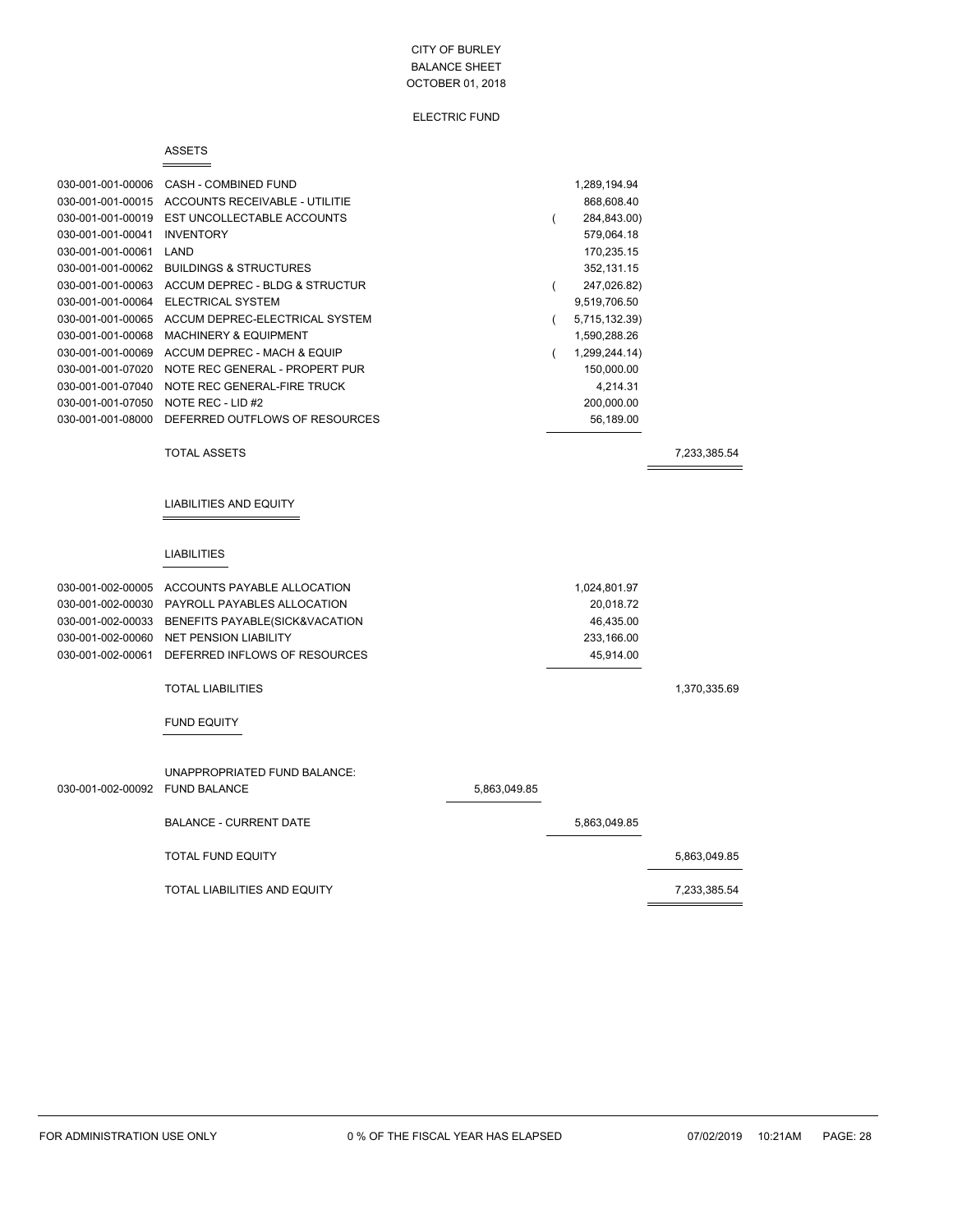# ELECTRIC FUND

|                   |                                   | PERIOD ACTUAL | <b>YTD ACTUAL</b> | <b>BUDGET</b> | <b>UNEARNED</b> | <b>PCNT</b> |
|-------------------|-----------------------------------|---------------|-------------------|---------------|-----------------|-------------|
|                   | ELECTRIC DEPARTMENT REVENUE       |               |                   |               |                 |             |
| 030-010-010-00001 | <b>ENERGY BILLED</b>              | .00           | .00               | 8,530,000.00  | 8,530,000.00    | .0          |
| 030-010-010-00002 | <b>CONNECT FEE</b>                | .00           | .00               | 38,000.00     | 38,000.00       | .0          |
| 030-010-010-00003 | ELECTRIC OTHER REVENUE            | .00           | .00               | 12,000.00     | 12,000.00       | .0          |
| 030-010-010-00005 | <b>ELECTRIC MISC</b>              | .00           | .00               | 2,400.00      | 2,400.00        | .0          |
| 030-010-010-00006 | <b>CONSERVATION GRANTS-BPA</b>    | .00           | .00               | 150,000.00    | 150,000.00      | .0          |
| 030-010-010-00071 | <b>INTEREST EARNED</b>            | .00.          | .00               | 20,000.00     | 20,000.00       | .0          |
| 030-010-010-00073 | CUST CONTRIBUTIONS - AID OF CO    | .00.          | .00               | 240,000.00    | 240,000.00      | .0          |
|                   | TOTAL ELECTRIC DEPARTMENT REVENUE | .00.          | .00               | 8,992,400.00  | 8,992,400.00    | .0          |
|                   | <b>TOTAL FUND REVENUE</b>         | .00           | .00               | 8,992,400.00  | 8,992,400.00    | .0          |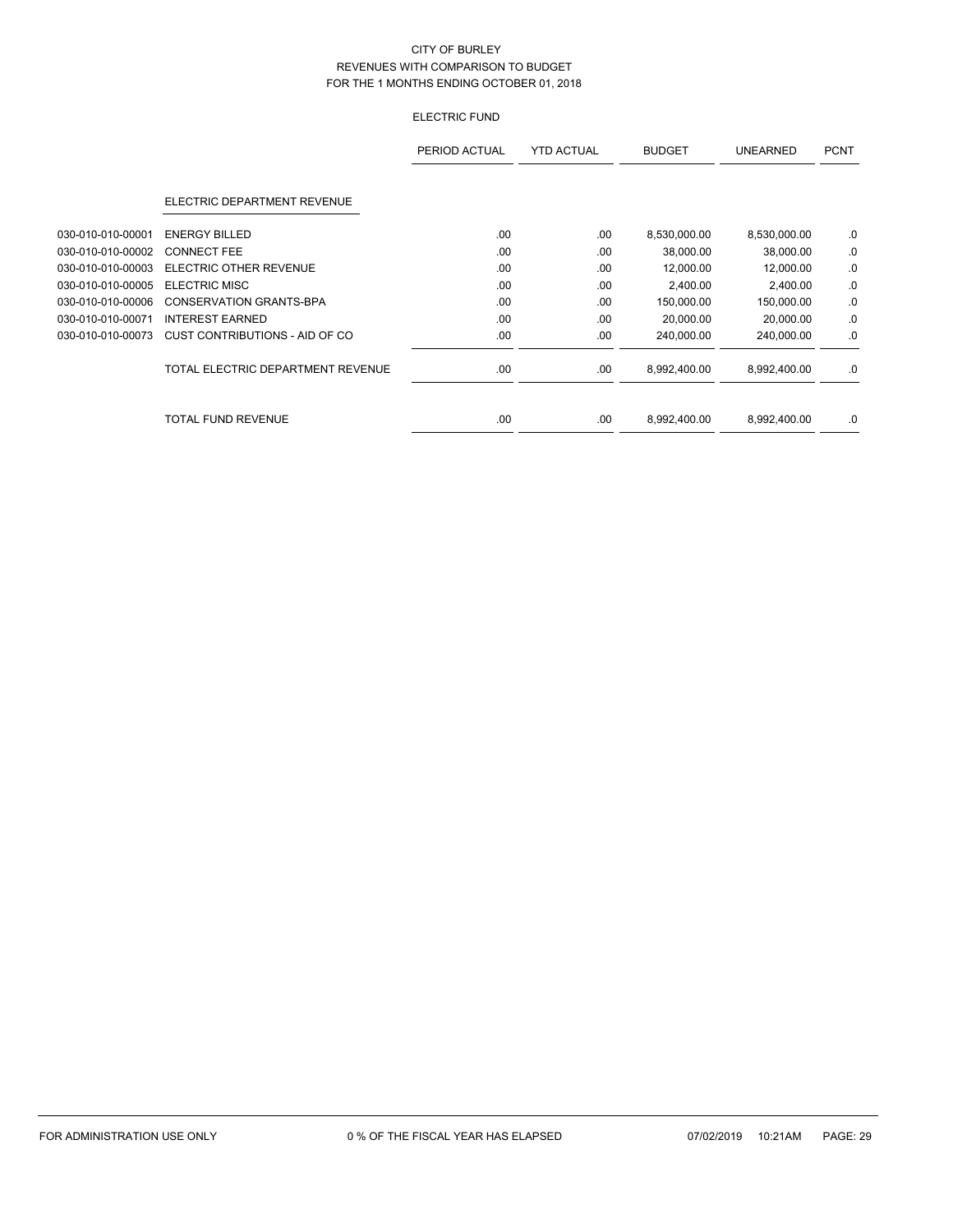### ELECTRIC FUND

|                   |                                     | PERIOD ACTUAL | <b>YTD ACTUAL</b> | <b>BUDGET</b> | UNEXPENDED   | <b>PCNT</b> |
|-------------------|-------------------------------------|---------------|-------------------|---------------|--------------|-------------|
|                   | ELECTRIC DEPARTMENT                 |               |                   |               |              |             |
| 030-010-501-00001 | <b>REGULAR SALARIES</b>             | .00           | .00               | 533,000.00    | 533,000.00   | .0          |
| 030-010-501-00010 | ONCALL/CALLBACK SALARIES            | .00           | .00               | 2,000.00      | 2,000.00     | .0          |
| 030-010-502-00021 | <b>FICA</b>                         | .00           | .00               | 40,927.00     | 40,927.00    | .0          |
| 030-010-502-00022 | <b>RETIREMENT</b>                   | .00           | .00               | 60,669.00     | 60,669.00    | $\cdot$ 0   |
| 030-010-502-00024 | <b>WORKMAN'S COMP</b>               | .00           | .00               | 9,990.00      | 9,990.00     | .0          |
| 030-010-505-00025 | <b>HEALTH INSURANCE</b>             | .00           | .00               | 151,680.00    | 151,680.00   | $\cdot$ 0   |
| 030-010-505-00026 | LIFE INSURANCE AMOUNT               | .00           | .00               | 325.00        | 325.00       | .0          |
| 030-010-505-00027 | UNIFORM ALLOWANCE                   | .00           | .00               | 7,900.00      | 7,900.00     | $\cdot$ 0   |
| 030-010-520-00030 | <b>POSTAGE</b>                      | .00           | .00               | 800.00        | 800.00       | .0          |
| 030-010-520-00031 | OFFICE SUPPLIES                     | .00           | .00               | 5,500.00      | 5,500.00     | .0          |
| 030-010-520-00032 | OPERATING SUPPLIES                  | .00           | .00               | 16,200.00     | 16,200.00    | $\cdot$ 0   |
| 030-010-520-00058 | MAINT OFFICE EQUIP                  | .00           | .00               | 2,000.00      | 2,000.00     | .0          |
| 030-010-521-00033 | <b>ITEMS FOR RESALE</b>             | .00           | .00               | 5,600,000.00  | 5,600,000.00 | .0          |
| 030-010-521-00034 | <b>MINOR EQUIPMENT</b>              | .00           | .00               | 15,000.00     | 15,000.00    | $\cdot$ 0   |
| 030-010-522-00044 | <b>ADVERTISING</b>                  | .00           | .00               | 500.00        | 500.00       | .0          |
| 030-010-522-00045 | <b>PRINTING</b>                     | .00           | .00               | 4,500.00      | 4,500.00     | $\cdot$ 0   |
| 030-010-523-00046 | <b>LIABILITY &amp; PROPERTY INS</b> | .00           | .00               | 13,956.00     | 13,956.00    | .0          |
| 030-010-524-00047 | <b>TRAVEL &amp; MEETINGS</b>        | .00           | .00               | 11,800.00     | 11,800.00    | $\cdot$ 0   |
| 030-010-524-00048 | <b>MEMBERSHIP</b>                   | .00           | .00               | 42,000.00     | 42,000.00    | .0          |
| 030-010-524-00049 | PERSONNEL TRAINING                  | .00           | .00               | 14,000.00     | 14,000.00    | .0          |
| 030-010-525-00036 | <b>TEMPS CONTRACTED SERVICE</b>     | .00           | .00               | 26,000.00     | 26,000.00    | $\cdot$ 0   |
| 030-010-525-00042 | PROFESSIONAL SERVICE                | .00           | .00               | 7,000.00      | 7,000.00     | 0.          |
| 030-010-525-00045 | NETWORK AND COMPUTER SUPPORT        | .00           | .00               | 25,641.00     | 25,641.00    | .0          |
| 030-010-525-00050 | <b>CLEANING SERVICE</b>             | .00           | .00               | 2,000.00      | 2,000.00     | $\cdot$ 0   |
| 030-010-525-00067 | <b>CONTRACTED SERVICE</b>           | .00           | .00               | 5,000.00      | 5,000.00     | .0          |
| 030-010-525-00094 | <b>LEGAL SERVICE</b>                | .00           | .00               | 27,500.00     | 27,500.00    | $\cdot$ 0   |
| 030-010-526-00051 | <b>TELEPHONE</b>                    | .00           | .00               | 2,500.00      | 2,500.00     | .0          |
| 030-010-526-00052 | <b>UTILITIES</b>                    | .00           | .00               | 72,000.00     | 72,000.00    | $\cdot$ 0   |
| 030-010-527-00055 | <b>RENTAL BLDG</b>                  | .00           | .00               | 45,000.00     | 45,000.00    | $0.$        |
| 030-010-527-00057 | <b>RENTAL OTHER</b>                 | .00           | .00               | 400.00        | 400.00       | .0          |
| 030-010-528-00059 | <b>MAINT GROUNDS</b>                | .00           | .00               | 2,200.00      | 2,200.00     | $\cdot$ 0   |
| 030-010-528-00060 | <b>MAINT BLDG</b>                   | .00           | .00               | 12,000.00     | 12,000.00    | .0          |
| 030-010-528-00070 | SUBSTATION MAINTENANCE              | .00           | .00               | 72,000.00     | 72,000.00    | .0          |
| 030-010-529-00035 | <b>FUEL &amp; OIL</b>               | .00           | .00               | 12,500.00     | 12,500.00    | .0          |
| 030-010-529-00061 | <b>MAINT AUTOMOTIVE</b>             | .00           | .00               | 8,000.00      | 8,000.00     | .0          |
| 030-010-529-00062 | MAINT OTHER EQUIPMENT               | .00           | .00               | 6,200.00      | 6,200.00     | $\cdot$ 0   |
| 030-010-530-00065 | <b>BANK SERVICE CHARGE</b>          | .00           | .00               | 7,200.00      | 7,200.00     | 0.          |
| 030-010-530-00066 | <b>BAD DEBTS</b>                    | .00           | .00               | 3,000.00      | 3,000.00     | .0          |
| 030-010-530-00067 | DEPOSIT INTEREST EXPENSE            | .00           | .00               | 3,200.00      | 3,200.00     | .0          |
| 030-010-530-00080 | <b>FRANCHISE FEE</b>                | .00           | .00               | 449,045.00    | 449,045.00   | .0          |
| 030-010-530-00091 | <b>ADMINISTRATION SERVICE</b>       | .00           | .00               | 669,650.00    | 669,650.00   | .0          |
| 030-010-532-00010 | <b>ELECTRONIC METERS</b>            | .00           | .00               | 80,000.00     | 80,000.00    | .0          |
| 030-010-532-00020 | <b>GIS IMPLEMENTATION</b>           | .00           | .00               | 12,000.00     | 12,000.00    | .0          |
| 030-010-580-00074 | OFFICE EQUIPMENT                    | .00           | .00               | 1,000.00      | 1,000.00     | .0          |
| 030-010-580-00075 | AUTOMOTIVE                          | .00           | .00               | 37,000.00     | 37,000.00    | .0          |
| 030-010-580-00076 | OTHER MACHINERY                     | .00           | .00               | 8,000.00      | 8,000.00     | .0          |
| 030-010-584-00073 | OTHER IMPROVEMENTS                  | .00           | .00               | 3,000.00      | 3,000.00     | .0          |
| 030-010-584-00079 | <b>CONSTRUCTION</b>                 | .00           | .00               | 320,000.00    | 320,000.00   | .0          |
| 030-010-584-00090 | <b>CONSERVATION</b>                 | .00           | .00               | 150,000.00    | 150,000.00   | .0          |
| 030-010-584-00094 | <b>ENERGY CONSERVATION PROJECTS</b> | .00           | .00               | 35,000.00     | 35,000.00    | .0          |
| 030-010-590-00097 | TO FUND BALANCE/FUTURE RESERVE      | .00           | .00               | 355,617.00    | 355,617.00   | .0          |
|                   |                                     |               |                   |               |              |             |

FOR ADMINISTRATION USE ONLY 0 % OF THE FISCAL YEAR HAS ELAPSED 07/02/2019 10:21AM PAGE: 30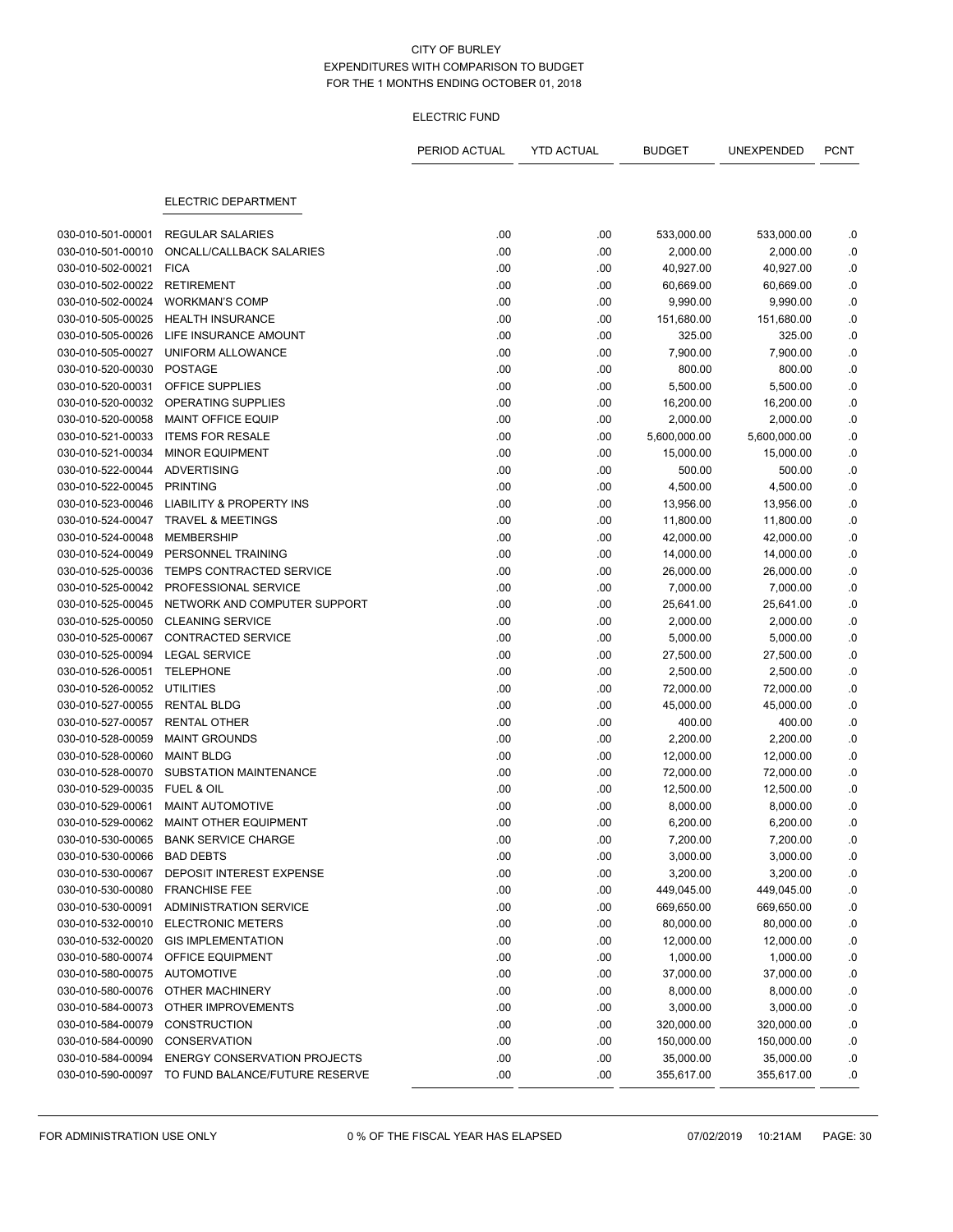# ELECTRIC FUND

|                               | PERIOD ACTUAL | <b>YTD ACTUAL</b> | <b>BUDGET</b> | <b>UNEXPENDED</b> | <b>PCNT</b> |
|-------------------------------|---------------|-------------------|---------------|-------------------|-------------|
| TOTAL ELECTRIC DEPARTMENT     | .00           | .00               | 8,992,400.00  | 8,992,400.00      | $.0 \,$     |
| TOTAL FUND EXPENDITURES       | .00           | .00               | 8,992,400.00  | 8,992,400.00      | .0          |
| NET REVENUE OVER EXPENDITURES | .00           | .00               | .00           | .00               | .0          |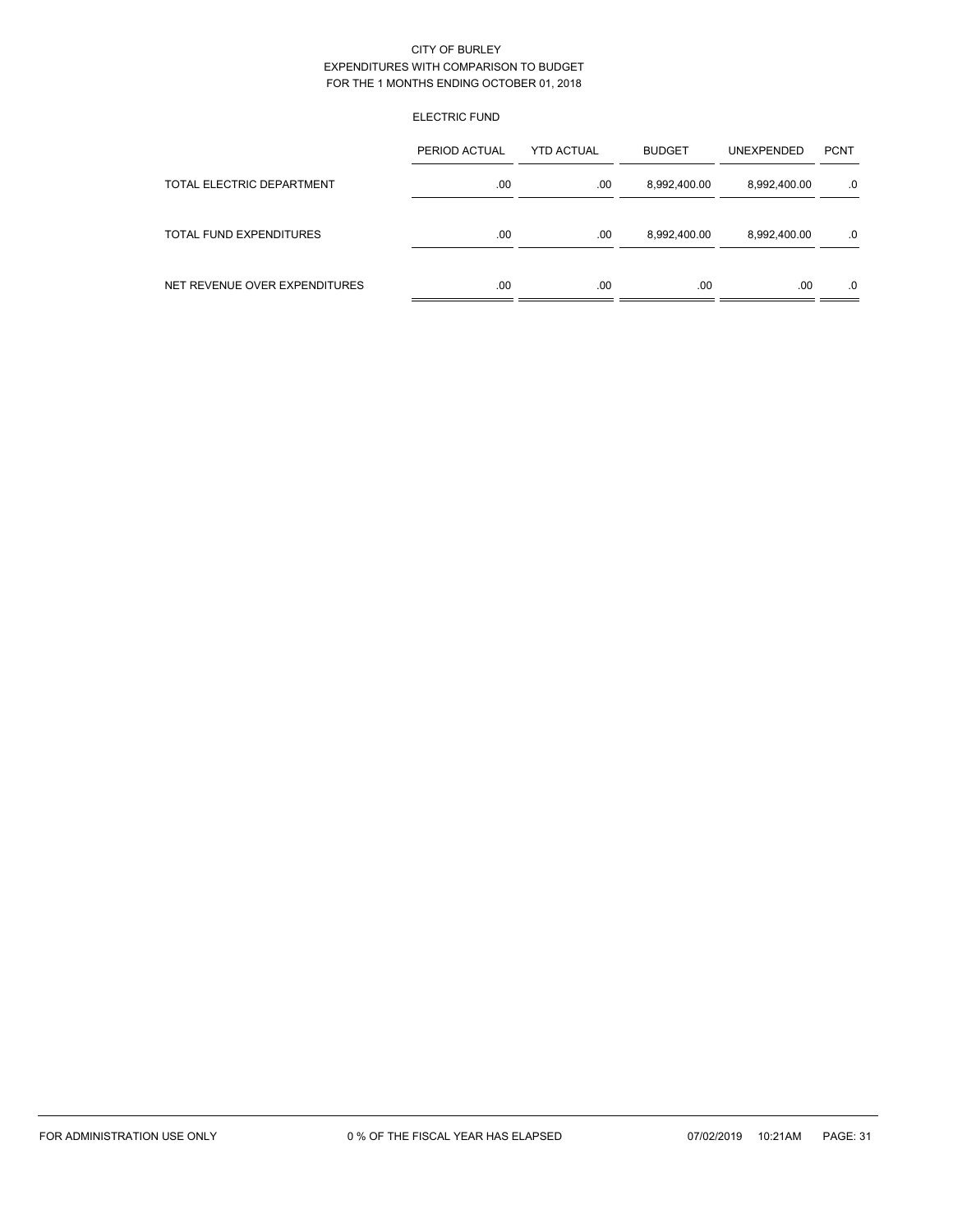### LIBRARY FUND

|                   | <b>ASSETS</b>                 |            |            |            |
|-------------------|-------------------------------|------------|------------|------------|
| 040-001-001-00006 | <b>CASH - COMBINED FUND</b>   |            | 408,997.41 |            |
| 040-001-001-00008 | LIBRARY - DL EVANS SAVINGS    |            | 19,092.32  |            |
|                   | <b>TOTAL ASSETS</b>           |            |            | 428,089.73 |
|                   | <b>LIABILITIES AND EQUITY</b> |            |            |            |
|                   | <b>LIABILITIES</b>            |            |            |            |
| 040-001-002-00005 | ACCOUNTS PAYABLE ALLOCATION   |            | 14,951.54  |            |
| 040-001-002-00030 | PAYROLL PAYABLES ALLOCATION   |            | 9,201.14   |            |
|                   | <b>TOTAL LIABILITIES</b>      |            |            | 24,152.68  |
|                   | <b>FUND EQUITY</b>            |            |            |            |
|                   | UNAPPROPRIATED FUND BALANCE:  |            |            |            |
| 040-001-002-00092 | <b>FUND BALANCE</b>           | 403,937.05 |            |            |
|                   | <b>BALANCE - CURRENT DATE</b> |            | 403,937.05 |            |
|                   | <b>TOTAL FUND EQUITY</b>      |            |            | 403,937.05 |
|                   | TOTAL LIABILITIES AND EQUITY  |            |            | 428,089.73 |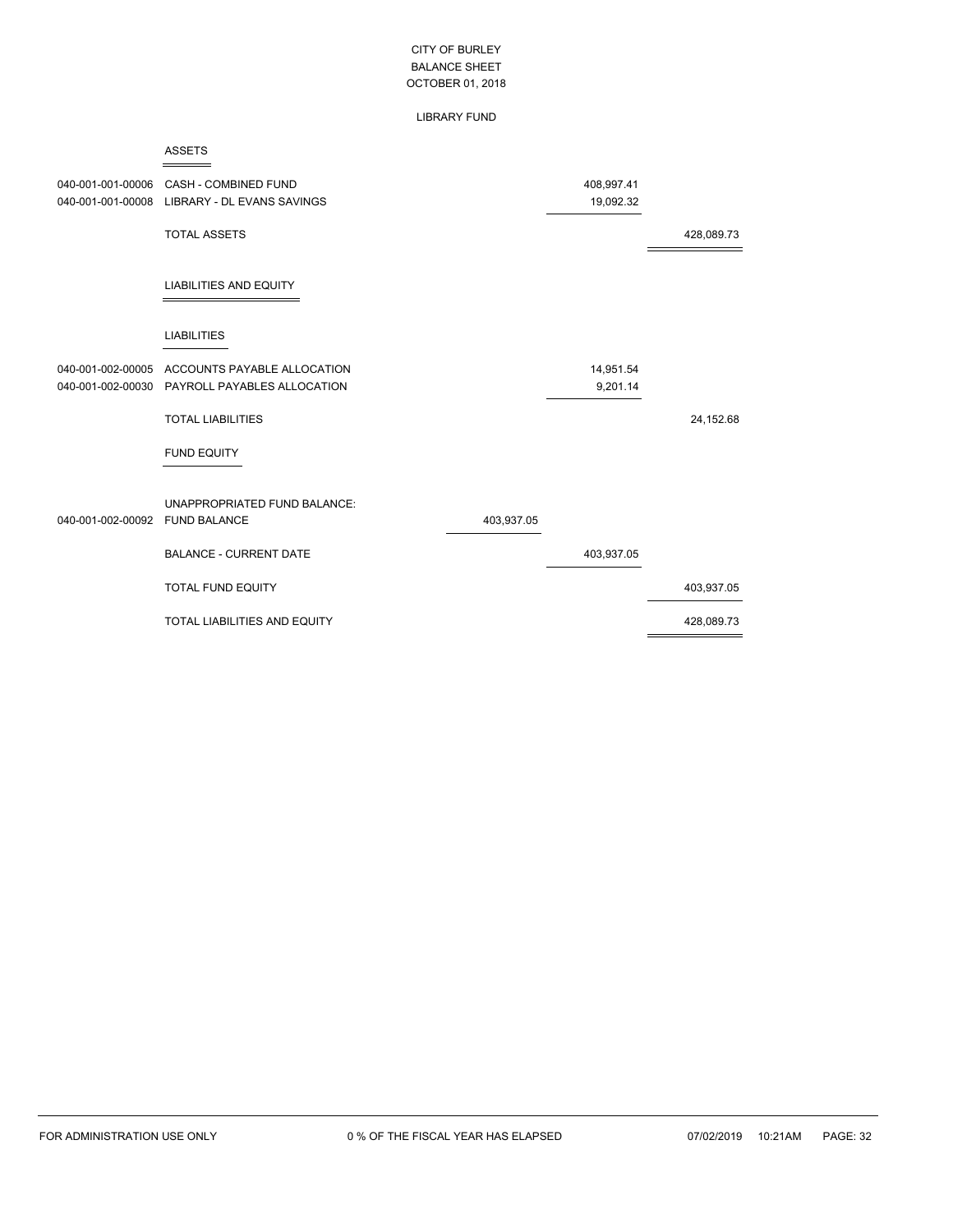# LIBRARY FUND

|                   |                               | PERIOD ACTUAL | <b>YTD ACTUAL</b> | <b>BUDGET</b> | <b>UNEARNED</b> | <b>PCNT</b> |
|-------------------|-------------------------------|---------------|-------------------|---------------|-----------------|-------------|
|                   | <b>LIBRARY REVENUE</b>        |               |                   |               |                 |             |
| 040-010-010-00001 | PROPERTY TAXES-PERMANENT LEVY | .00           | .00               | 184,224.00    | 184,224.00      | .0          |
| 040-010-010-00002 | PROPERTY TAX-OVERIDE LEVY     | .00.          | .00               | 261,000.00    | 261,000.00      | .0          |
| 040-010-010-00005 | MISCELLANEOUS REVENUE         | .00           | .00               | 4,400.00      | 4,400.00        | .0          |
| 040-010-010-00010 | <b>DONATIONS</b>              | .00           | .00               | 1,300.00      | 1,300.00        | .0          |
| 040-010-010-00040 | <b>LIBRARY FINES</b>          | .00           | .00               | 12,800.00     | 12,800.00       | .0          |
| 040-010-010-00050 | NON-RESIDENT LIBRARY CARD     | .00           | .00               | 7,000.00      | 7,000.00        | .0          |
| 040-010-010-00067 | <b>LIBRARY GRANT</b>          | .00           | .00               | 20,000.00     | 20,000.00       | .0          |
| 040-010-010-00071 | <b>INTEREST EARNED</b>        | .00.          | .00               | 3,100.00      | 3,100.00        | .0          |
| 040-010-010-00090 | <b>FROM FUND BALANCE</b>      | .00           | .00               | 63,700.00     | 63,700.00       | .0          |
| 040-010-010-00091 | OPERATING TRANSFER GENERAL    | .00           | .00               | 23,000.00     | 23,000.00       | .0          |
|                   | <b>TOTAL LIBRARY REVENUE</b>  | .00           | .00               | 580,524.00    | 580,524.00      | .0          |
|                   | <b>TOTAL FUND REVENUE</b>     | .00           | .00               | 580,524.00    | 580,524.00      | .0          |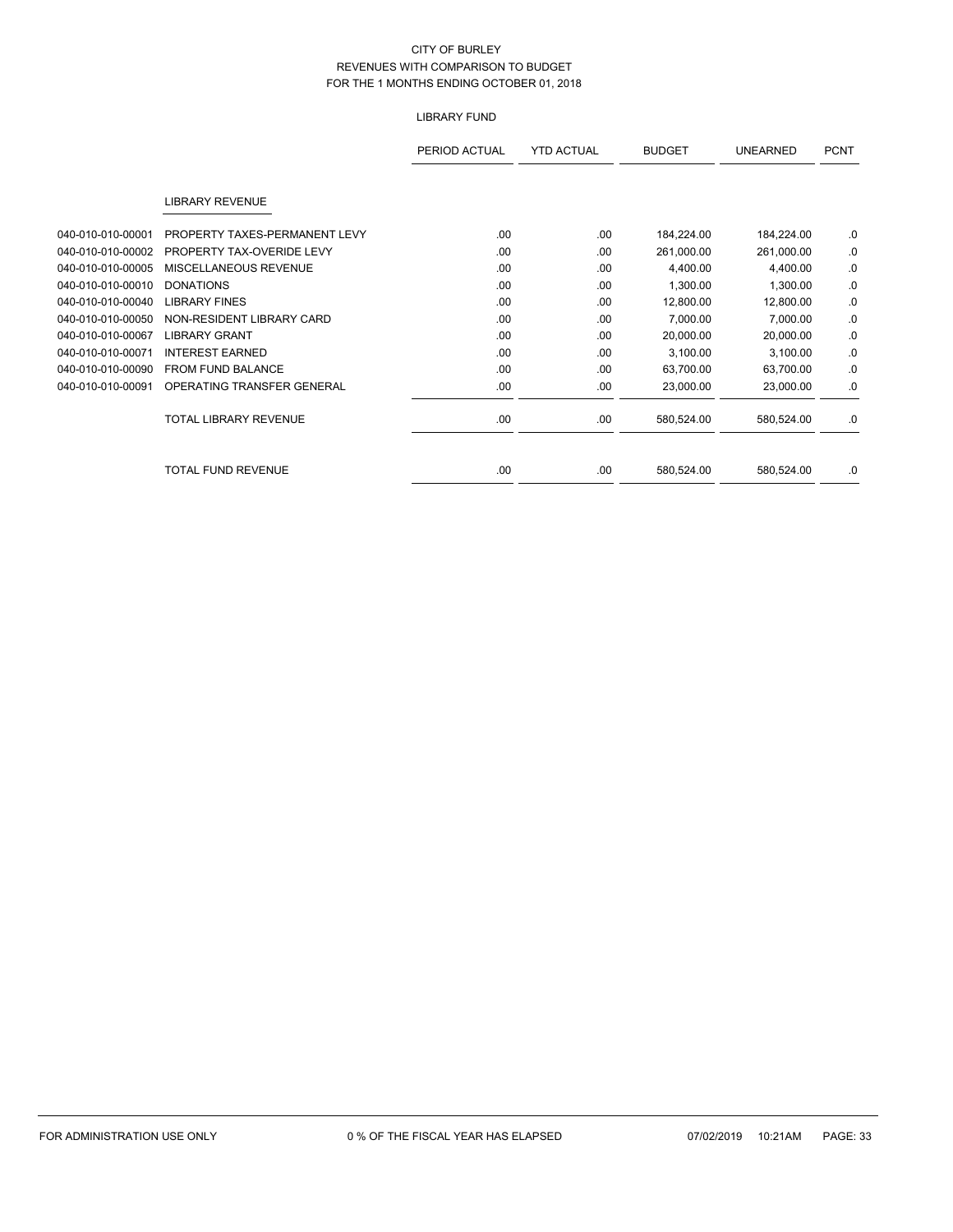### LIBRARY FUND

|                                        |                                                     | PERIOD ACTUAL | <b>YTD ACTUAL</b> | <b>BUDGET</b>        | UNEXPENDED            | <b>PCNT</b> |
|----------------------------------------|-----------------------------------------------------|---------------|-------------------|----------------------|-----------------------|-------------|
|                                        | <b>LIBRARY</b>                                      |               |                   |                      |                       |             |
| 040-010-501-00001                      | <b>REGULAR SALARIES</b>                             | .00           | .00               | 116,242.00           | 116,242.00            | .0          |
| 040-010-501-00002                      | PART TIME SALARIES                                  | .00           | .00               | 146,668.00           | 146,668.00            | .0          |
| 040-010-502-00021                      | <b>FICA</b>                                         | .00           | .00               | 20,113.00            | 20,113.00             | .0          |
| 040-010-502-00022                      | <b>RETIREMENT</b>                                   | .00           | .00               | 20,886.00            | 20,886.00             | .0          |
| 040-010-502-00024                      | <b>WORKMAN'S COMP</b>                               | .00           | .00               | 1,095.00             | 1,095.00              | $\cdot$     |
| 040-010-505-00025                      | <b>HEALTH INSURANCE</b>                             | .00           | .00               | 39,058.00            | 39,058.00             | .0          |
| 040-010-505-00026                      | LIFE INSURANCE AMOUNT                               | .00           | .00               | 102.00               | 102.00                | $\cdot$ 0   |
| 040-010-520-00030                      | <b>POSTAGE</b>                                      | .00           | .00               | 1,800.00             | 1,800.00              | $\cdot$ 0   |
| 040-010-520-00031                      | OFFICE SUPPLIES                                     | .00           | .00               | 2,700.00             | 2,700.00              | $\cdot$     |
| 040-010-520-00032                      | OPERATING SUPPLIES                                  | .00           |                   |                      |                       | $\cdot$     |
| 040-010-520-00058                      | MAINT OFFICE EQUIP                                  |               | .00               | 3,500.00             | 3,500.00              |             |
| 040-010-520-00100                      | NEWSPAPER SUBSCRIPTIONS                             | .00<br>.00    | .00<br>.00        | 1,000.00<br>1,683.00 | 1,000.00<br>1,683.00  | .0<br>0.    |
| 040-010-520-00101                      | <b>ADULT PERIODICALS</b>                            | .00           | .00               |                      |                       | $0.$        |
| 040-010-520-00103                      | <b>ADULT BOOKS</b>                                  |               |                   | 1,001.00             | 1,001.00              |             |
|                                        |                                                     | .00           | .00               | 43,000.00            | 43,000.00<br>1,000.00 | .0          |
| 040-010-520-00112                      | <b>COMPUTER SOFTWARE</b>                            | .00           | .00               | 1,000.00             |                       | $\cdot$     |
| 040-010-520-00113<br>040-010-520-00114 | <b>COMPUTER SUPPLIES</b><br><b>COMPUTER SUPPORT</b> | .00           | .00               | 500.00               | 500.00                | .0          |
|                                        | <b>COMPUTER REPLACEMENT</b>                         | .00           | .00               | 27,170.00            | 27,170.00             | .0          |
| 040-010-520-00115                      |                                                     | .00           | .00               | 6,590.00             | 6,590.00              | $\cdot$     |
| 040-010-521-00034                      | <b>MINOR EQUIPMENT</b>                              | .00           | .00               | 1,200.00             | 1,200.00              | $\cdot$     |
| 040-010-522-00041                      | PUBLIC RELATIONS                                    | .00           | .00               | 700.00               | 700.00                | $\cdot$     |
| 040-010-522-00044                      | <b>ADVERTISING</b>                                  | .00           | .00               | 300.00               | 300.00                | .0          |
| 040-010-522-00045                      | <b>PRINTING</b>                                     | .00           | .00               | 1,300.00             | 1,300.00              | .0          |
| 040-010-523-00046                      | <b>LIABILITY &amp; PROPERTY INS</b>                 | .00           | .00               | 7,537.00             | 7,537.00              | $\cdot$ 0   |
| 040-010-524-00047                      | <b>TRAVEL &amp; MEETINGS</b>                        | .00           | .00               | 3,400.00             | 3,400.00              | .0          |
| 040-010-524-00048                      | <b>MEMBERSHIP</b>                                   | .00           | .00               | 69.00                | 69.00                 | $\cdot$ 0   |
| 040-010-524-00049                      | PERSONNEL TRAINING                                  | .00           | .00               | 2,000.00             | 2,000.00              | .0          |
| 040-010-525-00042                      | PROFESSIONAL SERVICE                                | .00           | .00               | 16,260.00            | 16,260.00             | .0          |
| 040-010-525-00047                      | GRANT#1                                             | .00           | .00               | 20,000.00            | 20,000.00             | $\cdot$     |
| 040-010-525-00048                      | <b>PROGRAMS</b>                                     | .00           | .00               | 4,000.00             | 4,000.00              | .0          |
| 040-010-525-00049                      | <b>CLEANING SUPPLIES</b>                            | .00           | .00               | 400.00               | 400.00                | $\cdot$ 0   |
| 040-010-525-00050                      | <b>CLEANING SERVICE</b>                             | .00           | .00               | 3,900.00             | 3,900.00              | .0          |
| 040-010-525-00094                      | <b>LEGAL SERVICE</b>                                | .00           | .00               | 6,000.00             | 6,000.00              | .0          |
| 040-010-526-00051                      | <b>TELEPHONE</b>                                    | .00           | .00               | 4,000.00             | 4,000.00              | $\cdot$ 0   |
| 040-010-526-00052                      | <b>UTILITIES</b>                                    | .00           | .00               | 4,550.00             | 4,550.00              | .0          |
| 040-010-527-00057                      | <b>RENTAL OTHER</b>                                 | .00           | .00               | 3,500.00             | 3,500.00              | .0          |
| 040-010-528-00059                      | <b>MAINT GROUNDS</b>                                | .00           | .00               | 700.00               | 700.00                | .0          |
| 040-010-528-00060 MAINT BLDG           |                                                     | .00           | .00               | 2,600.00             | 2,600.00              | 0.          |
|                                        | 040-010-530-00091 ADMINISTRATION SERVICE            | .00           | .00               | 4,000.00             | 4,000.00              | .0          |
| 040-010-584-00079                      | CONSTRUCTION                                        | .00           | .00               | 60,000.00            | 60,000.00             | .0          |
|                                        | <b>TOTAL LIBRARY</b>                                | .00.          | .00.              | 580,524.00           | 580,524.00            | .0          |
|                                        | TOTAL FUND EXPENDITURES                             | .00           | .00.              | 580,524.00           | 580,524.00            | .0          |
|                                        | NET REVENUE OVER EXPENDITURES                       | .00           | .00               | .00                  | .00                   | .0          |
|                                        |                                                     |               |                   |                      |                       |             |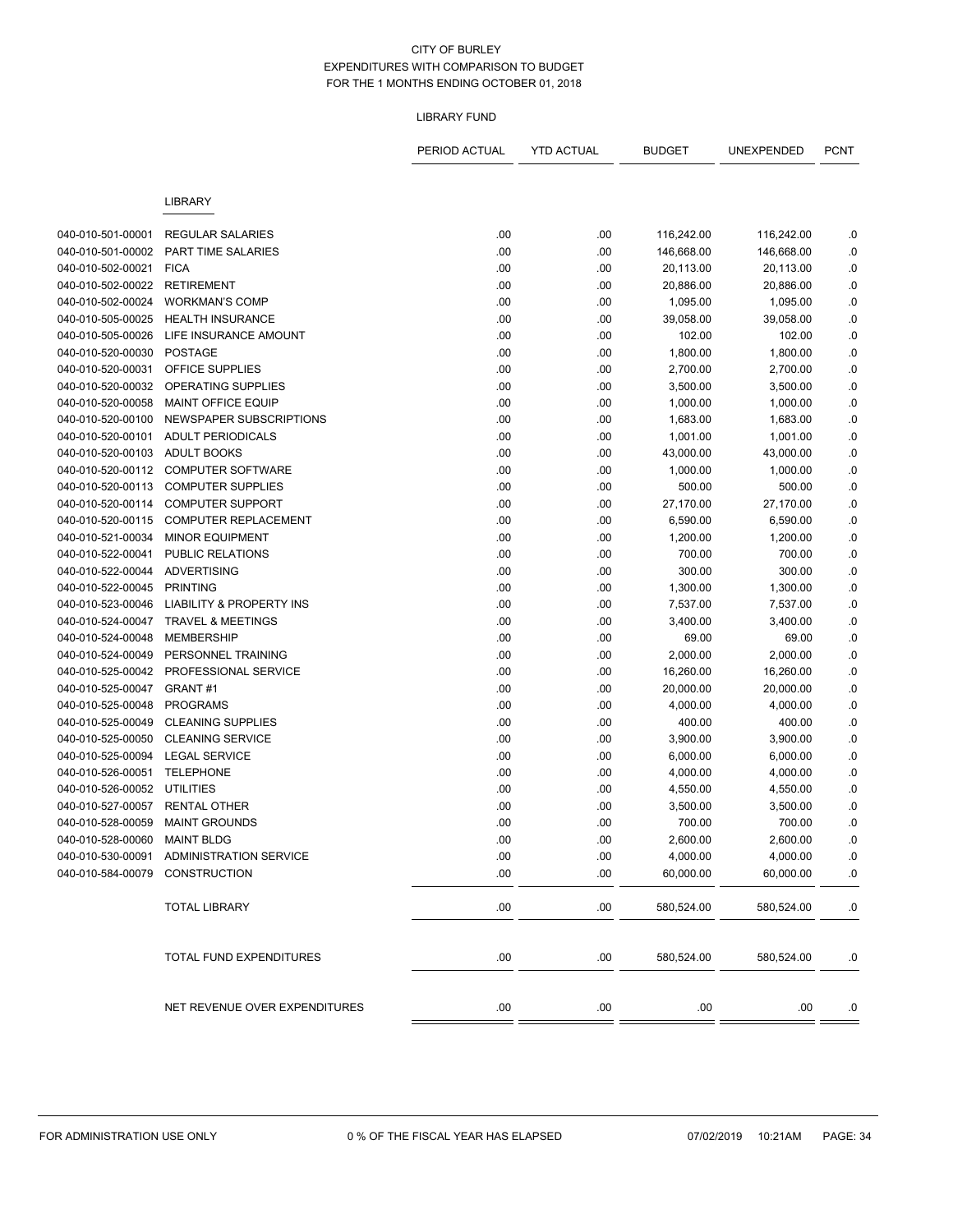# LIBRARY CAP. & BUILDING FUND

|                                | <b>ASSETS</b>                           |             |             |            |
|--------------------------------|-----------------------------------------|-------------|-------------|------------|
| 045-001-001-00006              | <b>CASH - COMBINED FUND</b>             |             | 97,850.36   |            |
|                                | 045-001-001-00051 STATE INVESTMENT POOL |             | 129,293.53  |            |
|                                | <b>TOTAL ASSETS</b>                     |             |             | 227,143.89 |
|                                | LIABILITIES AND EQUITY                  |             |             |            |
|                                | <b>FUND EQUITY</b>                      |             |             |            |
| 045-001-002-00092 FUND BALANCE | UNAPPROPRIATED FUND BALANCE:            | 227, 143.89 |             |            |
|                                | <b>BALANCE - CURRENT DATE</b>           |             | 227, 143.89 |            |
|                                | <b>TOTAL FUND EQUITY</b>                |             |             | 227,143.89 |
|                                | TOTAL LIABILITIES AND EQUITY            |             |             | 227,143.89 |
|                                |                                         |             |             |            |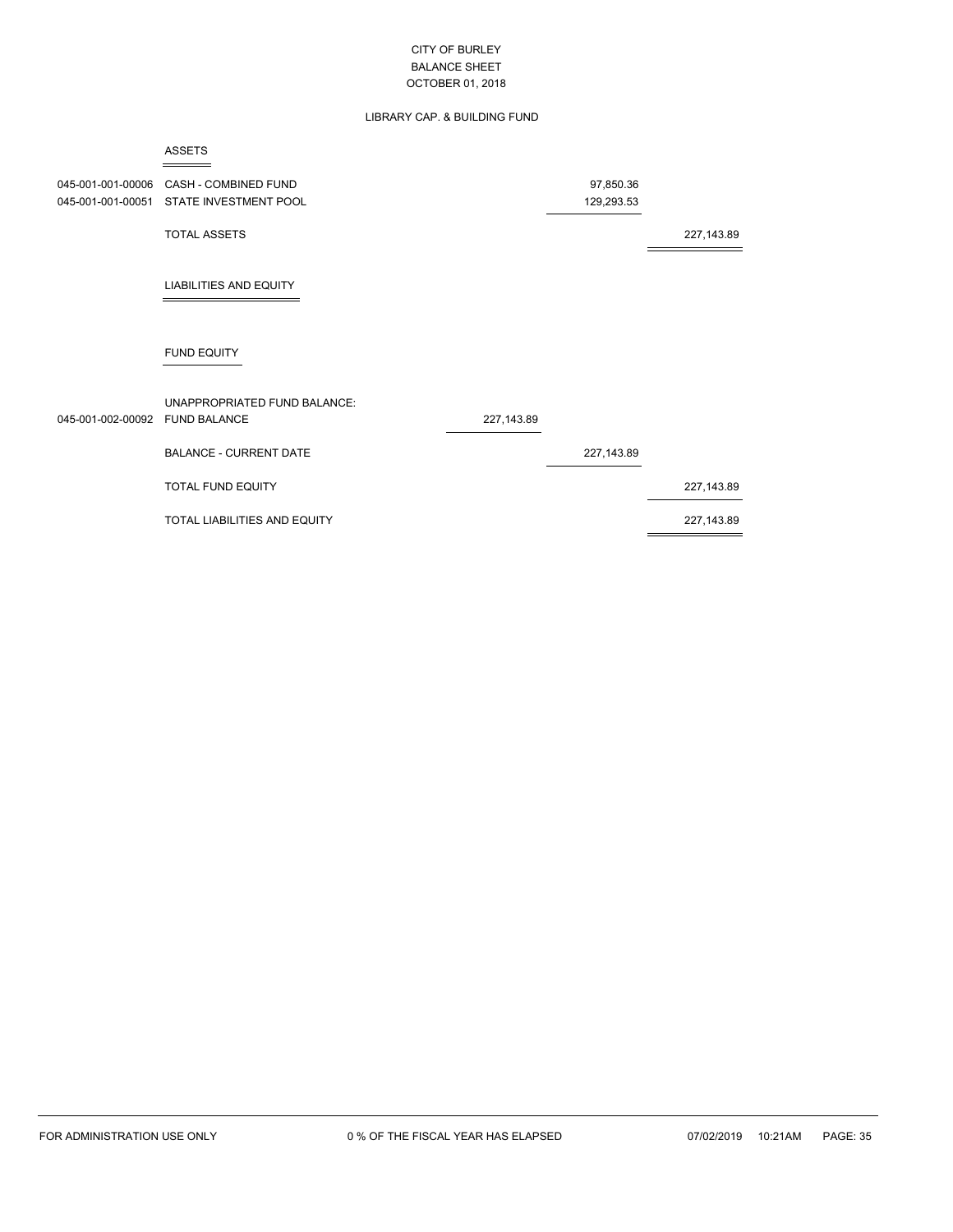### SANITATION FUND

|                                                                                                                                                                      | <b>ASSETS</b>                                                                                                                                                                                                                           |            |   |                                                                                                              |            |
|----------------------------------------------------------------------------------------------------------------------------------------------------------------------|-----------------------------------------------------------------------------------------------------------------------------------------------------------------------------------------------------------------------------------------|------------|---|--------------------------------------------------------------------------------------------------------------|------------|
| 050-001-001-00006<br>050-001-001-00015<br>050-001-001-00016<br>050-001-001-00019<br>050-001-001-00061<br>050-001-001-00068<br>050-001-001-00069<br>050-001-001-08000 | CASH - COMBINED FUND<br>ACCOUNTS RECEIVABLE - UTILITIE<br>ACCOUNTS RECEIVABLE - MISC<br>EST UNCOLLECTABLE ACCOUNTS<br>LAND-GARBAGE<br><b>MACHINERY &amp; EQUIPMENT</b><br>ACCUM DEPREC - MACH & EQUIP<br>DEFERRED OUTFLOWS OF RESOURCES |            | ( | 15,452.11<br>120,113.26<br>7,549.30<br>39,389.00)<br>12,500.00<br>2,938,955.49<br>2,270,481.81)<br>32,632.00 |            |
|                                                                                                                                                                      | <b>TOTAL ASSETS</b>                                                                                                                                                                                                                     |            |   |                                                                                                              | 817,331.35 |
|                                                                                                                                                                      | LIABILITIES AND EQUITY                                                                                                                                                                                                                  |            |   |                                                                                                              |            |
|                                                                                                                                                                      | <b>LIABILITIES</b>                                                                                                                                                                                                                      |            |   |                                                                                                              |            |
| 050-001-002-00005<br>050-001-002-00030<br>050-001-002-00033<br>050-001-002-00060<br>050-001-002-00061                                                                | ACCOUNTS PAYABLE ALLOCATION<br>PAYROLL PAYABLES ALLOCATION<br>BENEFITS PAYABLE(SICK&VACATION<br><b>NET PENSION LIABILITY</b><br>DEFERRED INFLOWS OF RESOURCES                                                                           |            |   | 43,225.39<br>11,625.60<br>22,573.00<br>135,411.00<br>26,664.00                                               |            |
|                                                                                                                                                                      | <b>TOTAL LIABILITIES</b>                                                                                                                                                                                                                |            |   |                                                                                                              | 239,498.99 |
|                                                                                                                                                                      | <b>FUND EQUITY</b>                                                                                                                                                                                                                      |            |   |                                                                                                              |            |
| 050-001-002-00092 FUND BALANCE                                                                                                                                       | UNAPPROPRIATED FUND BALANCE:                                                                                                                                                                                                            | 577,832.36 |   |                                                                                                              |            |
|                                                                                                                                                                      | <b>BALANCE - CURRENT DATE</b>                                                                                                                                                                                                           |            |   | 577,832.36                                                                                                   |            |
|                                                                                                                                                                      | <b>TOTAL FUND EQUITY</b>                                                                                                                                                                                                                |            |   |                                                                                                              | 577,832.36 |
|                                                                                                                                                                      | TOTAL LIABILITIES AND EQUITY                                                                                                                                                                                                            |            |   |                                                                                                              | 817,331.35 |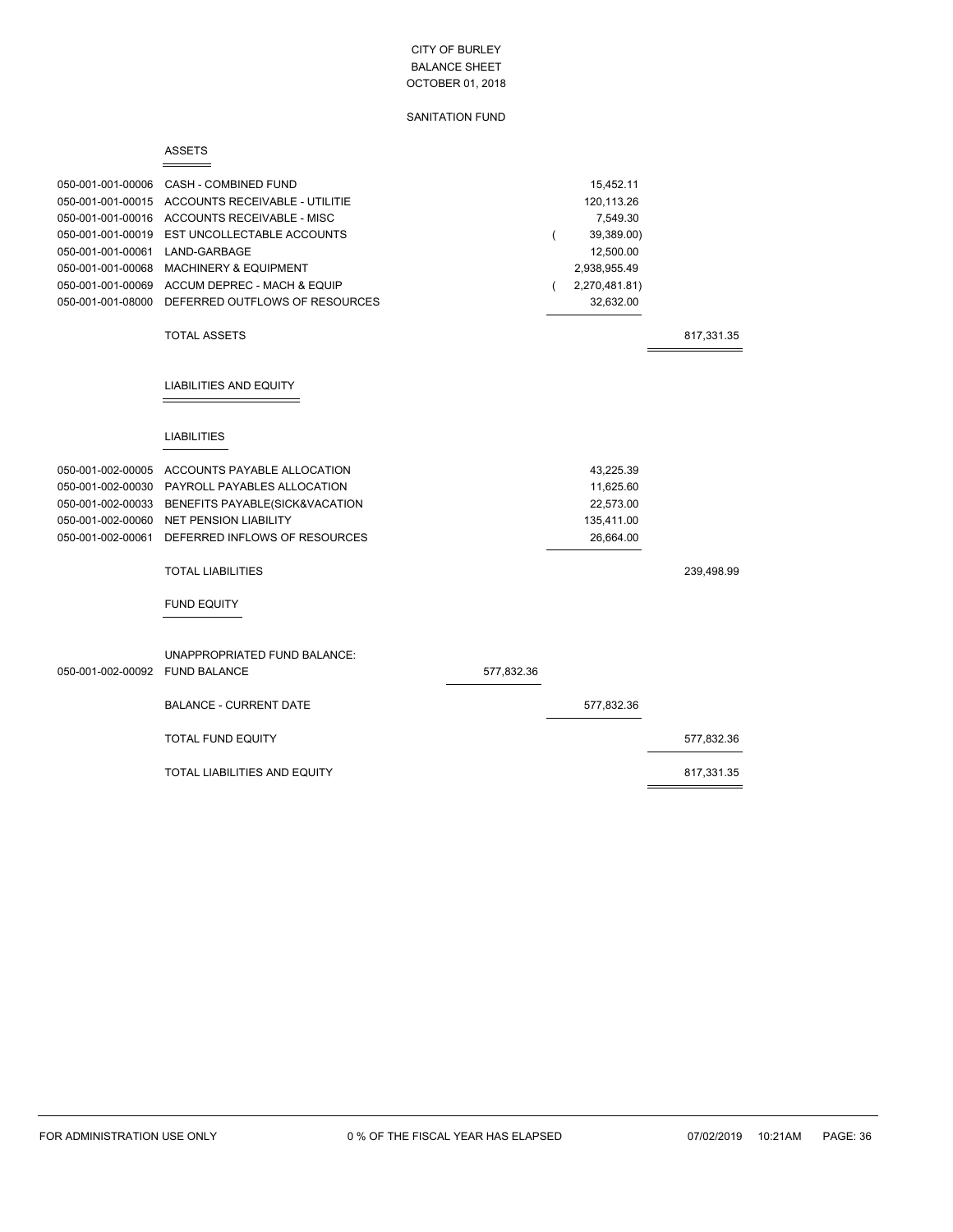# SANITATION FUND

|                   |                           | PERIOD ACTUAL | <b>YTD ACTUAL</b> | <b>BUDGET</b> | <b>UNEARNED</b> | <b>PCNT</b> |
|-------------------|---------------------------|---------------|-------------------|---------------|-----------------|-------------|
| 050-010-010-00001 | SANITATION SERVICES       | .00           | .00               | 1,209,865.00  | 1,209,865.00    | .0          |
| 050-010-010-00005 | SANITATION BILLED REVENUE | .00           | .00               | 115,000.00    | 115,000.00      | .0          |
| 050-010-010-00015 | <b>TRANSFER FOR WEEDS</b> | .00           | .00               | 31.000.00     | 31,000.00       | .0          |
|                   | TOTAL SOURCE 010          | .00           | .00               | 1,355,865.00  | 1,355,865.00    | .0          |
|                   | <b>TOTAL FUND REVENUE</b> | .00           | .00               | 1,355,865.00  | 1,355,865.00    | .0          |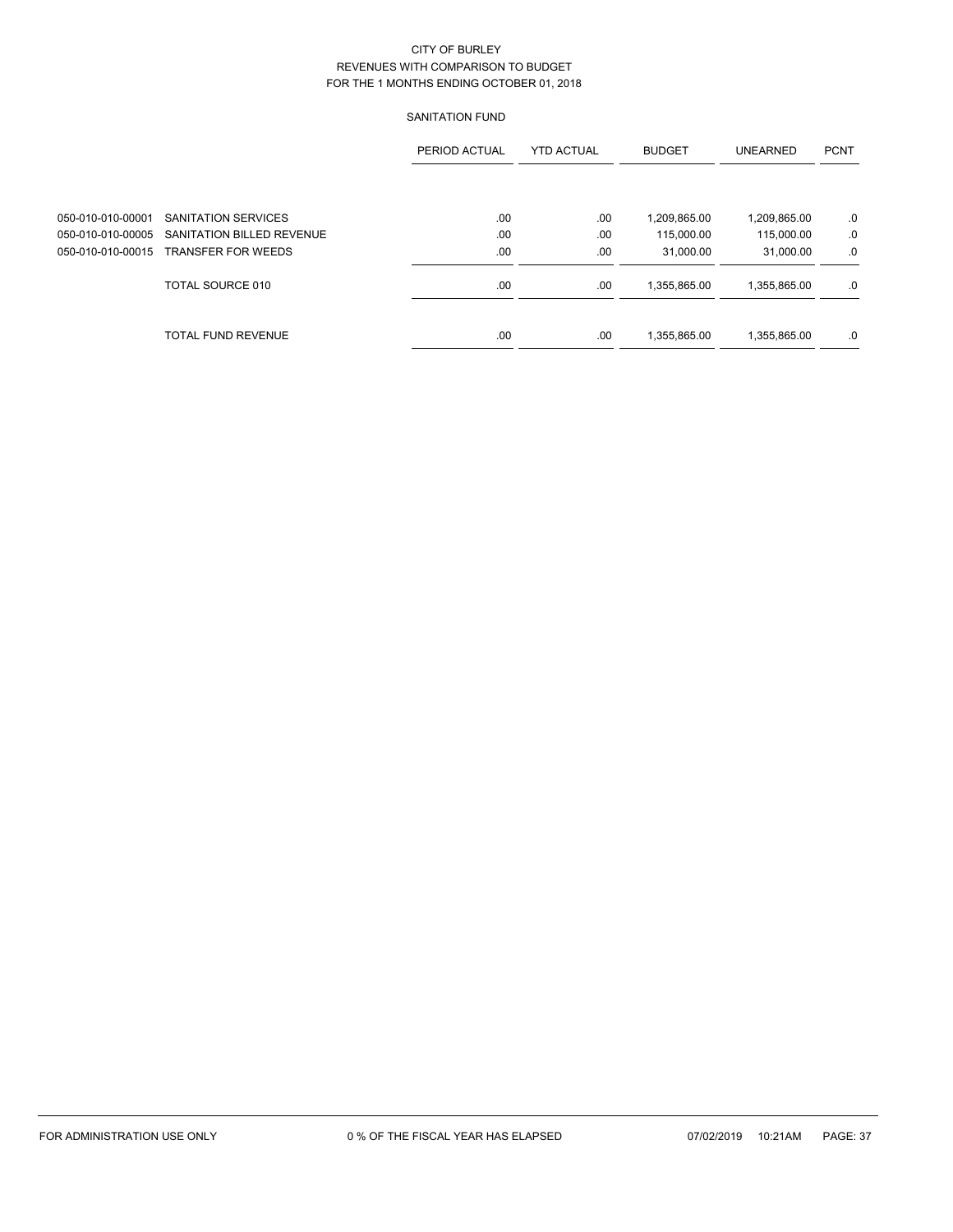# SANITATION FUND

|                             |                                     | PERIOD ACTUAL | <b>YTD ACTUAL</b> | <b>BUDGET</b> | UNEXPENDED   | <b>PCNT</b> |
|-----------------------------|-------------------------------------|---------------|-------------------|---------------|--------------|-------------|
|                             | <b>SANITATION</b>                   |               |                   |               |              |             |
|                             |                                     |               |                   |               |              |             |
| 050-010-501-00001           | <b>REGULAR SALARIES</b>             | .00           | .00               | 303,158.00    | 303,158.00   | .0          |
| 050-010-502-00021           | <b>FICA</b>                         | .00           | .00               | 23,192.00     | 23,192.00    | .0          |
| 050-010-502-00022           | <b>RETIREMENT</b>                   | .00           | .00               | 34,348.00     | 34,348.00    | $0.$        |
| 050-010-502-00024           | <b>WORKMAN'S COMP</b>               | .00           | .00               | 18,408.00     | 18,408.00    | .0          |
| 050-010-505-00025           | <b>HEALTH INSURANCE</b>             | .00           | .00               | 132,720.00    | 132,720.00   | $0.$        |
| 050-010-505-00026           | LIFE INSURANCE AMOUNT               | .00           | .00               | 364.00        | 364.00       | .0          |
| 050-010-505-00027           | UNIFORM ALLOWANCE                   | .00           | .00               | 6,000.00      | 6,000.00     | .0          |
| 050-010-520-00030           | <b>POSTAGE</b>                      | .00           | .00               | 200.00        | 200.00       | $\cdot$ 0   |
| 050-010-520-00031           | OFFICE SUPPLIES                     | .00           | .00               | 500.00        | 500.00       | $\cdot$ 0   |
| 050-010-520-00032           | OPERATING SUPPLIES                  | .00           | .00               | 6,500.00      | 6,500.00     | $\cdot$     |
| 050-010-520-00033           | LANDFILL/GREEN WASTE FEES           | .00           | .00               | 27,000.00     | 27,000.00    | .0          |
| 050-010-520-00058           | <b>MAINT OFFICE EQUIP</b>           | .00           | .00               | 200.00        | 200.00       | .0          |
| 050-010-521-00034           | <b>MINOR EQUIPMENT</b>              | .00           | .00               | 55,000.00     | 55,000.00    | $\cdot$     |
| 050-010-521-00035           | <b>CONTAINER MAINTENANCE</b>        | .00           | .00               | 30,000.00     | 30,000.00    | .0          |
| 050-010-522-00041           | <b>PUBLIC RELATIONS</b>             | .00           | .00               | 50.00         | 50.00        | $0.$        |
| 050-010-522-00044           | <b>ADVERTISING</b>                  | .00           | .00               | 500.00        | 500.00       | .0          |
| 050-010-522-00045           | <b>PRINTING</b>                     | .00           | .00               | 500.00        | 500.00       | .0          |
| 050-010-523-00046           | <b>LIABILITY &amp; PROPERTY INS</b> | .00           | .00               | 20,625.00     | 20,625.00    | $\cdot$ 0   |
| 050-010-524-00047           | <b>TRAVEL &amp; MEETINGS</b>        | .00           | .00               | 500.00        | 500.00       | $\cdot$ 0   |
| 050-010-524-00049           | PERSONNEL TRAINING                  | .00           | .00               | 300.00        | 300.00       | $\cdot$     |
| 050-010-525-00036           | TEMPS CONTRACTED SERVICE            | .00           | .00               | 25,000.00     | 25,000.00    | .0          |
| 050-010-525-00042           | PROFESSIONAL SERVICE                | .00           | .00               | 6,000.00      | 6,000.00     | .0          |
| 050-010-525-00045           | NETWORK AND COMPUTER SUPPORT        | .00           | .00               | 2,500.00      | 2,500.00     | $\cdot$ 0   |
| 050-010-525-00050           | <b>CLEANING SERVICE</b>             | .00           | .00               | 1,500.00      | 1,500.00     | .0          |
| 050-010-525-00066           | <b>WEED ERADICATION</b>             | .00           | .00               | 65,000.00     | 65,000.00    | $0.$        |
| 050-010-525-00067           | CONTRACTED SERVICE                  | .00           | .00               | 2,500.00      | 2,500.00     | .0          |
| 050-010-525-00094           | <b>LEGAL SERVICE</b>                | .00           | .00               | 9,000.00      | 9,000.00     | .0          |
| 050-010-526-00051           | <b>TELEPHONE</b>                    | .00           | .00               | 3,000.00      | 3,000.00     | $\cdot$ 0   |
| 050-010-526-00052           | UTILITIES                           | .00           | .00               | 1,500.00      | 1,500.00     | .0          |
| 050-010-527-00057           | <b>RENTAL OTHER</b>                 | .00           | .00               | 1,500.00      | 1,500.00     | $\cdot$ 0   |
| 050-010-528-00059           | <b>MAINT GROUNDS</b>                | .00           | .00               | 500.00        | 500.00       | .0          |
| 050-010-528-00060           | <b>MAINT BLDG</b>                   | .00           | .00               | 1,500.00      | 1,500.00     | .0          |
| 050-010-529-00035           | <b>FUEL &amp; OIL</b>               | .00           | .00               | 65,000.00     | 65,000.00    | .0          |
| 050-010-529-00061           | <b>MAINT AUTOMOTIVE</b>             | .00           | .00               | 75,000.00     | 75,000.00    | .0          |
| 050-010-529-00062           | <b>MAINT OTHER EQUIPMENT</b>        | .00           | .00               | 8,500.00      | 8,500.00     | .0          |
| 050-010-530-00065           | <b>BANK SERVICE CHARGE</b>          | .00           | .00               | 1,500.00      | 1,500.00     | .0          |
| 050-010-530-00066 BAD DEBTS |                                     | .00           | .00               | 1,000.00      | 1,000.00     | .0          |
|                             | 050-010-530-00082 ROAD USE AND SHOP | .00           | .00               | 60,000.00     | 60,000.00    | .0          |
| 050-010-530-00091           | <b>ADMINISTRATION SERVICE</b>       | .00           | .00               | 25,000.00     | 25,000.00    | .0          |
| 050-010-580-00074           | OFFICE EQUIPMENT                    | .00           | .00               | 300.00        | 300.00       | .0          |
| 050-010-580-00075           | <b>AUTOMOTIVE</b>                   | .00.          | .00               | 320,000.00    | 320,000.00   | .0          |
| 050-010-580-00076           | OTHER MACHINERY                     | .00           | .00.              | 20,000.00     | 20,000.00    | .0          |
|                             | <b>TOTAL SANITATION</b>             | .00           | .00.              | 1,355,865.00  | 1,355,865.00 | .0          |
|                             | TOTAL FUND EXPENDITURES             | .00.          | .00               | 1,355,865.00  | 1,355,865.00 | .0          |
|                             | NET REVENUE OVER EXPENDITURES       | .00.          | .00               | .00           | .00          | .0          |
|                             |                                     |               |                   |               |              |             |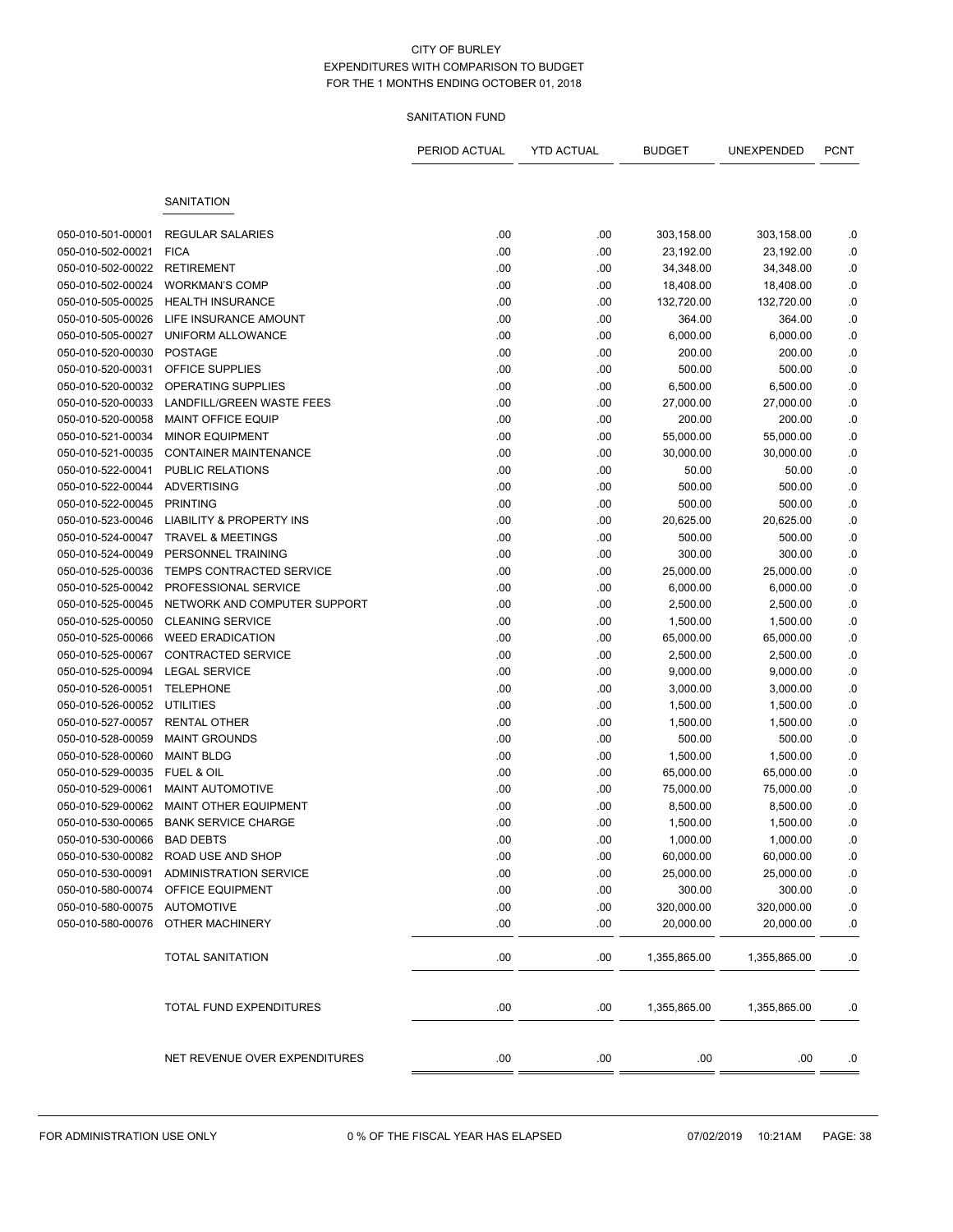| 070-001-001-00006              | CASH - COMBINED FUND                                                                           |            |                | 39,318.27             |            |
|--------------------------------|------------------------------------------------------------------------------------------------|------------|----------------|-----------------------|------------|
|                                | 070-001-001-00016 ACCOUNTS RECEIVABLE - MISC                                                   |            |                | 1,983.00              |            |
|                                | 070-001-001-00062 BUILDINGS & STRUCTURES                                                       |            |                | 483,556.39            |            |
| 070-001-001-00063              | ACCUM DEPREC - BLDG & STRUCTUR                                                                 |            | (              | 245,901.05)           |            |
| 070-001-001-00064              | <b>IMPROVEMENTS OTHER THAN BUILD</b>                                                           |            |                | 609,042.35            |            |
| 070-001-001-00065              | ACCUM DEPREC - IMPROVEMENTS                                                                    |            | (              | 582,737.80)           |            |
| 070-001-001-00066              | <b>MACHINERY &amp; EQUIPMENT</b>                                                               |            |                | 979,876.64            |            |
|                                | 070-001-001-00067 ACCUM DEPREC - MACH & EQUIP                                                  |            | $\overline{ }$ | 744,738.34)           |            |
| 070-001-001-08000              | DEFERRED OUTFLOWS OF RESOURCES                                                                 |            |                | 16,311.00             |            |
|                                | <b>TOTAL ASSETS</b>                                                                            |            |                |                       | 556,710.46 |
|                                | <b>LIABILITIES AND EQUITY</b>                                                                  |            |                |                       |            |
|                                | <b>LIABILITIES</b>                                                                             |            |                |                       |            |
|                                |                                                                                                |            |                |                       |            |
|                                | 070-001-002-00005 ACCOUNTS PAYABLE ALLOCATION<br>070-001-002-00030 PAYROLL PAYABLES ALLOCATION |            |                | 29,914.47             |            |
|                                | 070-001-002-00033 BENEFITS PAYABLE(SICK&VACATION                                               |            |                | 6,598.90<br>18,972.00 |            |
| 070-001-002-00051              |                                                                                                |            |                | 22,367.60             |            |
| 070-001-002-00052              | NOTE PAY-WW (CARTS 2015)<br>NOTE PAY-EVERBANK (CARTS)                                          |            |                | 1,891.80              |            |
| 070-001-002-00053              | <b>GOLF EVERBANK LOAN</b>                                                                      |            |                | 78,872.01             |            |
| 070-001-002-00060              | <b>NET PENSION LIABILITY</b>                                                                   |            |                | 67,686.00             |            |
| 070-001-002-00061              | DEFERRED INFLOWS OF RESOURCES                                                                  |            |                | 13,329.00             |            |
|                                | <b>TOTAL LIABILITIES</b>                                                                       |            |                |                       | 239,631.78 |
|                                | <b>FUND EQUITY</b>                                                                             |            |                |                       |            |
|                                | UNAPPROPRIATED FUND BALANCE:                                                                   |            |                |                       |            |
| 070-001-002-00090              | <b>CONTRIBUTED CAPITAL</b>                                                                     | 218,451.85 |                |                       |            |
| 070-001-002-00092 FUND BALANCE |                                                                                                | 98,626.83  |                |                       |            |
|                                | <b>BALANCE - CURRENT DATE</b>                                                                  |            |                | 317,078.68            |            |
|                                | <b>TOTAL FUND EQUITY</b>                                                                       |            |                |                       | 317,078.68 |
|                                | TOTAL LIABILITIES AND EQUITY                                                                   |            |                |                       | 556,710.46 |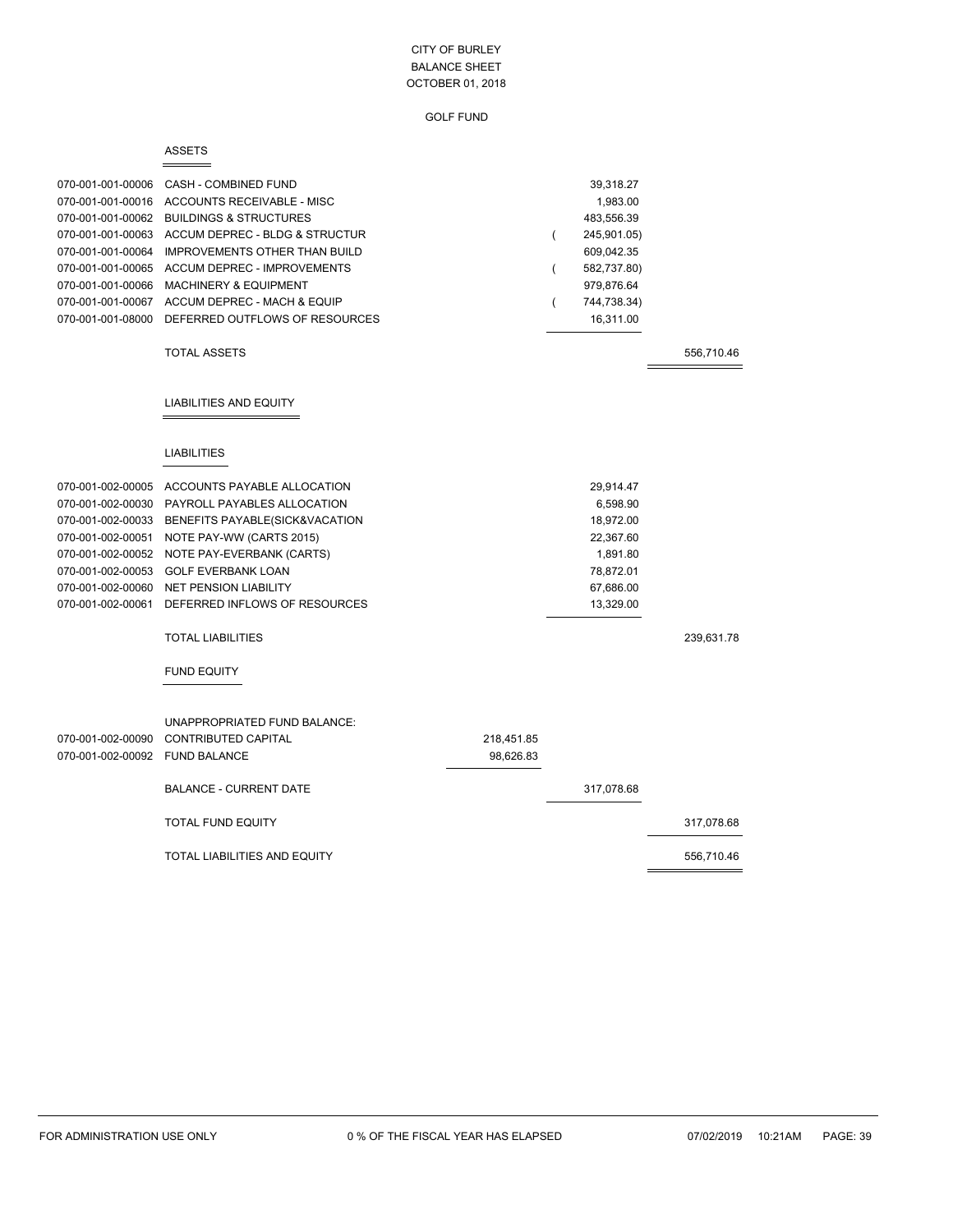|                   |                                 | PERIOD ACTUAL | <b>YTD ACTUAL</b> | <b>BUDGET</b> | <b>UNEARNED</b> | <b>PCNT</b> |
|-------------------|---------------------------------|---------------|-------------------|---------------|-----------------|-------------|
|                   | <b>GOLF MAINTENANCE REVENUE</b> |               |                   |               |                 |             |
| 070-010-010-00001 | <b>GOLF FEE</b>                 | .00           | .00               | 215,000.00    | 215,000.00      | .0          |
| 070-010-010-00002 | ANNUAL CART USE FEE             | .00           | .00               | 1,000.00      | 1,000.00        | .0          |
| 070-010-010-00004 | DRIVING RANGE/CLUB RENTAL       | .00           | .00               | 13,500.00     | 13,500.00       | .0          |
| 070-010-010-00006 | <b>SNACK BAR PROCEEDS</b>       | .00           | .00               | 65,000.00     | 65,000.00       | .0          |
| 070-010-010-00007 | <b>GOLF CART RENTAL FEE</b>     | .00           | .00               | 110,000.00    | 110,000.00      | .0          |
| 070-010-010-00009 | PRO SHOP PROCEEDS               | .00           | .00               | 77,000.00     | 77,000.00       | .0          |
| 070-010-010-00010 | <b>FROM GENERAL FUND</b>        | .00           | .00               | 180,000.00    | 180,000.00      | .0          |
| 070-010-010-00017 | <b>ADVERTISING PROCEEDS</b>     | .00           | .00               | 8,000.00      | 8,000.00        | .0          |
| 070-010-010-00082 | <b>GOLF SALES TAX</b>           | .00           | .00               | 8,520.00      | 8,520.00        | .0          |
| 070-010-010-00090 | <b>SHORT TERM LOAN</b>          | .00           | .00               | 9,473.00      | 9,473.00        | .0          |
|                   | TOTAL GOLF MAINTENANCE REVENUE  | .00           | .00               | 687,493.00    | 687,493.00      | .0          |
|                   | <b>TOTAL FUND REVENUE</b>       | .00           | .00               | 687,493.00    | 687,493.00      | .0          |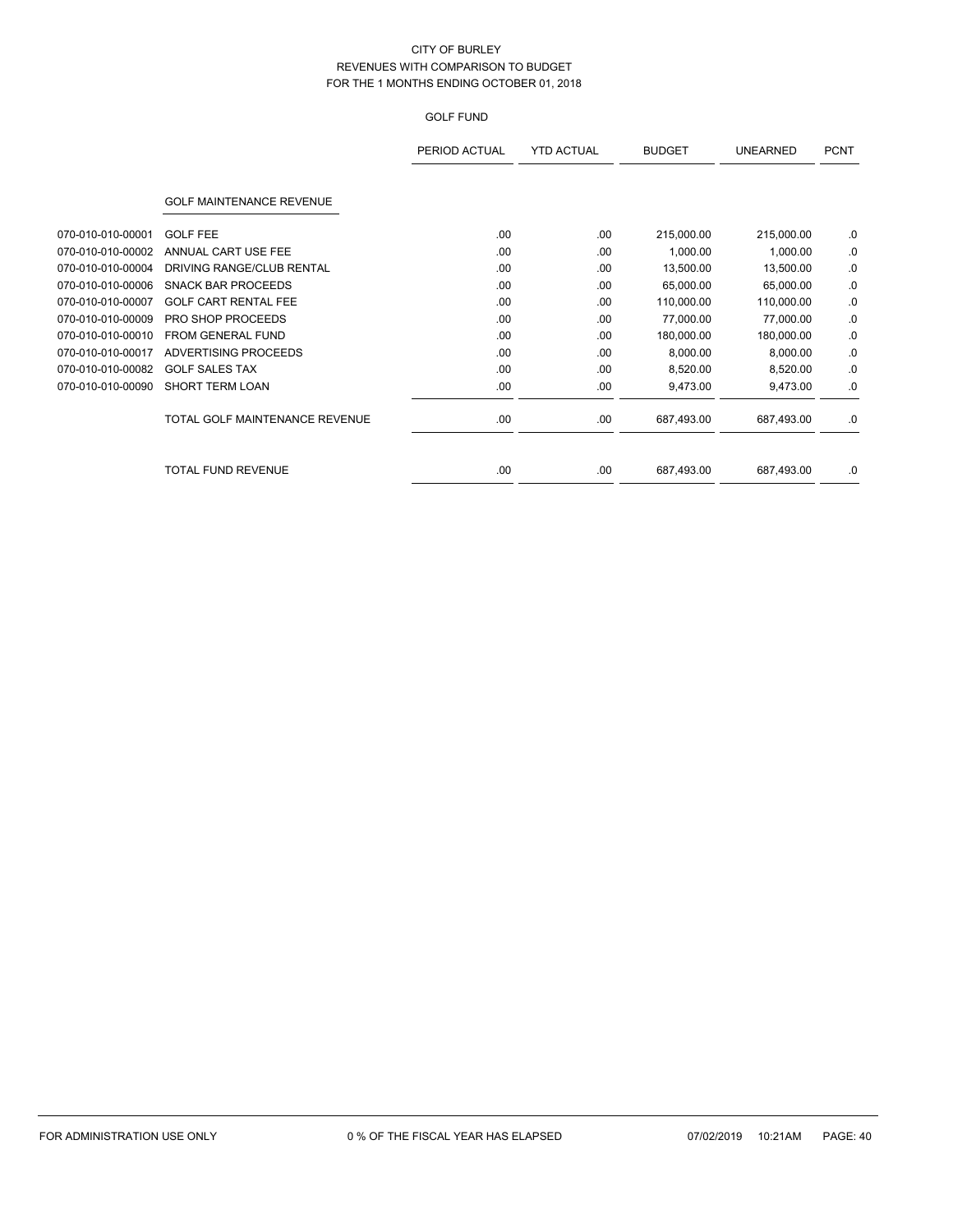|                   |                                     | PERIOD ACTUAL | <b>YTD ACTUAL</b> | <b>BUDGET</b> | UNEXPENDED | <b>PCNT</b> |
|-------------------|-------------------------------------|---------------|-------------------|---------------|------------|-------------|
|                   |                                     |               |                   |               |            |             |
|                   | <b>GOLF MAINTENANCE</b>             |               |                   |               |            |             |
| 070-010-501-00001 | <b>REGULAR SALARIES</b>             | .00           | .00               | 80,851.00     | 80,851.00  | .0          |
| 070-010-502-00021 | <b>FICA</b>                         | .00           | .00               | 6,186.00      | 6,186.00   | .0          |
| 070-010-502-00022 | <b>RETIREMENT</b>                   | .00           | .00               | 8,441.00      | 8,441.00   | .0          |
| 070-010-502-00024 | <b>WORKMAN'S COMP</b>               | .00           | .00               | 2,745.00      | 2,745.00   | .0          |
| 070-010-505-00025 | <b>HEALTH INSURANCE</b>             | .00           | .00               | 28,440.00     | 28,440.00  | .0          |
| 070-010-505-00026 | LIFE INSURANCE AMOUNT               | .00           | .00               | 78.00         | 78.00      | .0          |
| 070-010-505-00027 | UNIFORM ALLOWANCE                   | .00           | .00               | 1,000.00      | 1,000.00   | .0          |
| 070-010-520-00030 | <b>POSTAGE</b>                      | .00           | .00               | 200.00        | 200.00     | .0          |
| 070-010-520-00031 | OFFICE SUPPLIES                     | .00           | .00               | 200.00        | 200.00     | .0          |
| 070-010-520-00032 | <b>OPERATING SUPPLIES</b>           | .00           | .00               | 1,500.00      | 1,500.00   | .0          |
| 070-010-521-00034 | <b>MINOR EQUIPMENT</b>              | .00           | .00               | 1,500.00      | 1,500.00   | .0          |
| 070-010-523-00046 | <b>LIABILITY &amp; PROPERTY INS</b> | .00           | .00               | 3,950.00      | 3,950.00   | .0          |
| 070-010-524-00047 | <b>TRAVEL &amp; MEETINGS</b>        | .00           | .00               | 1,500.00      | 1,500.00   | .0          |
| 070-010-524-00048 | <b>MEMBERSHIP</b>                   | .00           | .00               | 450.00        | 450.00     | 0.          |
| 070-010-525-00036 | <b>TEMPS CONTRACTED SERVICE</b>     | .00           | .00               | 54,000.00     | 54,000.00  | .0          |
| 070-010-525-00042 | PROFESSIONAL SERVICE                | .00           | .00               | 520.00        | 520.00     | .0          |
| 070-010-525-00045 | NETWORK AND COMPUTER SUPPORT        | .00           | .00               | 3,000.00      | 3,000.00   | .0          |
| 070-010-526-00051 | <b>TELEPHONE</b>                    | .00           | .00               | 300.00        | 300.00     | .0          |
| 070-010-526-00052 | <b>UTILITIES</b>                    | .00.          | .00               | 10,000.00     | 10,000.00  | 0.          |
| 070-010-527-00057 | <b>RENTAL OTHER</b>                 | .00           | .00               | 250.00        | 250.00     | 0.          |
| 070-010-528-00059 | <b>MAINT GROUNDS</b>                | .00           | .00               | 29,000.00     | 29,000.00  | .0          |
| 070-010-528-00060 | <b>MAINT BLDG</b>                   | .00           | .00               | 1,000.00      | 1,000.00   | .0          |
| 070-010-529-00035 | <b>FUEL &amp; OIL</b>               | .00           | .00               | 12,000.00     | 12,000.00  | .0          |
| 070-010-529-00061 | MAINT AUTOMOTIVE                    | .00           | .00               | 1,500.00      | 1,500.00   | .0          |
| 070-010-529-00062 | <b>MAINT OTHER EQUIPMENT</b>        | .00           | .00               | 14,000.00     | 14,000.00  | .0          |
| 070-010-580-00076 | <b>OTHER MACHINERY</b>              | .00           | .00               | 35,000.00     | 35,000.00  | .0          |
|                   | <b>TOTAL GOLF MAINTENANCE</b>       | .00           | .00               | 297,611.00    | 297,611.00 | .0          |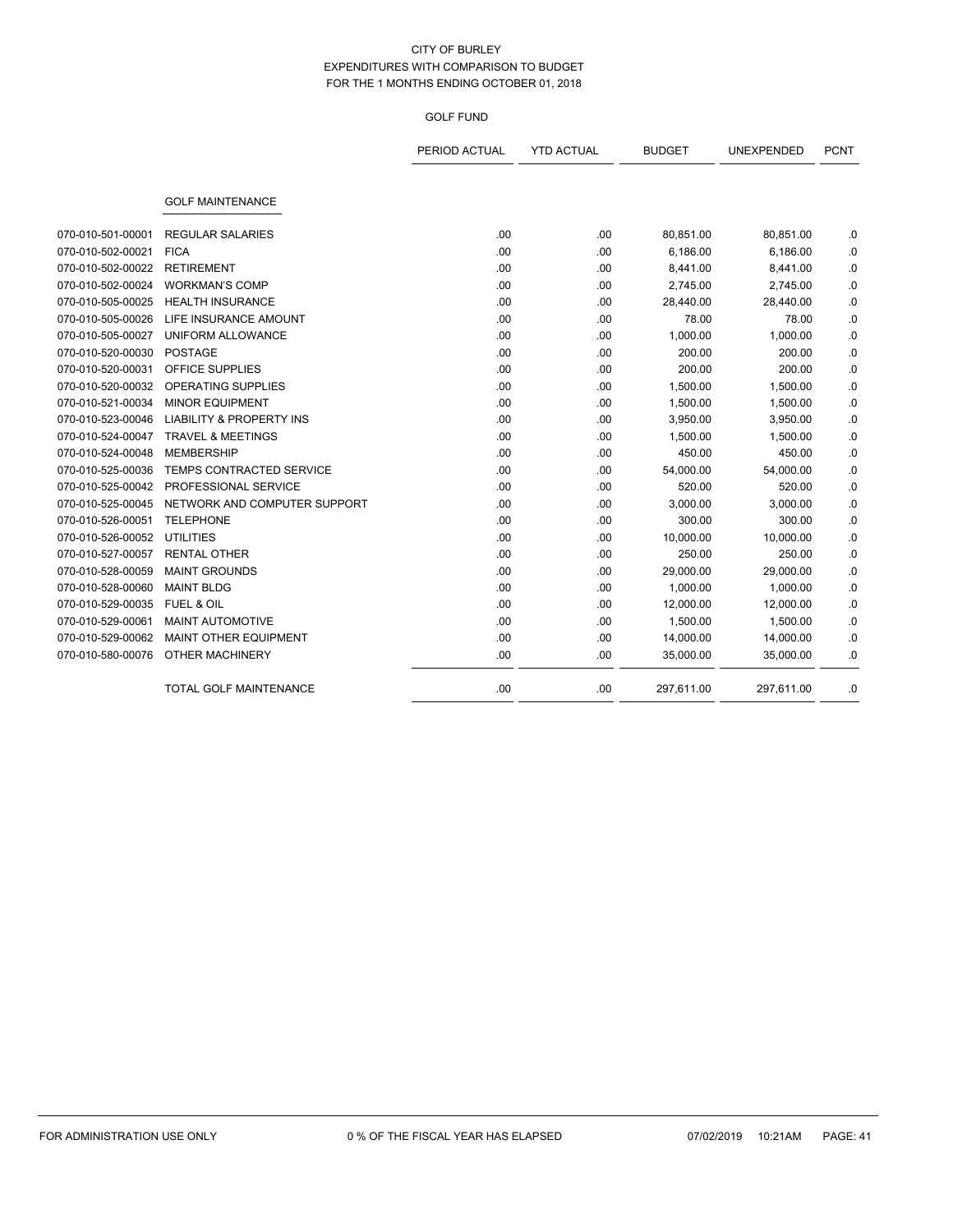|                   |                                     | PERIOD ACTUAL | <b>YTD ACTUAL</b> | <b>BUDGET</b> | <b>UNEXPENDED</b> | <b>PCNT</b> |
|-------------------|-------------------------------------|---------------|-------------------|---------------|-------------------|-------------|
|                   | <b>GOLF PRO SHOP</b>                |               |                   |               |                   |             |
| 070-020-501-00001 | <b>REGULAR SALARIES</b>             | .00           | .00               | 61,800.00     | 61,800.00         | .0          |
| 070-020-502-00021 | <b>FICA</b>                         | .00           | .00               | 4,728.00      | 4,728.00          | .0          |
| 070-020-502-00022 | <b>RETIREMENT</b>                   | .00           | .00               | 7,008.00      | 7,008.00          | .0          |
| 070-020-502-00024 | <b>WORKMAN'S COMP</b>               | .00           | .00               | 1,345.00      | 1,345.00          | .0          |
| 070-020-505-00025 | <b>HEALTH INSURANCE</b>             | .00           | .00               | 18,960.00     | 18,960.00         | .0          |
| 070-020-505-00026 | LIFE INSURANCE AMOUNT               | .00           | .00               | 52.00         | 52.00             | .0          |
| 070-020-520-00030 | <b>POSTAGE</b>                      | .00           | .00               | 200.00        | 200.00            | $\cdot$ 0   |
| 070-020-520-00031 | OFFICE SUPPLIES                     | .00           | .00               | 200.00        | 200.00            | .0          |
| 070-020-520-00032 | OPERATING SUPPLIES                  | .00           | .00               | 2,655.00      | 2,655.00          | .0          |
| 070-020-520-00035 | PRO SHOP INVENTORY                  | .00           | .00               | 51,000.00     | 51,000.00         | .0          |
| 070-020-520-00036 | <b>LICENSES &amp; PERMITS</b>       | .00           | .00               | 250.00        | 250.00            | .0          |
| 070-020-520-00037 | PRO-AM & PAYOUTS                    | .00           | .00               | 2,400.00      | 2,400.00          | .0          |
| 070-020-521-00033 | <b>ITEMS FOR RESALE SNACK BAR</b>   | .00           | .00               | 35,000.00     | 35,000.00         | .0          |
| 070-020-521-00034 | <b>MINOR EQUIPMENT</b>              | .00           | .00               | 11,320.00     | 11,320.00         | .0          |
| 070-020-522-00044 | <b>ADVERTISING</b>                  | .00           | .00               | 3,100.00      | 3,100.00          | $\cdot$ 0   |
| 070-020-522-00045 | <b>PRINTING</b>                     | .00           | .00               | 150.00        | 150.00            | .0          |
| 070-020-523-00046 | <b>LIABILITY &amp; PROPERTY INS</b> | .00           | .00               | 500.00        | 500.00            | .0          |
| 070-020-524-00047 | <b>TRAVEL &amp; MEETINGS</b>        | .00           | .00               | 700.00        | 700.00            | .0          |
| 070-020-524-00048 | <b>MEMBERSHIP</b>                   | .00           | .00               | 440.00        | 440.00            | .0          |
| 070-020-525-00036 | TEMPS CONTRACTED SERVICE            | .00           | .00               | 66,265.00     | 66,265.00         | .0          |
| 070-020-525-00045 | NETWORK AND COMPUTER SUPPORT        | .00           | .00               | 1,500.00      | 1,500.00          | .0          |
| 070-020-525-00050 | <b>CLEANING SERVICE</b>             | .00           | .00               | 1,300.00      | 1,300.00          | $\cdot$ 0   |
| 070-020-525-00063 | SOFTWARE MAINTENANCE & SUPPORT      | .00           | .00               | 3,600.00      | 3,600.00          | .0          |
| 070-020-526-00051 | <b>TELEPHONE</b>                    | .00           | .00               | 500.00        | 500.00            | .0          |
| 070-020-526-00052 | <b>UTILITIES</b>                    | .00           | .00               | 4,800.00      | 4,800.00          | .0          |
| 070-020-528-00060 | <b>MAINT BLDG</b>                   | .00           | .00               | 1,000.00      | 1,000.00          | .0          |
| 070-020-530-00065 | <b>BANK SERVICE CHARGE</b>          | .00           | .00               | 8,000.00      | 8,000.00          | .0          |
| 070-020-530-00089 | <b>SALES TAX</b>                    | .00           | .00               | 8,520.00      | 8,520.00          | .0          |
| 070-020-530-00091 | <b>ADMINISTRATION SERVICE</b>       | .00           | .00               | 600.00        | 600.00            | .0          |
| 070-020-580-00076 | <b>GOLF CARTS</b>                   | .00           | .00               | 35,200.00     | 35,200.00         | .0          |
| 070-020-590-00001 | <b>DEBT/LEASE PAYMENTS</b>          | .00           | .00               | 56,789.00     | 56,789.00         | .0          |
|                   |                                     |               |                   |               |                   |             |
|                   | TOTAL GOLF PRO SHOP                 | .00           | .00               | 389,882.00    | 389,882.00        | .0          |
|                   | TOTAL FUND EXPENDITURES             | .00           | .00               | 687,493.00    | 687,493.00        | .0          |
|                   |                                     |               |                   |               |                   |             |
|                   | NET REVENUE OVER EXPENDITURES       | .00           | .00               | .00           | .00               | .0          |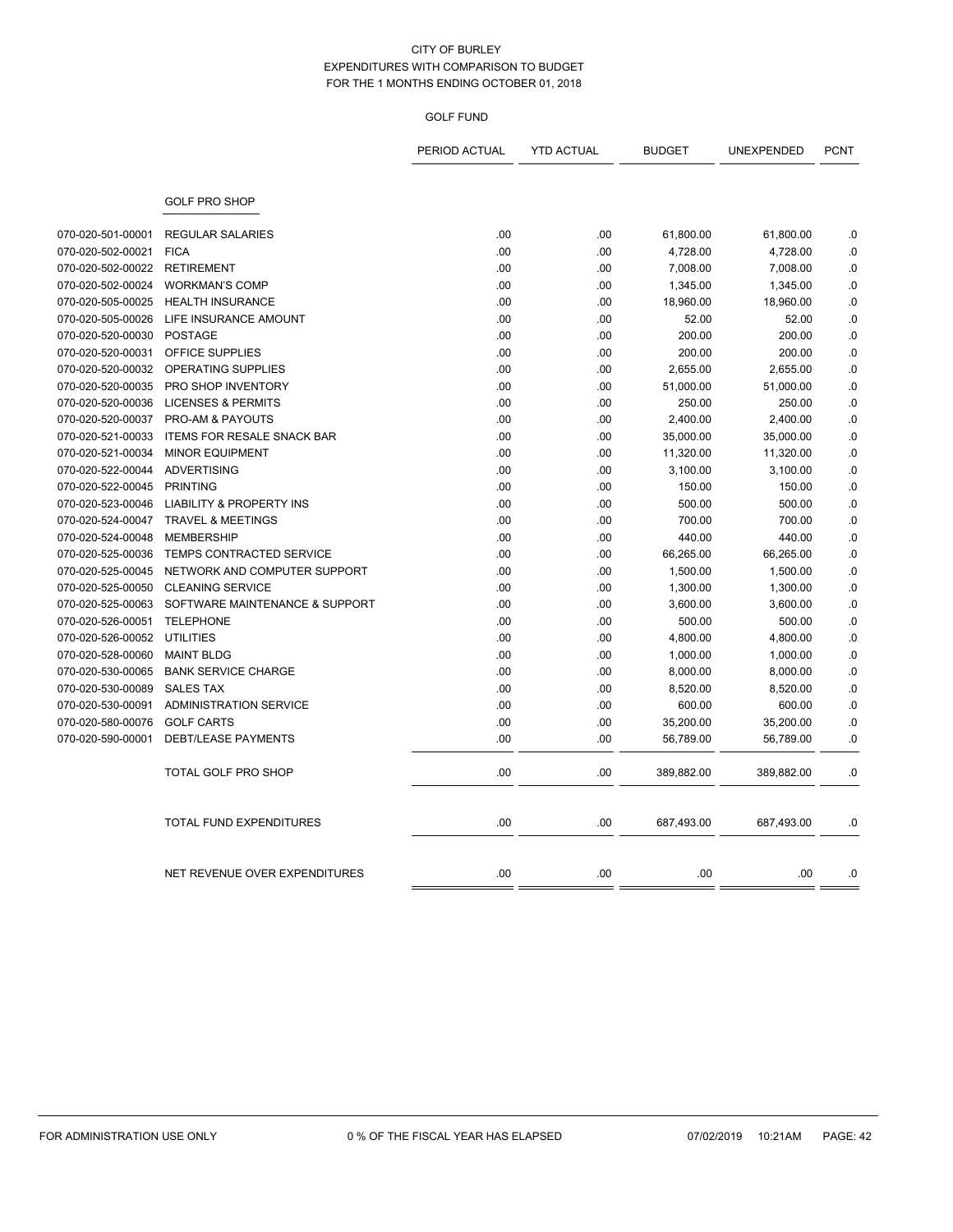### GRANT FUND

|                   | <b>ASSETS</b>                       |             |             |             |
|-------------------|-------------------------------------|-------------|-------------|-------------|
| 080-001-001-00006 | CASH - GRANT FUND                   |             | 201,325.22  |             |
|                   | <b>TOTAL ASSETS</b>                 |             |             | 201,325.22  |
|                   | <b>LIABILITIES AND EQUITY</b>       |             |             |             |
|                   | <b>LIABILITIES</b>                  |             |             |             |
| 080-001-002-00005 | ACCOUNTS PAYABLE ALLOCATION         |             | 301,573.67  |             |
|                   | <b>TOTAL LIABILITIES</b>            |             |             | 301,573.67  |
|                   | <b>FUND EQUITY</b>                  |             |             |             |
|                   | UNAPPROPRIATED FUND BALANCE:        |             |             |             |
| 080-001-002-00092 | <b>FUND BALANCE</b>                 | 100,248.45) |             |             |
|                   | <b>BALANCE - CURRENT DATE</b>       |             | 100,248.45) |             |
|                   | <b>TOTAL FUND EQUITY</b>            |             |             | 100,248.45) |
|                   | <b>TOTAL LIABILITIES AND EQUITY</b> |             |             | 201,325.22  |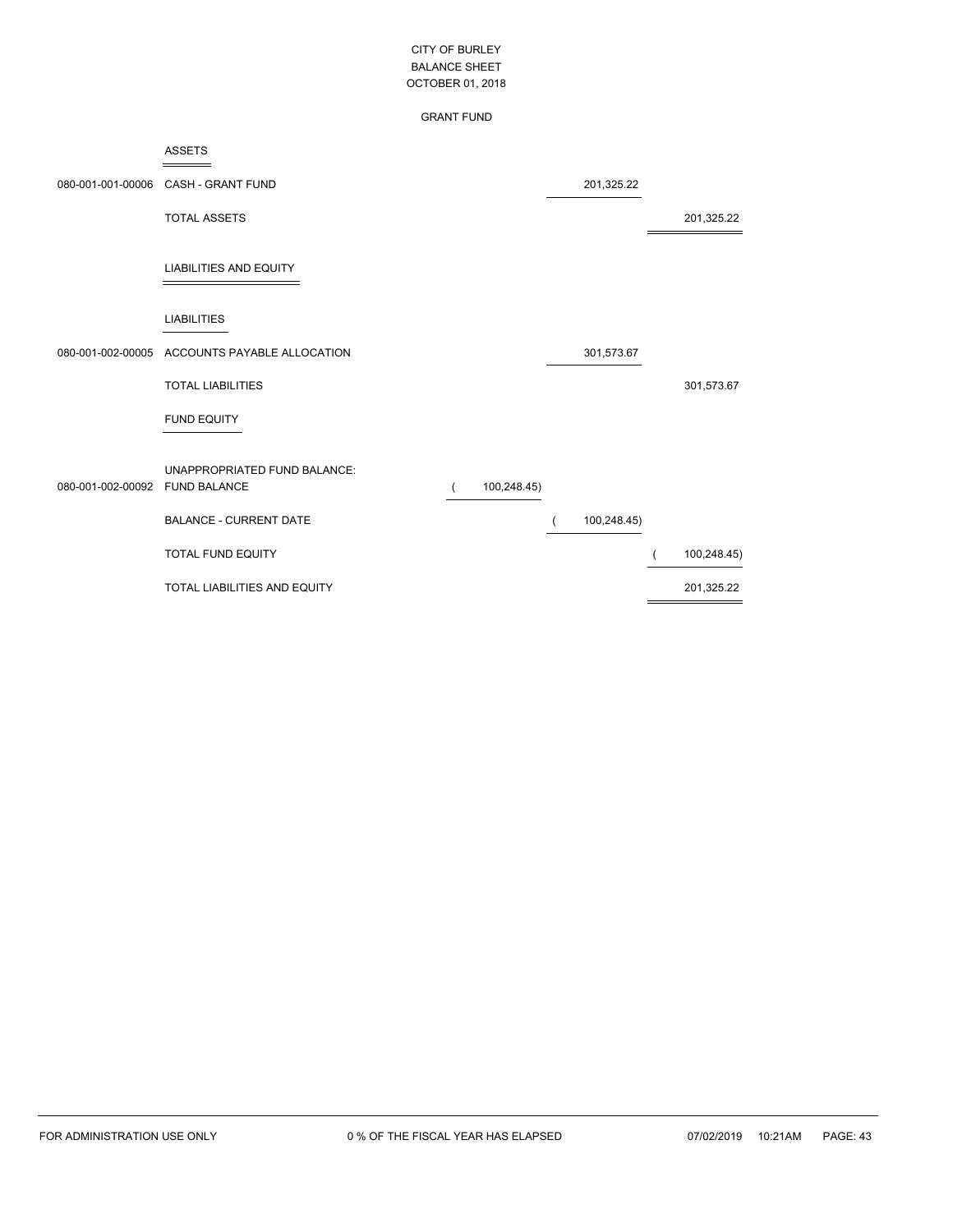# GRANT FUND

|                   |                                  | PERIOD ACTUAL | <b>YTD ACTUAL</b> | <b>BUDGET</b> | <b>UNEARNED</b> | <b>PCNT</b> |
|-------------------|----------------------------------|---------------|-------------------|---------------|-----------------|-------------|
|                   | <b>GRANTS REVENUE</b>            |               |                   |               |                 |             |
| 080-010-010-00001 | COMMUNITY DEV BLOCK GRANT        | .00.          | .00               | 1,000,000.00  | 1,000,000.00    | .0          |
| 080-010-010-00005 | <b>GRANT-MISC REVENUE</b>        | .00           | .00               | 50,000.00     | 50,000.00       | $\cdot$ 0   |
| 080-010-010-00017 | <b>TREE GRANT</b>                | .00           | .00               | 1,500.00      | 1.500.00        | .0          |
| 080-010-010-00020 | CITY/COUNTY MATCHING FUNDS       | .00           | .00               | 5,000.00      | 5,000.00        | .0          |
| 080-010-010-00023 | <b>SENION CENTER CDBG</b>        | .00           | .00               | 55,000.00     | 55,000.00       | .0          |
| 080-010-010-00031 | <b>BOAT DOCK GRANT</b>           | .00.          | .00               | 25.000.00     | 25,000.00       | $\cdot$ 0   |
| 080-010-010-00110 | <b>WALKING PATH CONSTRUCTION</b> | .00           | .00               | 100,000.00    | 100,000.00      | .0          |
| 080-010-010-00200 | FEDERAL GRANT-HOMELAND SECURIT   | .00           | .00               | 360,000.00    | 360,000.00      | .0          |
| 080-010-010-00300 | <b>RV PARK</b>                   | .00.          | .00               | 250,000.00    | 250,000.00      | .0          |
|                   | <b>TOTAL GRANTS REVENUE</b>      | .00.          | .00               | 1,846,500.00  | 1,846,500.00    | .0          |
|                   |                                  |               |                   |               |                 |             |
| 080-033-010-00010 | <b>FAA GRANT</b>                 | .00.          | .00               | 175,000.00    | 175,000.00      | .0          |
| 080-033-010-00014 | <b>STATE AIRPORT GRANT</b>       | .00.          | .00               | 8,750.00      | 8,750.00        | .0          |
|                   | <b>TOTAL SOURCE 010</b>          | .00           | .00               | 183,750.00    | 183,750.00      | .0          |
|                   | <b>TOTAL FUND REVENUE</b>        | .00           | .00               | 2,030,250.00  | 2,030,250.00    | .0          |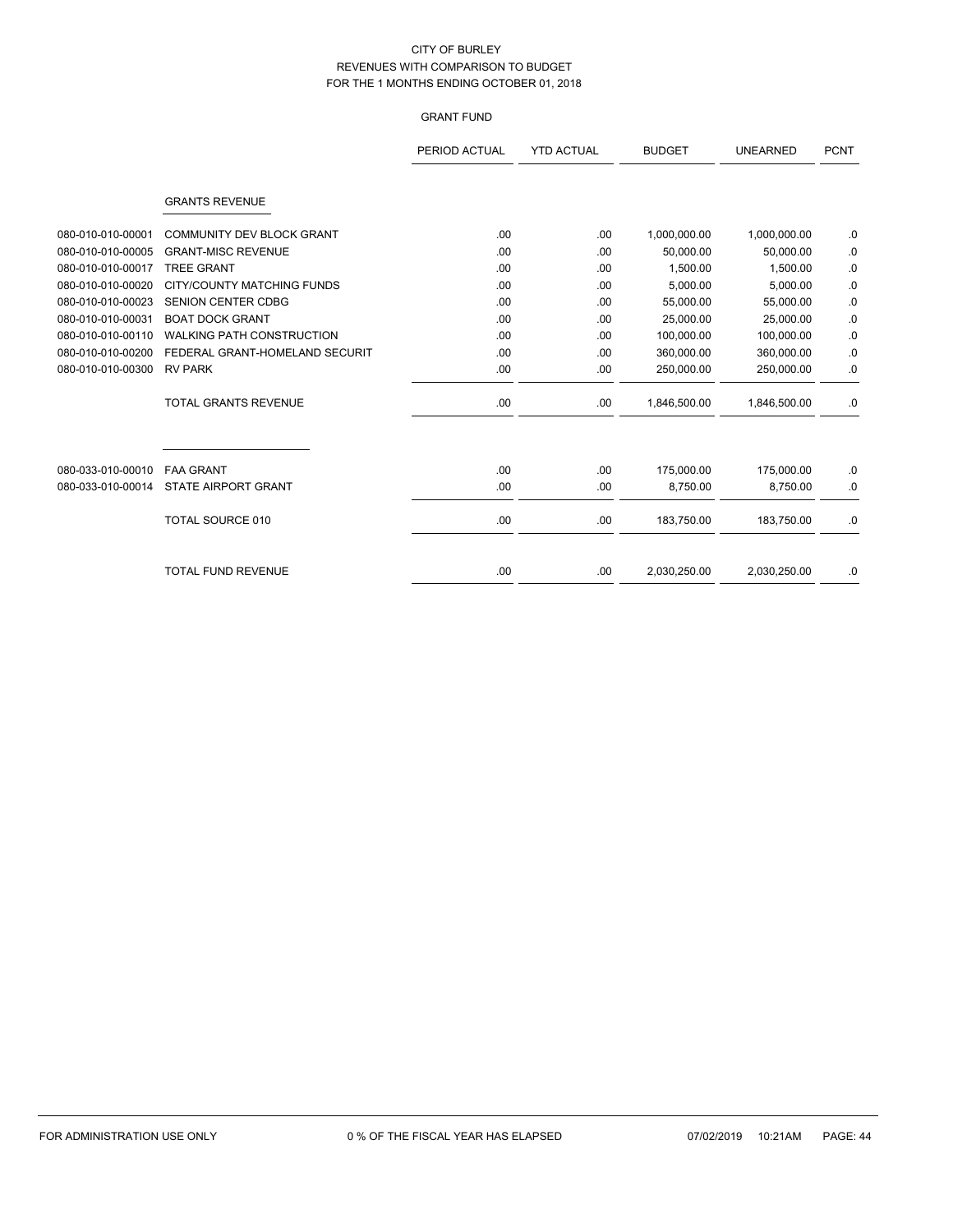# GRANT FUND

|                   |                                | PERIOD ACTUAL | <b>YTD ACTUAL</b> | <b>BUDGET</b> | UNEXPENDED   | <b>PCNT</b> |
|-------------------|--------------------------------|---------------|-------------------|---------------|--------------|-------------|
|                   | <b>GRANTS</b>                  |               |                   |               |              |             |
| 080-010-525-00042 | PROFESSIONAL SERVICE           | .00           | .00               | 75,000.00     | 75,000.00    | $\cdot$ 0   |
| 080-010-525-00043 | <b>SENIOR CENTER CDBG</b>      | .00           | .00               | 55,000.00     | 55,000.00    | $\cdot$     |
| 080-010-580-00076 | <b>RV PARK GRANT EXPENSES</b>  | .00           | .00               | 250,000.00    | 250,000.00   | .0          |
| 080-010-584-00070 | <b>WALKING PATH</b>            | .00           | .00               | 100,000.00    | 100,000.00   | $0.$        |
| 080-010-584-00072 | <b>GEM GRANTS</b>              | .00           | .00               | 50,000.00     | 50,000.00    | $\cdot$     |
| 080-010-584-00079 | <b>CONSTRUCTION</b>            | .00           | .00               | 1,316,500.00  | 1,316,500.00 | .0          |
|                   | <b>TOTAL GRANTS</b>            | .00           | .00               | 1,846,500.00  | 1,846,500.00 | .0          |
| 080-330-525-00042 | PROFESSIONAL SERVICE           | .00           | .00.              | 183,750.00    | 183,750.00   | .0          |
|                   | <b>TOTAL DEPARTMENT 330</b>    | .00           | .00.              | 183,750.00    | 183,750.00   | .0          |
|                   | <b>TOTAL FUND EXPENDITURES</b> | .00           | .00.              | 2,030,250.00  | 2,030,250.00 | .0          |
|                   | NET REVENUE OVER EXPENDITURES  | .00           | .00               | .00.          | .00          | $.0\,$      |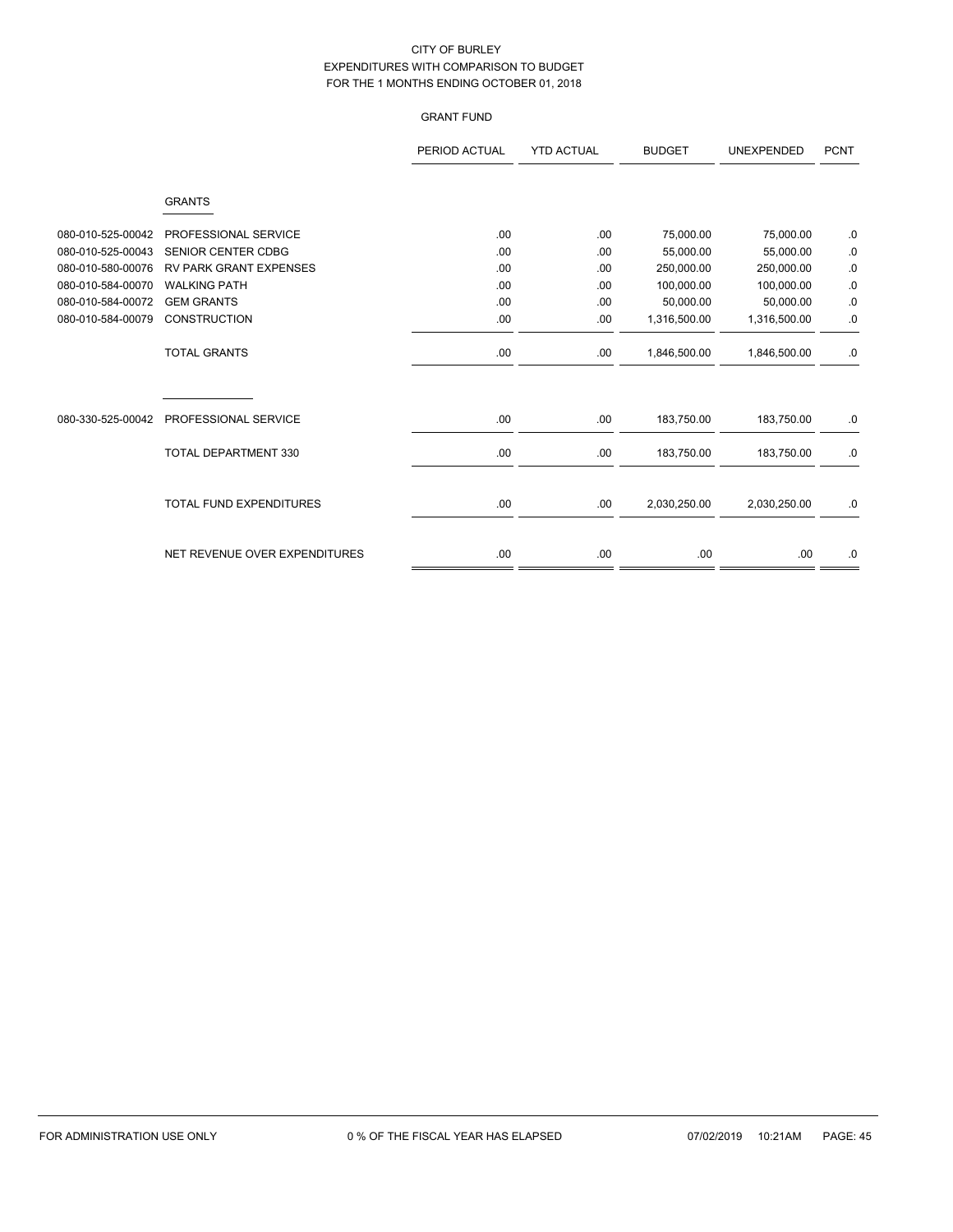# HEALTH INSURANCE INT SERV FUND

|                                        | <b>ASSETS</b>                                              |            |                          |            |
|----------------------------------------|------------------------------------------------------------|------------|--------------------------|------------|
| 110-001-001-00001<br>110-001-001-00006 | CASH IN BANK - HEALTH INS<br>CASH - COMBINED FUND          |            | 101,159.02<br>594,092.00 |            |
|                                        | <b>TOTAL ASSETS</b>                                        |            |                          | 695,251.02 |
|                                        | <b>LIABILITIES AND EQUITY</b>                              |            |                          |            |
|                                        | <b>FUND EQUITY</b>                                         |            |                          |            |
| 110-001-002-00092                      | UNAPPROPRIATED FUND BALANCE:<br>FUND BALANCE - HEALTH INS. | 695,251.02 |                          |            |
|                                        | <b>BALANCE - CURRENT DATE</b>                              |            | 695,251.02               |            |
|                                        | TOTAL FUND EQUITY                                          |            |                          | 695,251.02 |
|                                        | TOTAL LIABILITIES AND EQUITY                               |            |                          | 695,251.02 |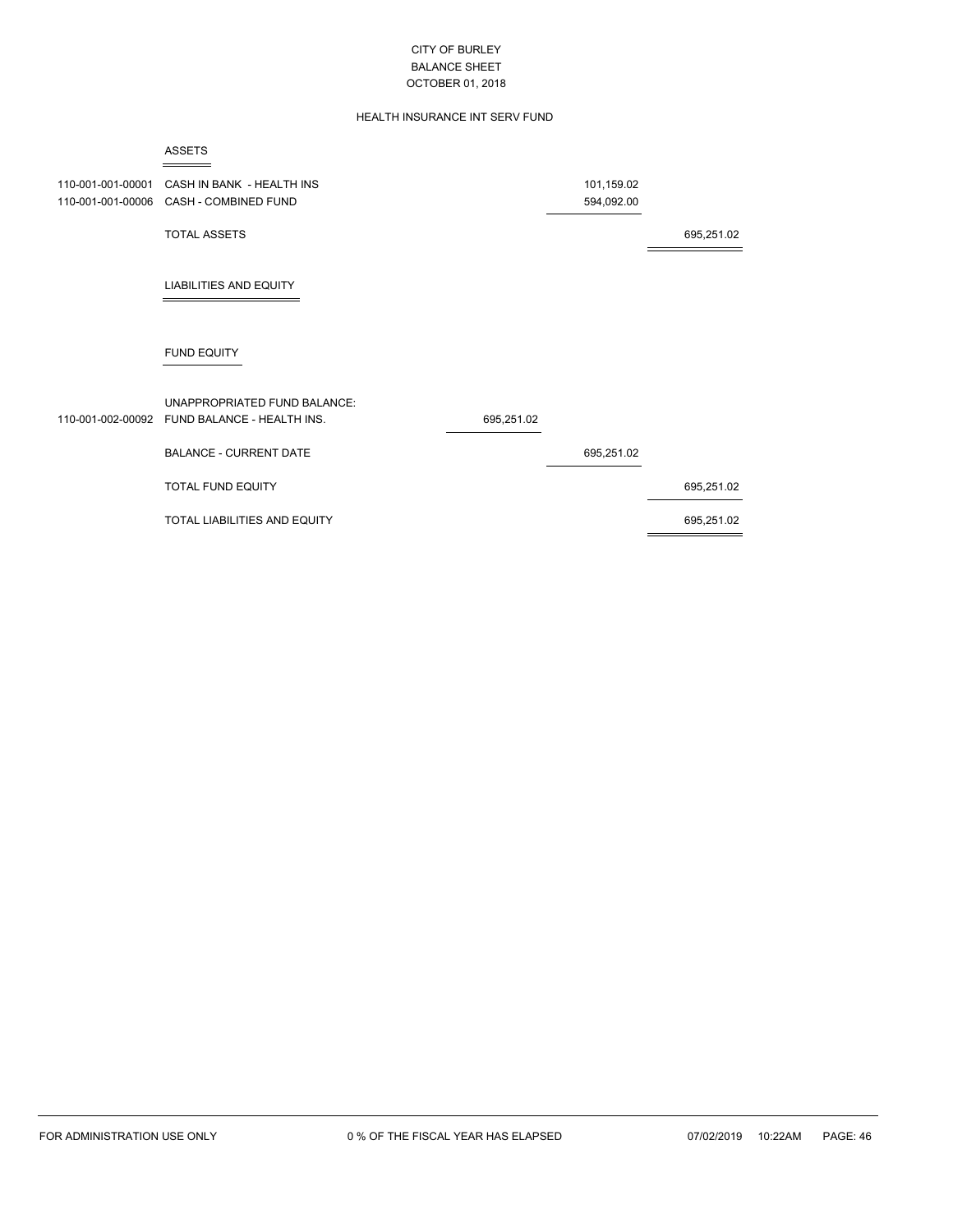# HEALTH INSURANCE INT SERV FUND

|                   |                                     | PERIOD ACTUAL | <b>YTD ACTUAL</b> | <b>BUDGET</b> | <b>UNEARNED</b> | <b>PCNT</b> |
|-------------------|-------------------------------------|---------------|-------------------|---------------|-----------------|-------------|
|                   | INSURANCE FROM OTH FND REVENUE      |               |                   |               |                 |             |
| 110-010-080-00001 | <b>HEALTH INS. FROM OTHER FUNDS</b> | .00           | .00               | 1,607,463.00  | 1,607,463.00    | .0          |
| 110-010-080-00002 | LIFE INS. PRE FROM OTHER FUND       | .00           | .00               | 4.250.00      | 4,250.00        | .0          |
|                   | TOTAL INSURANCE FROM OTH FND REVEN  | .00           | .00               | 1,611,713.00  | 1,611,713.00    | .0          |
|                   | TOTAL FUND REVENUE                  | .00           | .00               | 1,611,713.00  | 1,611,713.00    | .0          |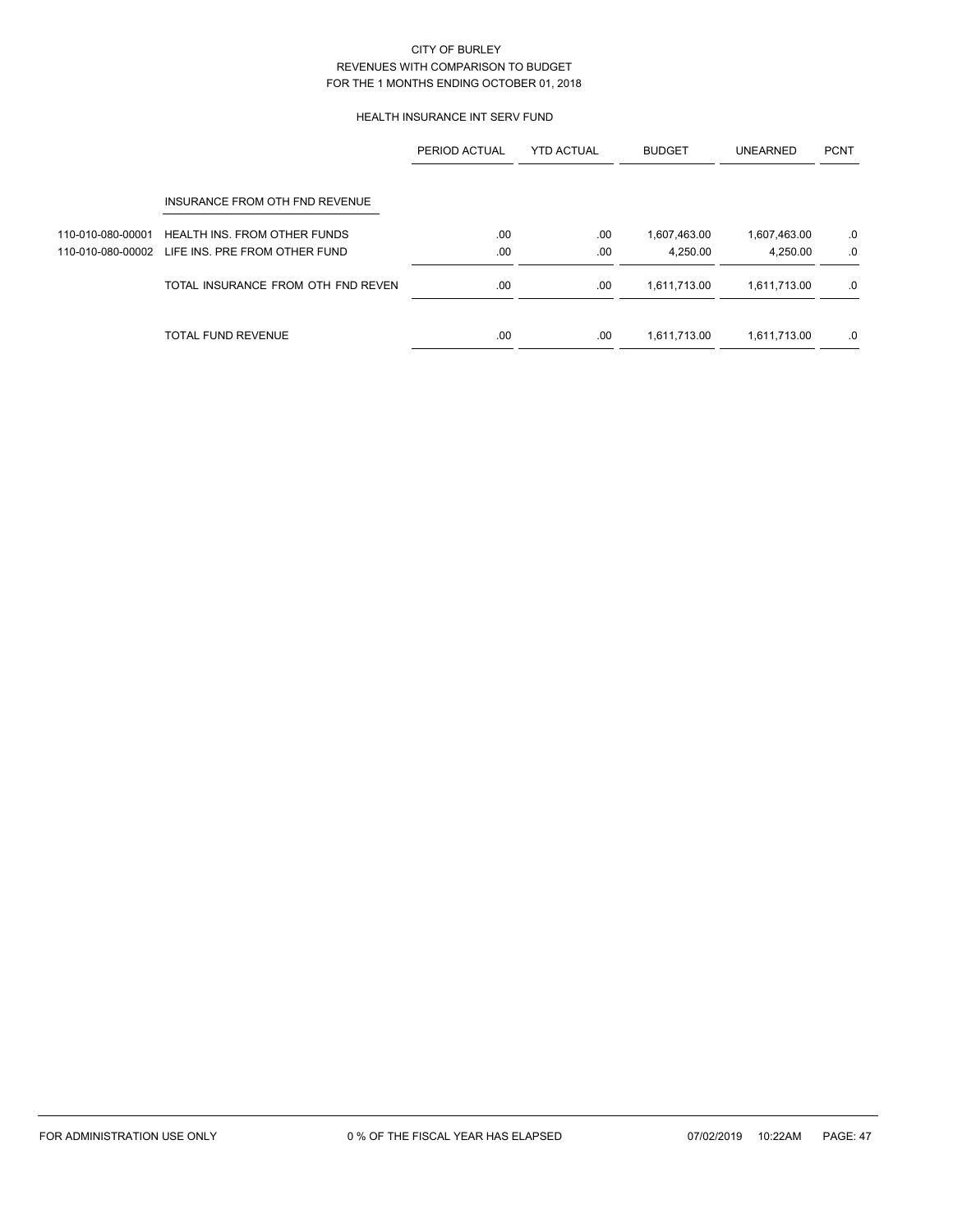# HEALTH INSURANCE INT SERV FUND

|                   |                                 | PERIOD ACTUAL | <b>YTD ACTUAL</b> | <b>BUDGET</b> | <b>UNEXPENDED</b> | <b>PCNT</b> |
|-------------------|---------------------------------|---------------|-------------------|---------------|-------------------|-------------|
|                   | HEALTH INSURANCE - ISF          |               |                   |               |                   |             |
| 110-010-523-10000 | <b>MEDICAL CLAIM COSTS</b>      | .00           | .00               | 1,576,463.00  | 1,576,463.00      | .0          |
| 110-010-523-20000 | LIFE INSURANCE PREMIUM          | .00           | .00               | 4,250.00      | 4,250.00          | .0          |
| 110-010-524-00047 | <b>TRAVEL &amp; MEETINGS</b>    | .00           | .00               | 5,000.00      | 5,000.00          | .0          |
| 110-010-524-10002 | <b>WELLNESS BENEFIT PROGRAM</b> | .00           | .00               | 26,000.00     | 26,000.00         | .0          |
|                   | TOTAL HEALTH INSURANCE - ISF    | .00.          | .00               | 1,611,713.00  | 1,611,713.00      | .0          |
|                   | <b>TOTAL FUND EXPENDITURES</b>  | .00.          | .00               | 1,611,713.00  | 1,611,713.00      | .0          |
|                   | NET REVENUE OVER EXPENDITURES   | .00.          | .00               | .00.          | .00.              | .0          |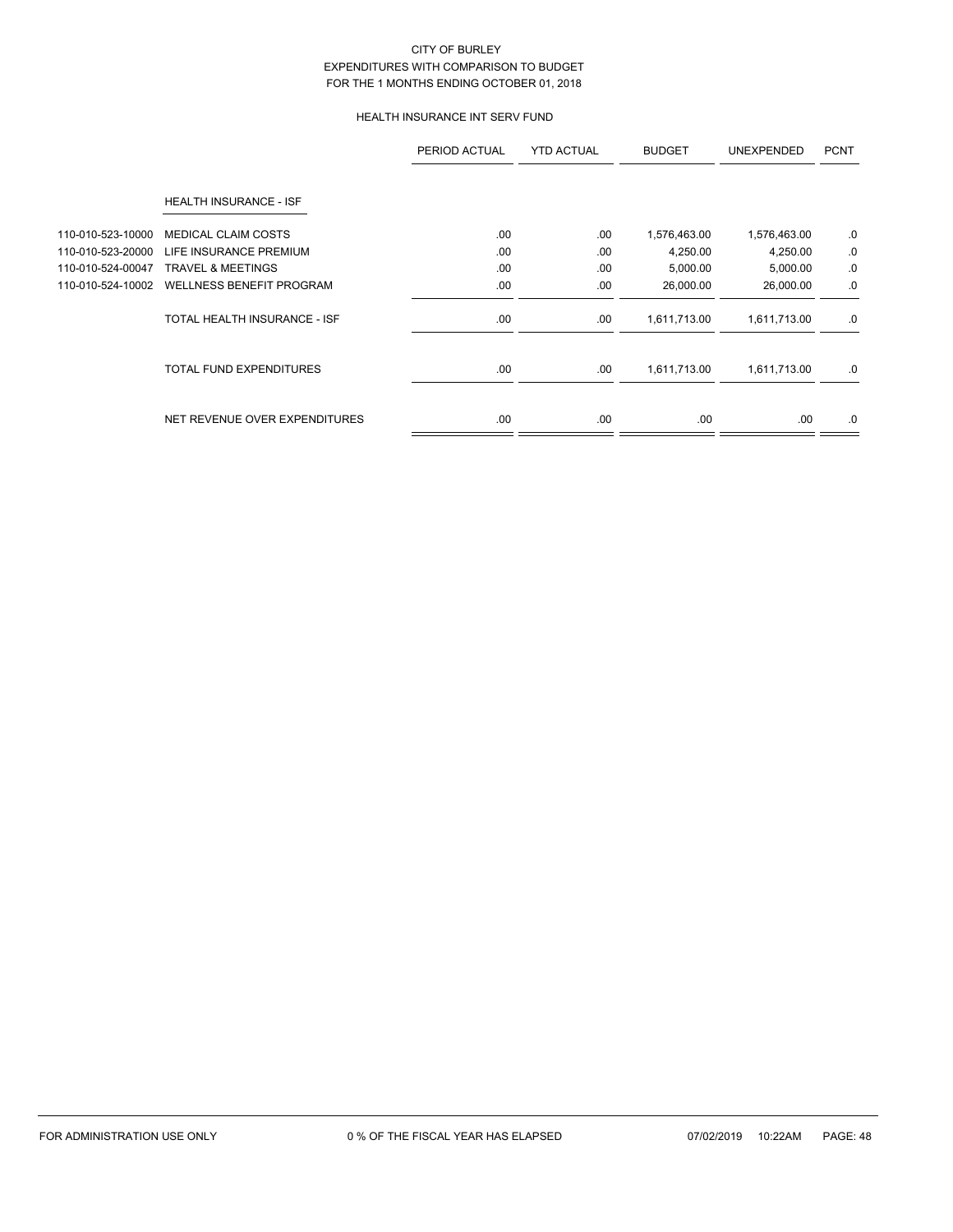# LIABILITY INTERNAL SERVICE FND

|                   | <b>ASSETS</b>                                       |            |            |            |
|-------------------|-----------------------------------------------------|------------|------------|------------|
| 120-001-001-00006 | CASH - COMBINED FUND                                |            | 66,882.51  |            |
|                   | <b>TOTAL ASSETS</b>                                 |            |            | 66,882.51  |
|                   | <b>LIABILITIES AND EQUITY</b>                       |            |            |            |
|                   | <b>LIABILITIES</b>                                  |            |            |            |
| 120-001-002-00005 | ACCOUNTS PAYABLE ALLOCATION                         |            | 69,608.00) |            |
|                   | <b>TOTAL LIABILITIES</b>                            |            |            | 69,608.00) |
|                   | <b>FUND EQUITY</b>                                  |            |            |            |
| 120-001-002-00092 | UNAPPROPRIATED FUND BALANCE:<br><b>FUND BALANCE</b> | 136,490.51 |            |            |
|                   | <b>BALANCE - CURRENT DATE</b>                       |            | 136,490.51 |            |
|                   | <b>TOTAL FUND EQUITY</b>                            |            |            | 136,490.51 |
|                   | TOTAL LIABILITIES AND EQUITY                        |            |            | 66,882.51  |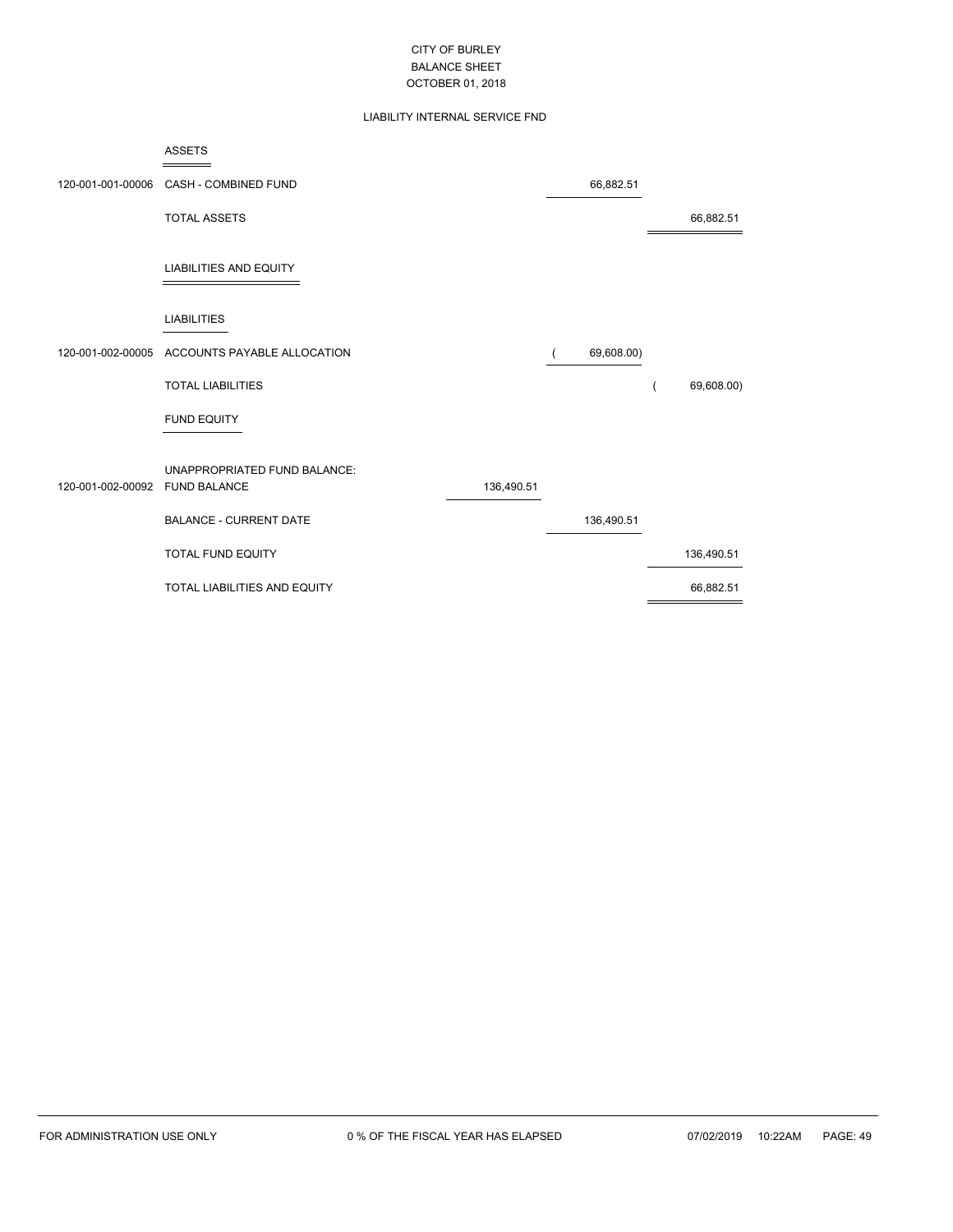# LIABILITY INTERNAL SERVICE FND

|                   |                                      | PERIOD ACTUAL | <b>YTD ACTUAL</b> | <b>BUDGET</b> | <b>UNEARNED</b> | <b>PCNT</b> |
|-------------------|--------------------------------------|---------------|-------------------|---------------|-----------------|-------------|
|                   | LIABILITY INS OTH FUND REVENUE       |               |                   |               |                 |             |
| 120-010-080-00001 | LIABILITY INS. FROM OTHER FUND       | .00.          | .00               | 163,716.00    | 163,716.00      | .0          |
| 120-010-080-00005 | MISC. REVENUE                        | .00           | .00               | 6.000.00      | 6,000.00        | .0          |
|                   | TOTAL LIABILITY INS OTH FUND REVENUE | .00           | .00               | 169.716.00    | 169.716.00      | .0          |
|                   | <b>TOTAL FUND REVENUE</b>            | .00           | .00               | 169,716.00    | 169.716.00      | .0          |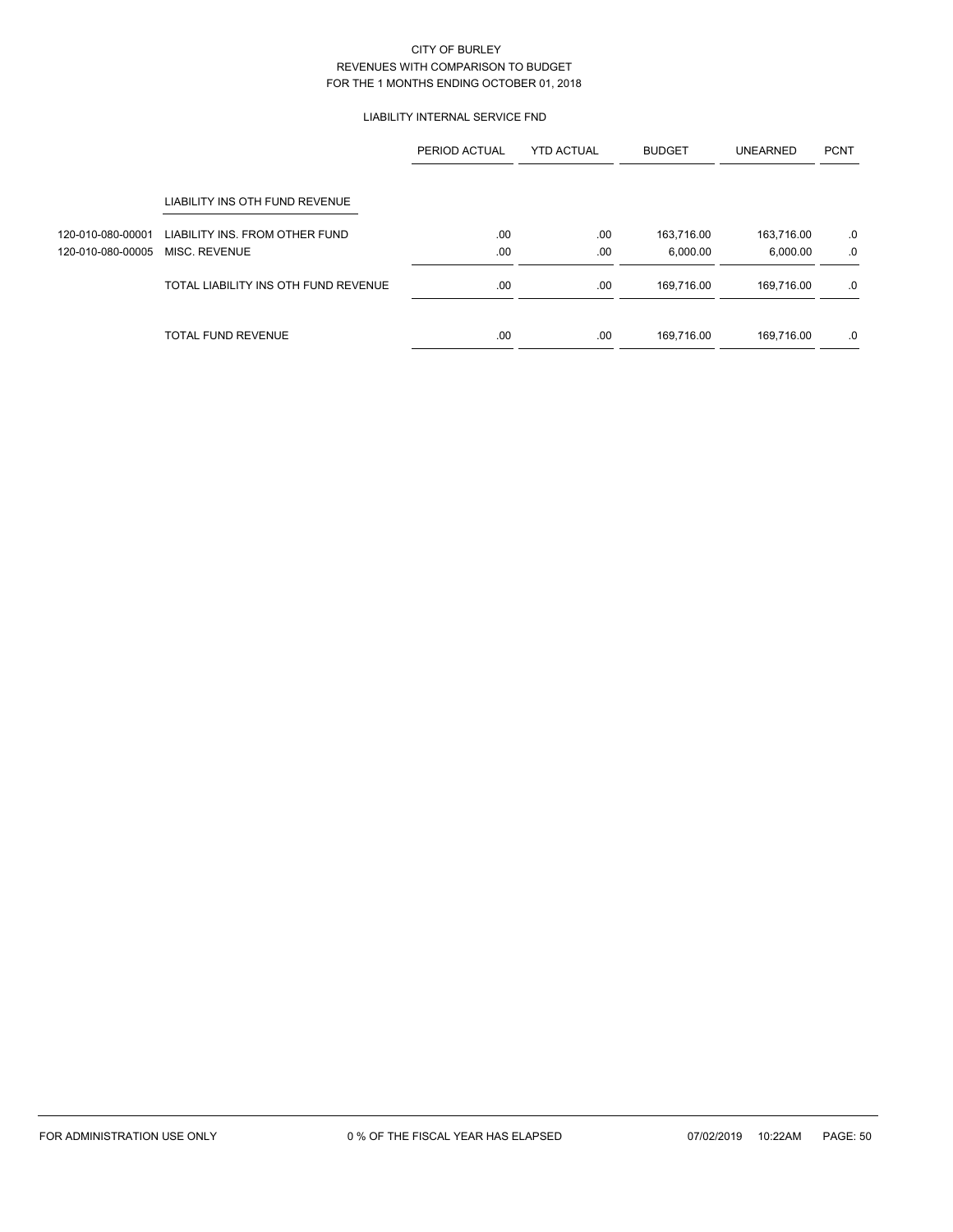# LIABILITY INTERNAL SERVICE FND

|                   |                                | PERIOD ACTUAL | <b>YTD ACTUAL</b> | <b>BUDGET</b> | <b>UNEXPENDED</b> | <b>PCNT</b> |
|-------------------|--------------------------------|---------------|-------------------|---------------|-------------------|-------------|
|                   | LIABILITY - ISF                |               |                   |               |                   |             |
| 120-010-520-00032 | OPERATING SUPPLIES             | .00           | .00               | 10,000.00     | 10,000.00         | .0          |
| 120-010-523-00046 | <b>LIABILITY INS. PREMIUM</b>  | .00           | .00               | 139,216.00    | 139,216.00        | 0.          |
| 120-010-523-10000 | <b>LIABILITY CLAIM COSTS</b>   | .00           | .00               | 4,000.00      | 4,000.00          | 0.          |
| 120-010-524-00049 | PERSONNEL SAFETY TRAINING      | .00           | .00               | 16,500.00     | 16,500.00         | .0          |
|                   | TOTAL LIABILITY - ISF          | .00.          | .00               | 169,716.00    | 169,716.00        | .0          |
|                   | <b>TOTAL FUND EXPENDITURES</b> | .00           | .00               | 169,716.00    | 169,716.00        | .0          |
|                   | NET REVENUE OVER EXPENDITURES  | .00.          | .00               | .00.          | .00.              | .0          |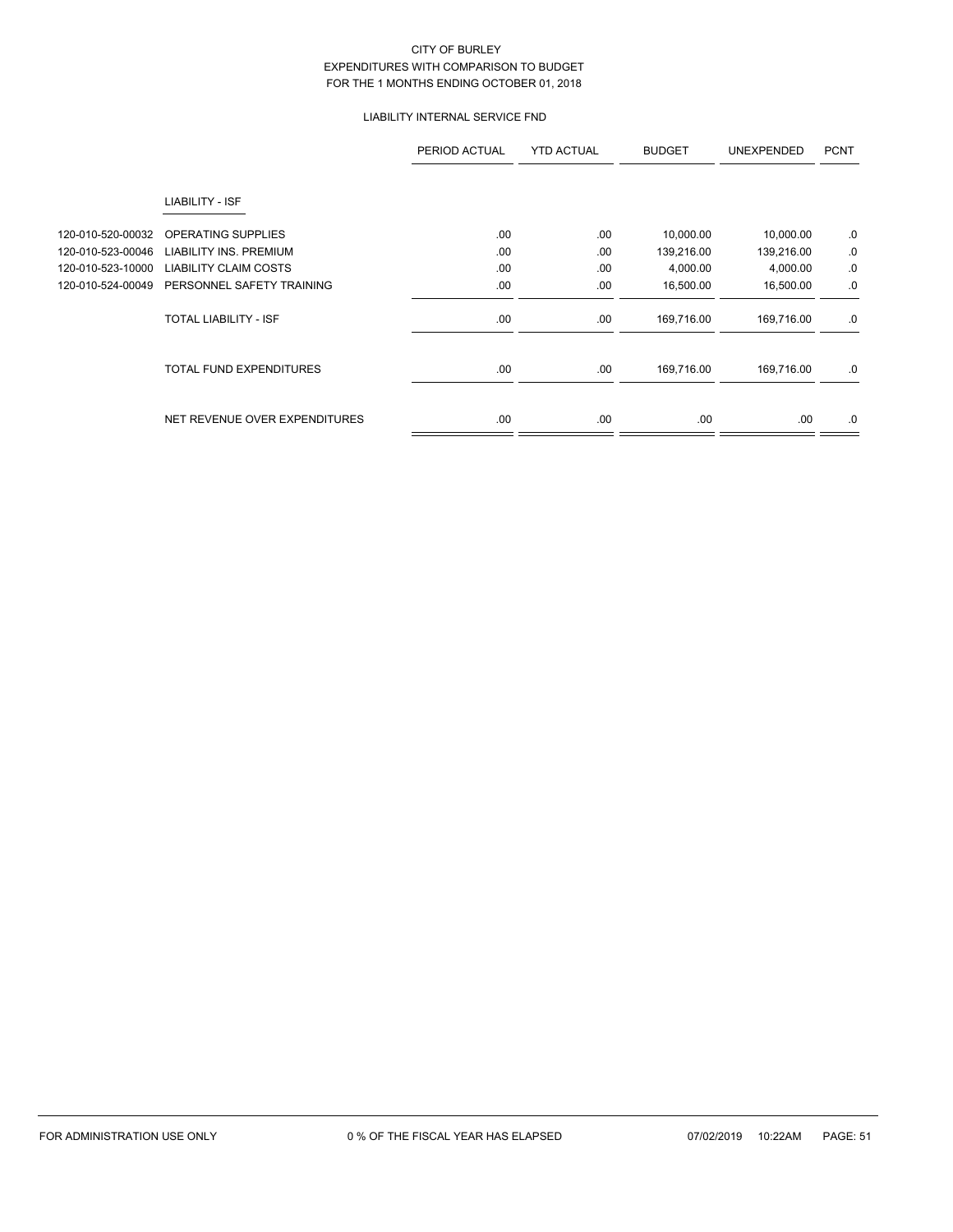# WORKERS COMPENSATION - INT SER

|                                | <b>ASSETS</b>                          |            |            |            |
|--------------------------------|----------------------------------------|------------|------------|------------|
|                                | 130-001-001-00006 CASH - COMBINED FUND |            | 193,672.19 |            |
|                                | <b>TOTAL ASSETS</b>                    |            |            | 193,672.19 |
|                                | <b>LIABILITIES AND EQUITY</b>          |            |            |            |
|                                | <b>FUND EQUITY</b>                     |            |            |            |
| 130-001-002-00092 FUND BALANCE | UNAPPROPRIATED FUND BALANCE:           | 193,672.19 |            |            |

BALANCE - CURRENT DATE 193,672.19 TOTAL FUND EQUITY 193,672.19

TOTAL LIABILITIES AND EQUITY 193,672.19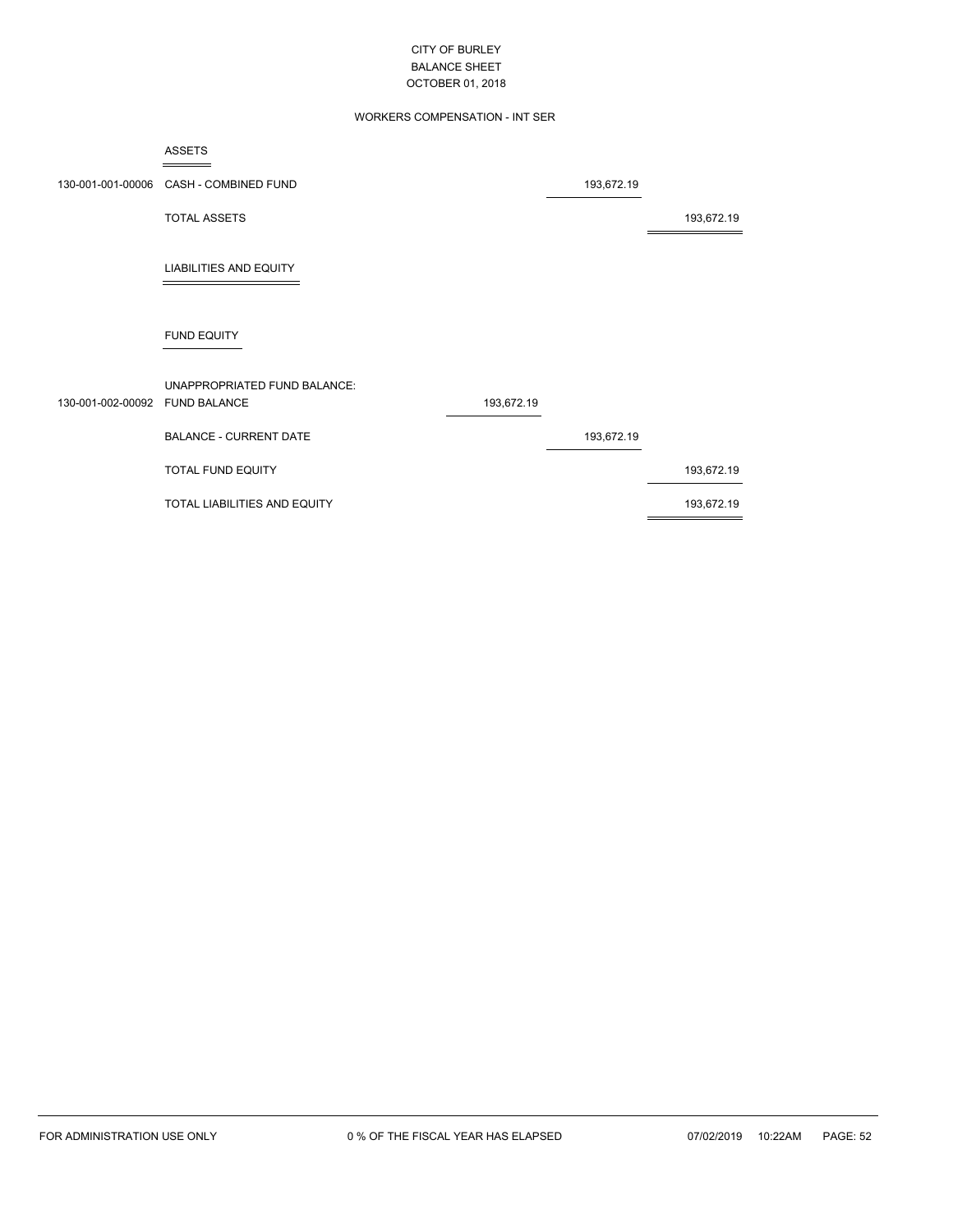# WORKERS COMPENSATION - INT SER

|                   |                                | PERIOD ACTUAL | <b>YTD ACTUAL</b> | <b>BUDGET</b> | <b>UNEARNED</b> | <b>PCNT</b> |
|-------------------|--------------------------------|---------------|-------------------|---------------|-----------------|-------------|
|                   | WORKERS COMP ISF REVENUE       |               |                   |               |                 |             |
| 130-010-010-00001 | WORKERS COMP. FROM OTHER FUNDS | .00           | .00               | 146,543.00    | 146,543.00      | .0          |
| 130-010-010-00082 | DIVIDEND RECEIVED              | .00           | .00               | 12.000.00     | 12,000.00       | .0          |
|                   | TOTAL WORKERS COMP ISF REVENUE | .00           | .00               | 158,543.00    | 158.543.00      | .0          |
|                   | <b>TOTAL FUND REVENUE</b>      | .00           | .00               | 158,543.00    | 158,543.00      | .0          |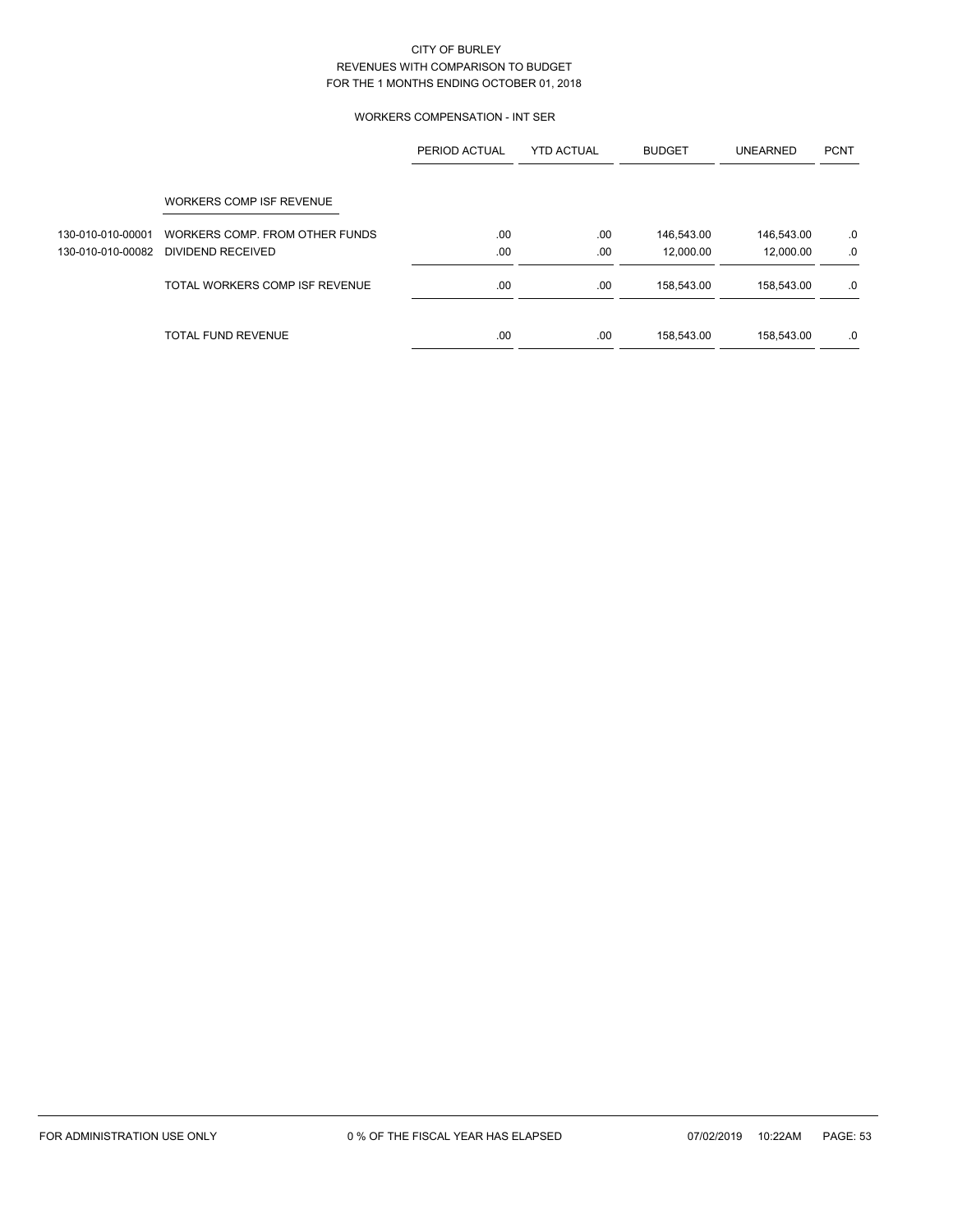# WORKERS COMPENSATION - INT SER

|                   |                                   | PERIOD ACTUAL | <b>YTD ACTUAL</b> | <b>BUDGET</b> | <b>UNEXPENDED</b> | <b>PCNT</b> |
|-------------------|-----------------------------------|---------------|-------------------|---------------|-------------------|-------------|
|                   | <b>WORKERS COMPENSATION - ISF</b> |               |                   |               |                   |             |
| 130-010-524-00047 | <b>TRAVEL &amp; MEETINGS</b>      | .00           | .00               | 1,000.00      | 1,000.00          | 0.          |
| 130-010-524-00049 | PERSONNEL TRAINING                | .00           | .00               | 3,000.00      | 3,000.00          | 0.          |
| 130-010-524-00050 | <b>SAFETY EQUIPMENT</b>           | .00.          | .00               | 3,000.00      | 3,000.00          | 0.          |
| 130-010-532-10000 | <b>WORKERS COMP PREMIUM</b>       | .00           | .00               | 145,000.00    | 145,000.00        | .0          |
| 130-010-532-10100 | UNEMPLOYMENT CLAIMS               | .00           | .00               | 6,543.00      | 6,543.00          | .0          |
|                   | TOTAL WORKERS COMPENSATION - ISF  | .00.          | .00               | 158,543.00    | 158,543.00        | .0          |
|                   | <b>TOTAL FUND EXPENDITURES</b>    | .00           | .00               | 158,543.00    | 158,543.00        | .0          |
|                   | NET REVENUE OVER EXPENDITURES     | .00           | .00               | .00.          | .00.              | .0          |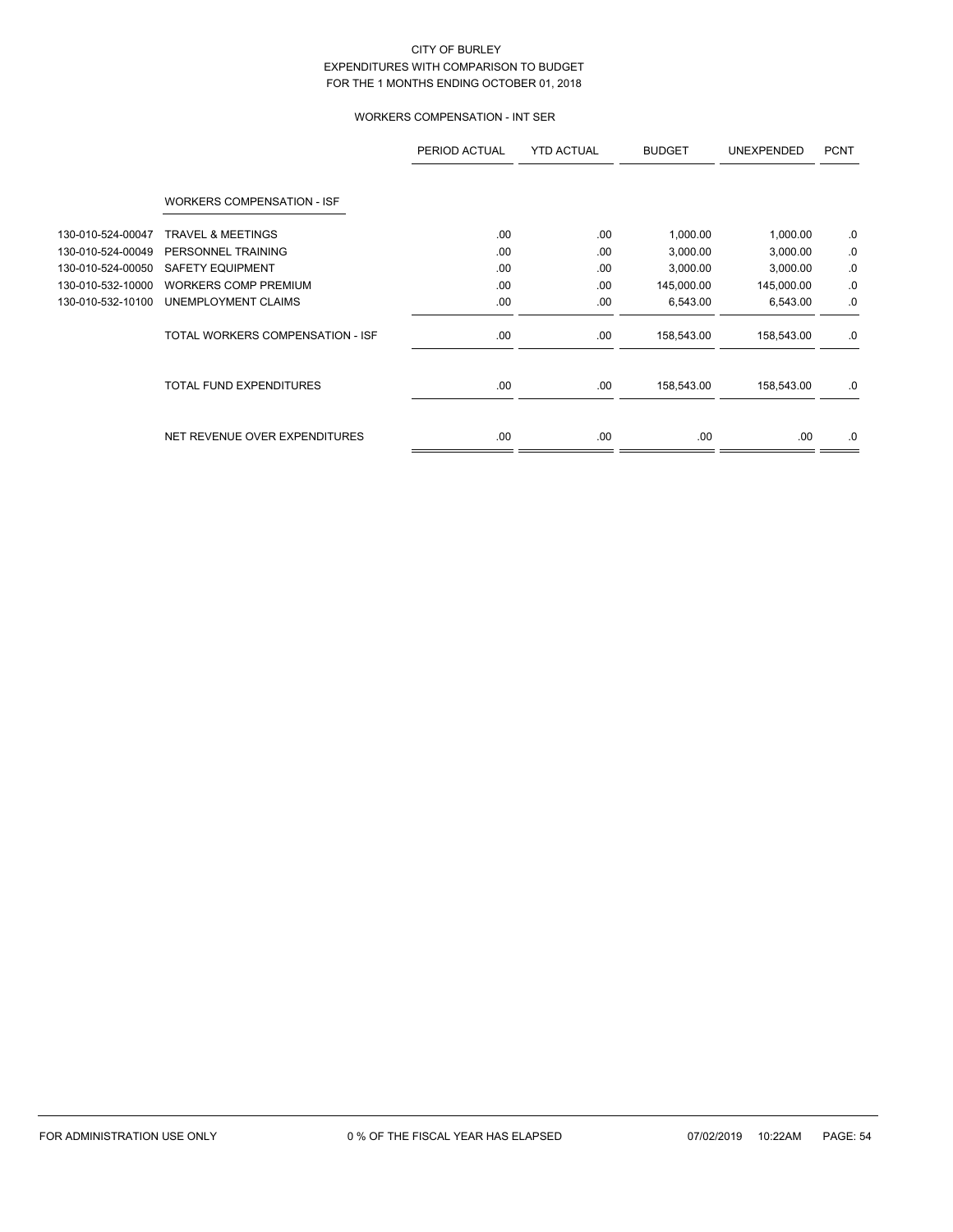# AUTOMATION & COMMUNICATION

|                   |                           | PERIOD ACTUAL | <b>BUDGET</b><br><b>YTD ACTUAL</b> |            | <b>UNEARNED</b> | <b>PCNT</b> |
|-------------------|---------------------------|---------------|------------------------------------|------------|-----------------|-------------|
|                   |                           |               |                                    |            |                 |             |
| 140-010-010-00001 | INTERDEPARTMENTAL CHARGES | .00           | .00                                | 107,350.00 | 107,350.00      | .0          |
| 140-010-010-00002 | <b>EXTERNAL CHARGES</b>   | .00           | .00                                | 10,800.00) | 10,800.00)      | .0          |
|                   | TOTAL SOURCE 010          | .00           | .00                                | 96,550.00  | 96,550.00       | .0          |
|                   | <b>TOTAL FUND REVENUE</b> | .00           | .00                                | 96,550.00  | 96,550.00       | .0          |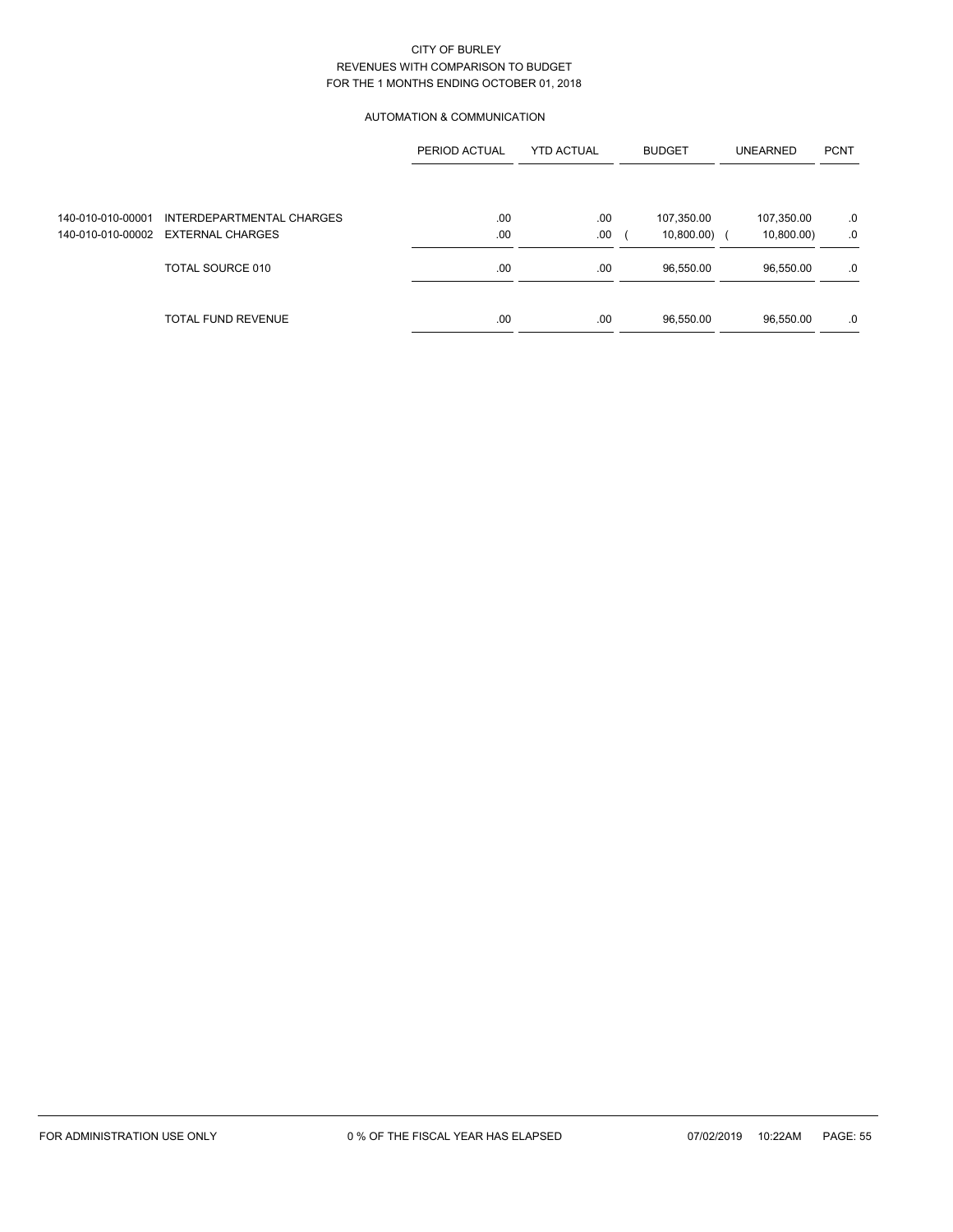# AUTOMATION & COMMUNICATION

|                   |                                | PERIOD ACTUAL | <b>YTD ACTUAL</b> | <b>BUDGET</b> | <b>UNEXPENDED</b> | <b>PCNT</b> |
|-------------------|--------------------------------|---------------|-------------------|---------------|-------------------|-------------|
|                   |                                |               |                   |               |                   |             |
| 140-010-520-00032 | <b>OPERATING SUPPLIES</b>      | .00           | .00               | 5,000.00      | 5,000.00          | 0.          |
| 140-010-520-00035 | <b>INTERNET SERVICE</b>        | .00           | .00               | 25,000.00     | 25,000.00         | 0.          |
| 140-010-521-00034 | <b>MINOR EQUIPMENT</b>         | .00           | .00               | 2,500.00      | 2,500.00          | 0.          |
| 140-010-525-00040 | AIR FIBER PLANNING             | .00           | .00               | 15,000.00     | 15,000.00         | .0          |
| 140-010-525-00042 | PROFESSIONAL SERVICE           | .00           | .00               | 25,500.00     | 25,500.00         | .0          |
| 140-010-530-00098 | <b>DEPRECIATION</b>            | .00           | .00               | 23,550.00     | 23,550.00         | .0          |
|                   | TOTAL DEPARTMENT 010           | .00.          | .00.              | 96,550.00     | 96,550.00         | .0          |
|                   | <b>TOTAL FUND EXPENDITURES</b> | .00.          | .00               | 96,550.00     | 96,550.00         | .0          |
|                   | NET REVENUE OVER EXPENDITURES  | .00           | .00               | .00           | .00               | .0          |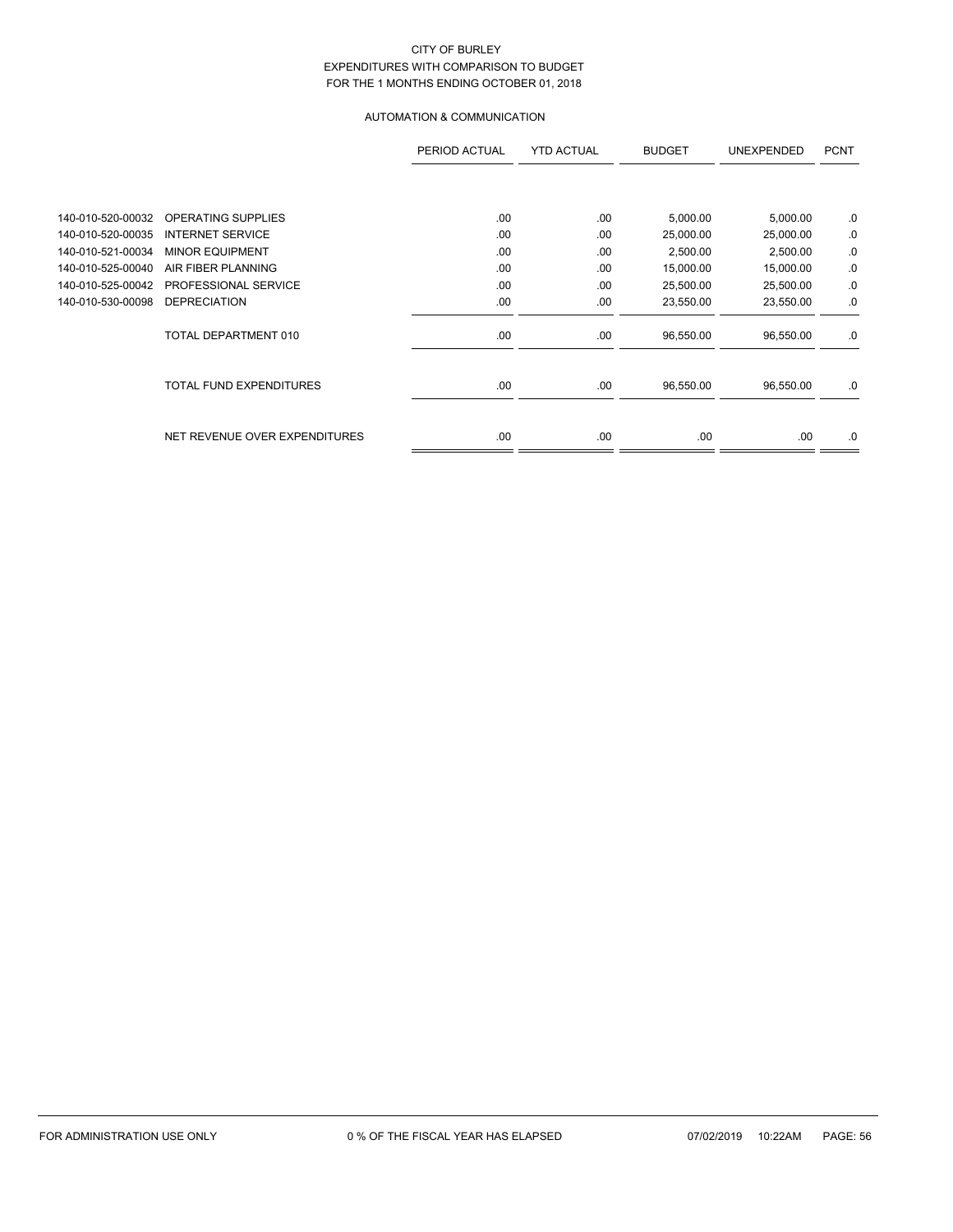# LOCAL IMPROVEMENT DISTRICTS

| 200-001-001-00006<br>200-001-001-00010<br>200-001-001-00020<br>200-001-001-00022<br>200-001-001-00024 | <b>CASH - COMBINED FUND</b><br>L.I.D. #1 RECEIVABLE<br>LID #2 RECEIVABLE<br>LID #3 REC (SIDEWALK)<br>LID #4 REC (SIDEWALK) |            | 84,307.40<br>9,645.84<br>70,066.64<br>27,937.54<br>44,304.09 |            |
|-------------------------------------------------------------------------------------------------------|----------------------------------------------------------------------------------------------------------------------------|------------|--------------------------------------------------------------|------------|
|                                                                                                       | <b>TOTAL ASSETS</b>                                                                                                        |            |                                                              | 236,261.51 |
|                                                                                                       | <b>LIABILITIES AND EQUITY</b>                                                                                              |            |                                                              |            |
|                                                                                                       | <b>LIABILITIES</b>                                                                                                         |            |                                                              |            |
| 200-001-002-00020                                                                                     | N/P-ELECTRIC FUND (LID #2)                                                                                                 |            | 200,000.00                                                   |            |
| 200-001-002-00030                                                                                     | DL EVANS SIDEWALK LID #3                                                                                                   |            | 49,715.69                                                    |            |
| 200-001-002-00040                                                                                     | $LID$ #4                                                                                                                   |            | 11,834.58                                                    |            |
|                                                                                                       | <b>TOTAL LIABILITIES</b>                                                                                                   |            |                                                              | 261,550.27 |
|                                                                                                       | <b>FUND EQUITY</b>                                                                                                         |            |                                                              |            |
|                                                                                                       | UNAPPROPRIATED FUND BALANCE:                                                                                               |            |                                                              |            |
| 200-001-002-00092                                                                                     | <b>FUND BALANCE</b>                                                                                                        | 25,288.76) |                                                              |            |
|                                                                                                       | <b>BALANCE - CURRENT DATE</b>                                                                                              |            | 25,288.76)                                                   |            |
|                                                                                                       | <b>TOTAL FUND EQUITY</b>                                                                                                   |            |                                                              | 25,288.76) |
|                                                                                                       | TOTAL LIABILITIES AND EQUITY                                                                                               |            |                                                              | 236,261.51 |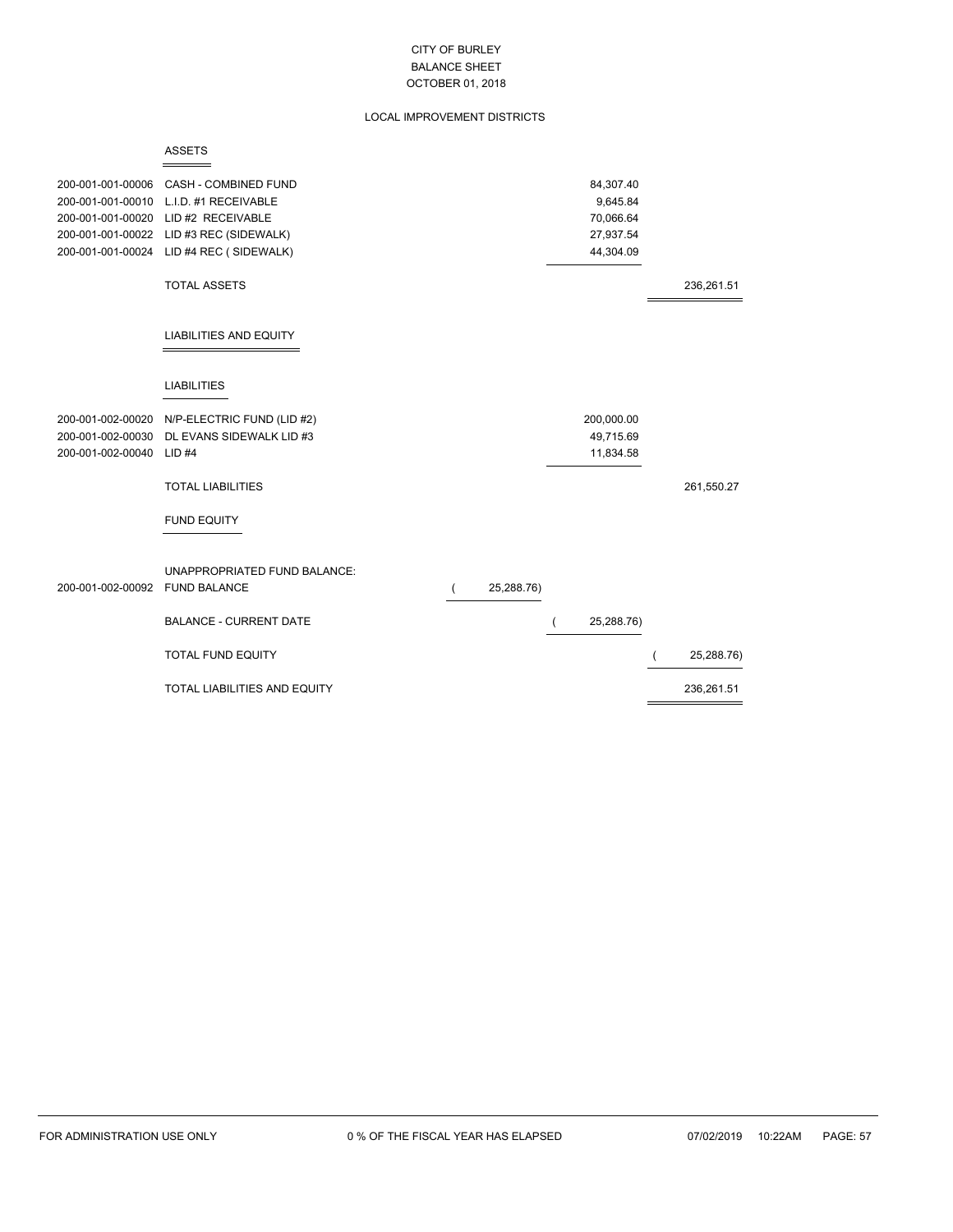# LOCAL IMPROVEMENT DISTRICTS

|                                        |                                                  | PERIOD ACTUAL | <b>YTD ACTUAL</b> | <b>BUDGET</b>          | <b>UNEARNED</b>        | <b>PCNT</b> |
|----------------------------------------|--------------------------------------------------|---------------|-------------------|------------------------|------------------------|-------------|
|                                        | L.I.D. REVENUES                                  |               |                   |                        |                        |             |
| 200-010-010-00001<br>200-010-010-00090 | LID-ASSESSMENTS<br>LOAN /BOND PROCEEDS-L.I.D. #1 | .00<br>.00    | .00<br>.00        | 35,000.00<br>65,000.00 | 35,000.00<br>65,000.00 | .0<br>.0    |
|                                        | TOTAL L.I.D. REVENUES                            | .00.          | .00               | 100,000.00             | 100,000.00             | .0          |
|                                        | <b>TOTAL FUND REVENUE</b>                        | .00           | .00               | 100,000.00             | 100,000.00             | .0          |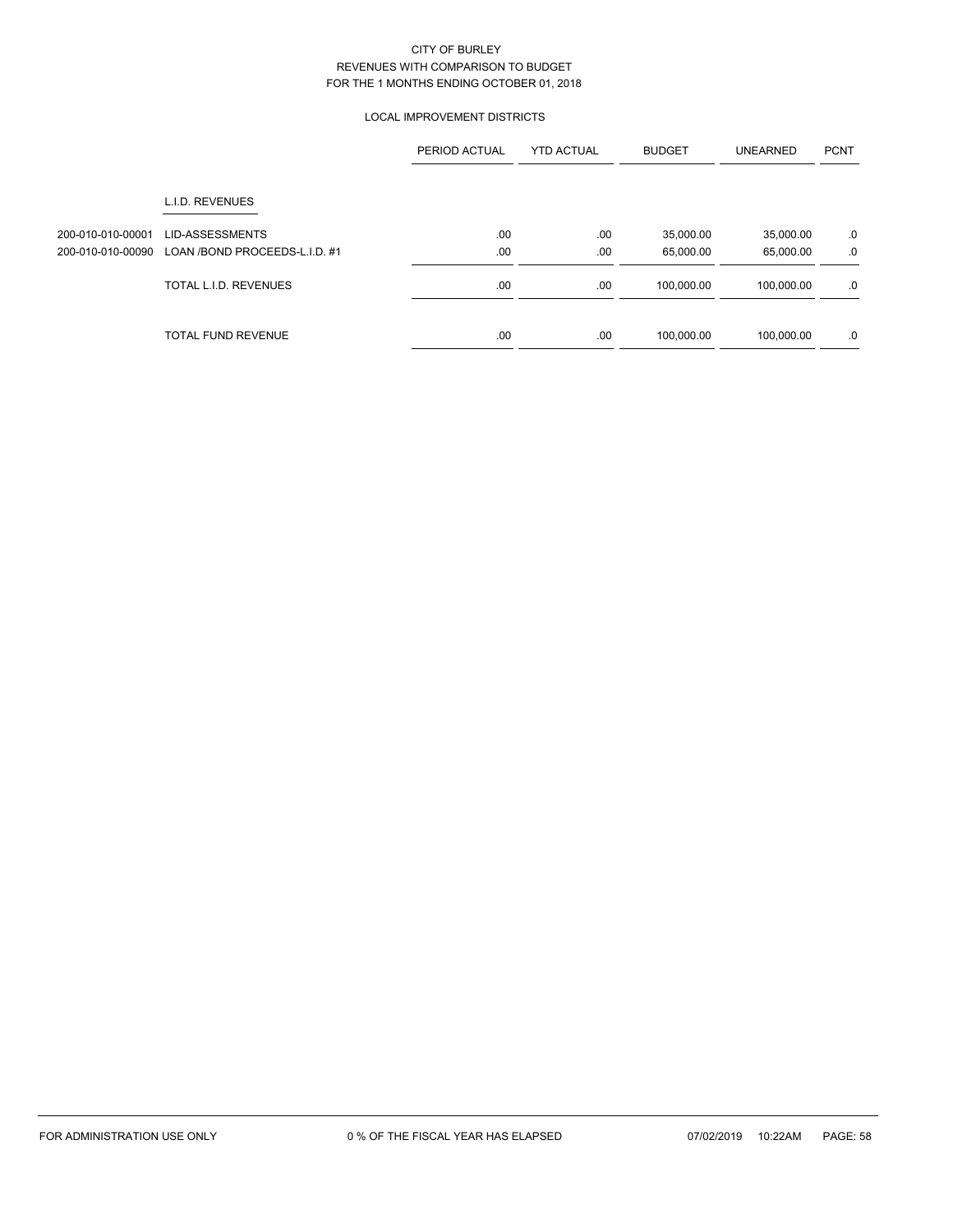# LOCAL IMPROVEMENT DISTRICTS

|                   |                                   | PERIOD ACTUAL | <b>YTD ACTUAL</b> | <b>BUDGET</b> | UNEXPENDED | <b>PCNT</b> |
|-------------------|-----------------------------------|---------------|-------------------|---------------|------------|-------------|
|                   | STEVEN'S PLACE EXPENDITURES       |               |                   |               |            |             |
| 200-010-590-00001 | <b>DEBT &amp; LEASE PAYMENTS</b>  | .00           | .00               | 100,000.00    | 100,000.00 | .0          |
|                   | TOTAL STEVEN'S PLACE EXPENDITURES | .00           | .00.              | 100,000.00    | 100,000.00 | .0          |
|                   | <b>TOTAL FUND EXPENDITURES</b>    | .00           | .00               | 100,000.00    | 100,000.00 | .0          |
|                   | NET REVENUE OVER EXPENDITURES     | .00           | .00               | .00           | .00        | .0          |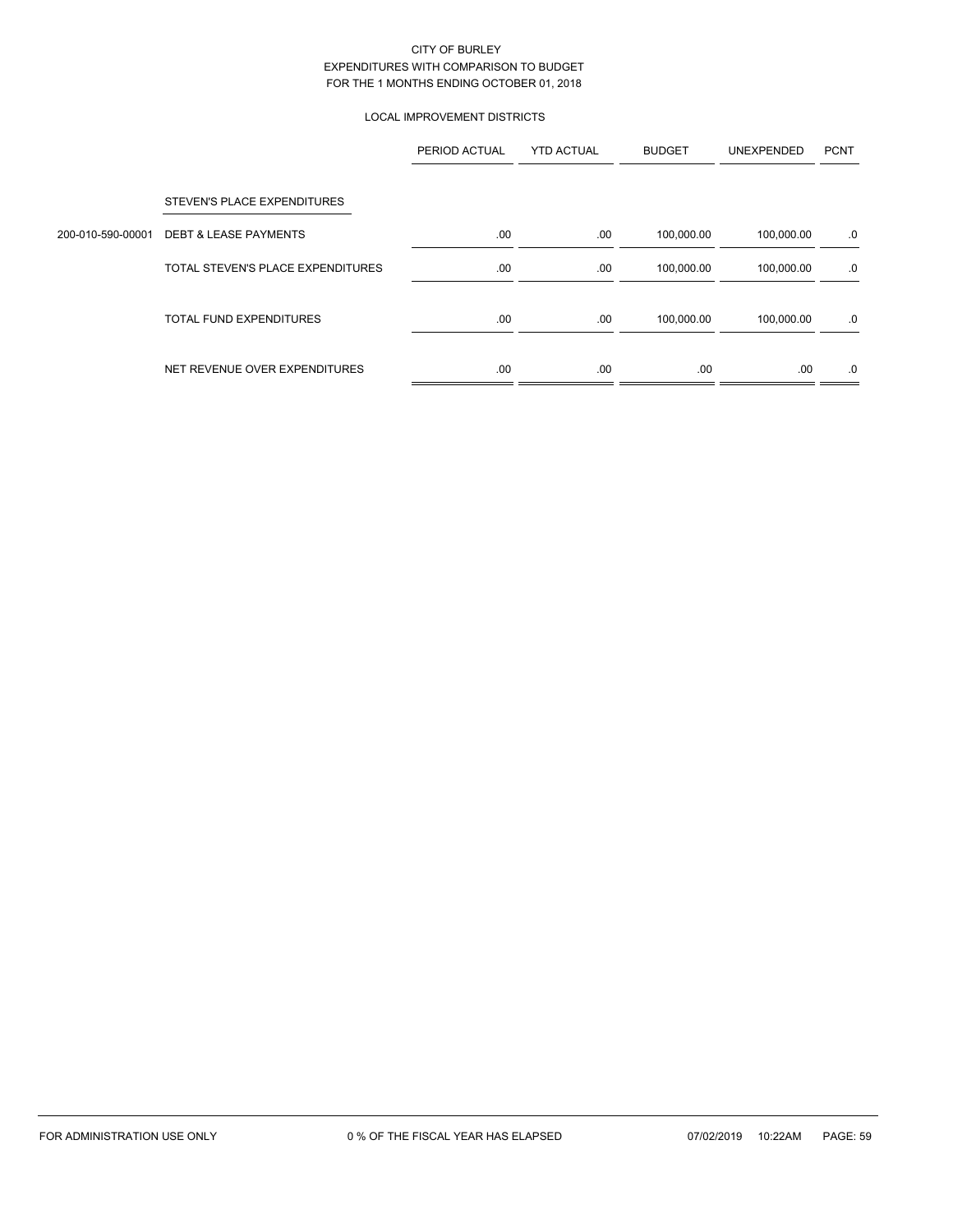# TRUST & AGENCY

#### ASSETS  $=$

|                                | 900-001-001-00006 CASH - COMBINED FUND |           | 90,334.73 |           |
|--------------------------------|----------------------------------------|-----------|-----------|-----------|
|                                | <b>TOTAL ASSETS</b>                    |           |           | 90,334.73 |
|                                | <b>LIABILITIES AND EQUITY</b>          |           |           |           |
|                                | <b>FUND EQUITY</b>                     |           |           |           |
|                                | UNAPPROPRIATED FUND BALANCE:           |           |           |           |
| 900-001-002-00092 FUND BALANCE |                                        | 90,334.73 |           |           |
|                                | <b>BALANCE - CURRENT DATE</b>          |           | 90,334.73 |           |
|                                | <b>TOTAL FUND EQUITY</b>               |           |           | 90,334.73 |
|                                | TOTAL LIABILITIES AND EQUITY           |           |           | 90,334.73 |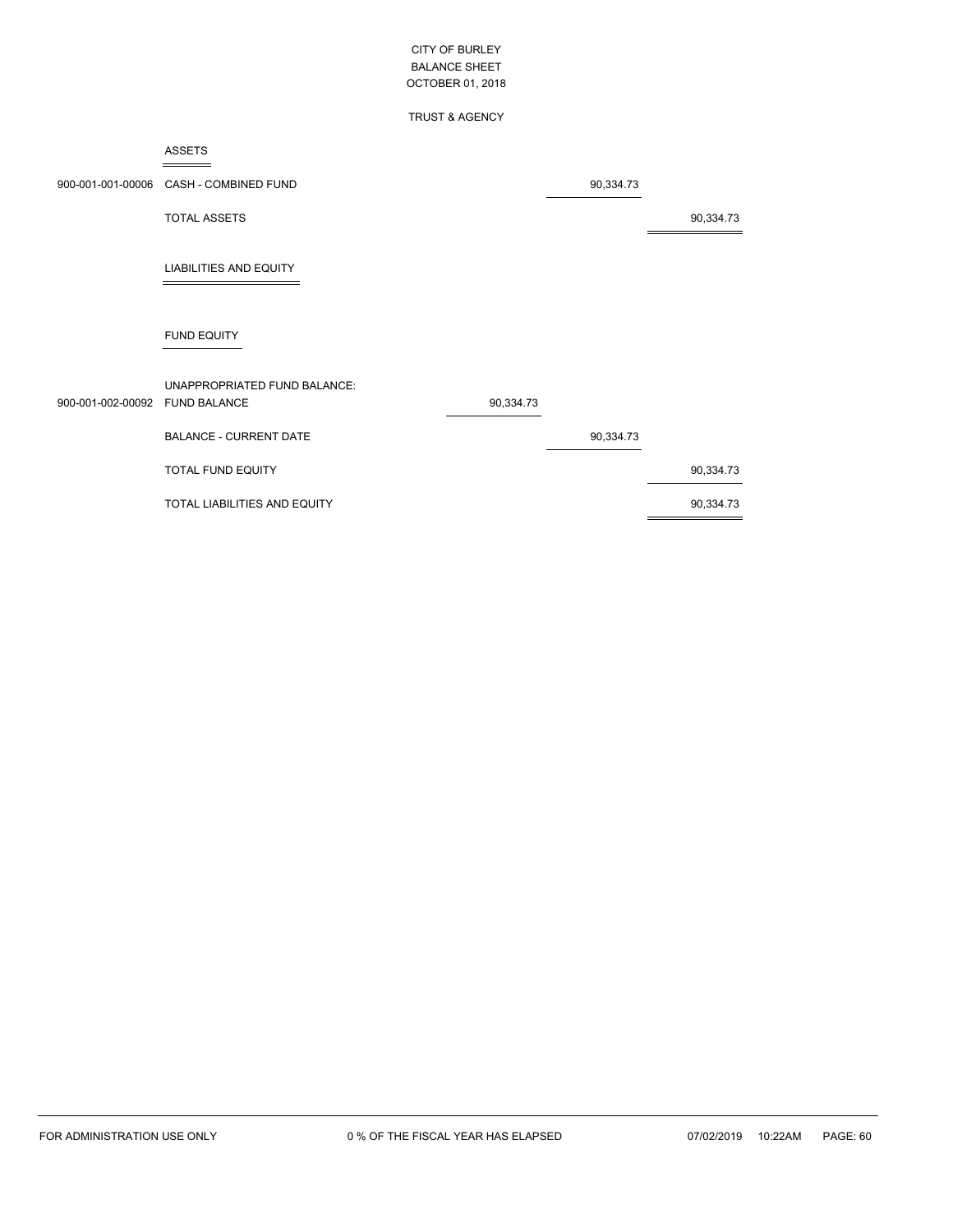# TRUST & AGENCY

|                   |                        | PERIOD ACTUAL | <b>YTD ACTUAL</b> | <b>BUDGET</b> | <b>UNEARNED</b> | <b>PCNT</b> |
|-------------------|------------------------|---------------|-------------------|---------------|-----------------|-------------|
|                   |                        |               |                   |               |                 |             |
| 900-010-010-00001 | DONATIONS-UNCLASSIFIED | .00           | .00               | 25,000.00     | 25,000.00       | .0          |
|                   | TOTAL SOURCE 010       | .00           | .00               | 25,000.00     | 25,000.00       | .0          |
|                   | TOTAL FUND REVENUE     | .00.          | .00               | 25,000.00     | 25,000.00       | .0          |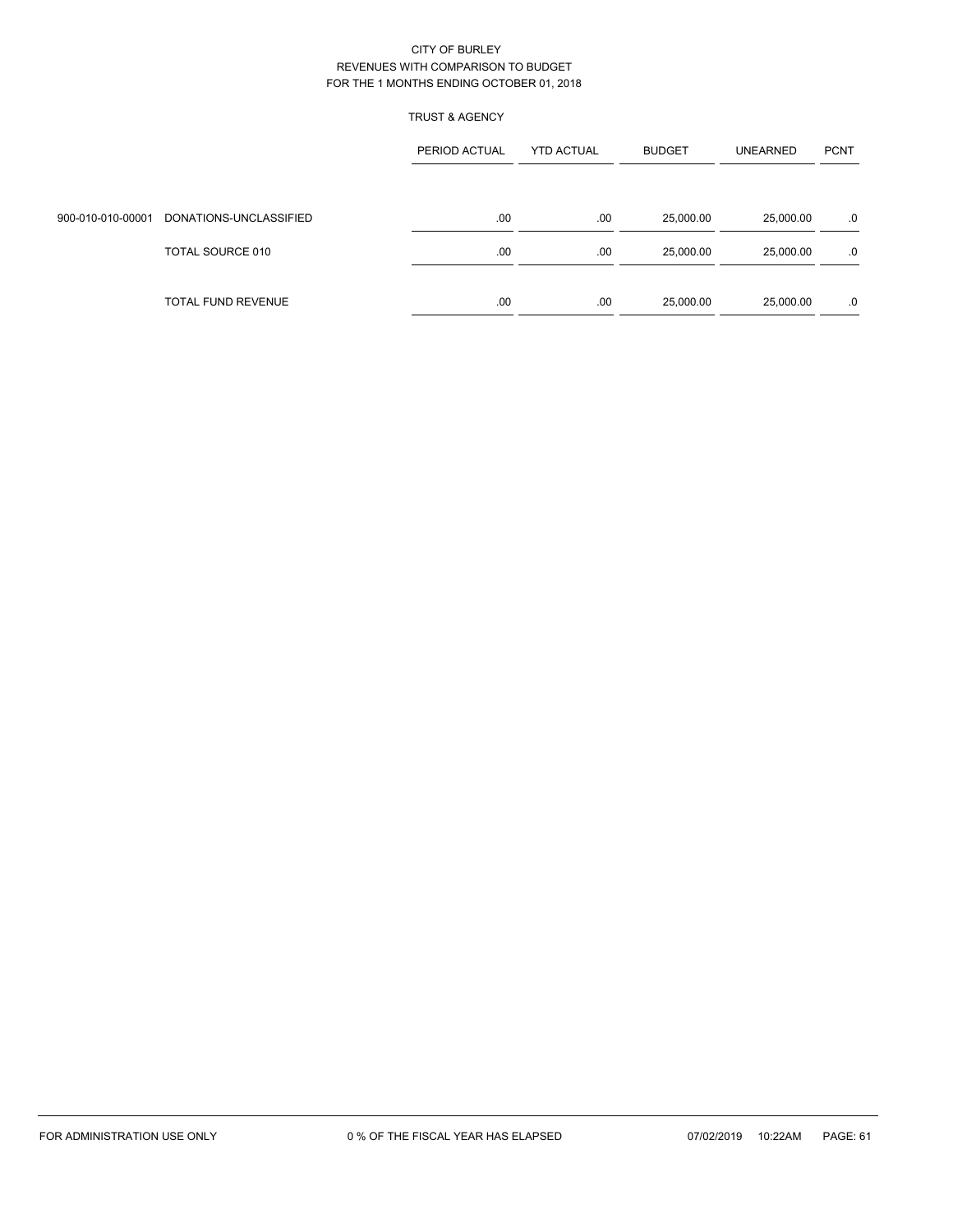# TRUST & AGENCY

|                                      | PERIOD ACTUAL | <b>YTD ACTUAL</b> | <b>BUDGET</b> | UNEXPENDED | <b>PCNT</b> |
|--------------------------------------|---------------|-------------------|---------------|------------|-------------|
|                                      |               |                   |               |            |             |
| 900-010-584-00073 OTHER IMPROVEMENTS | .00           | .00               | 25,000.00     | 25,000.00  | .0          |
| TOTAL DEPARTMENT 010                 | .00           | .00               | 25,000.00     | 25,000.00  | .0          |
| <b>TOTAL FUND EXPENDITURES</b>       | .00           | .00               | 25,000.00     | 25,000.00  | .0          |
| NET REVENUE OVER EXPENDITURES        | .00           | .00               | .00.          | .00        | .0          |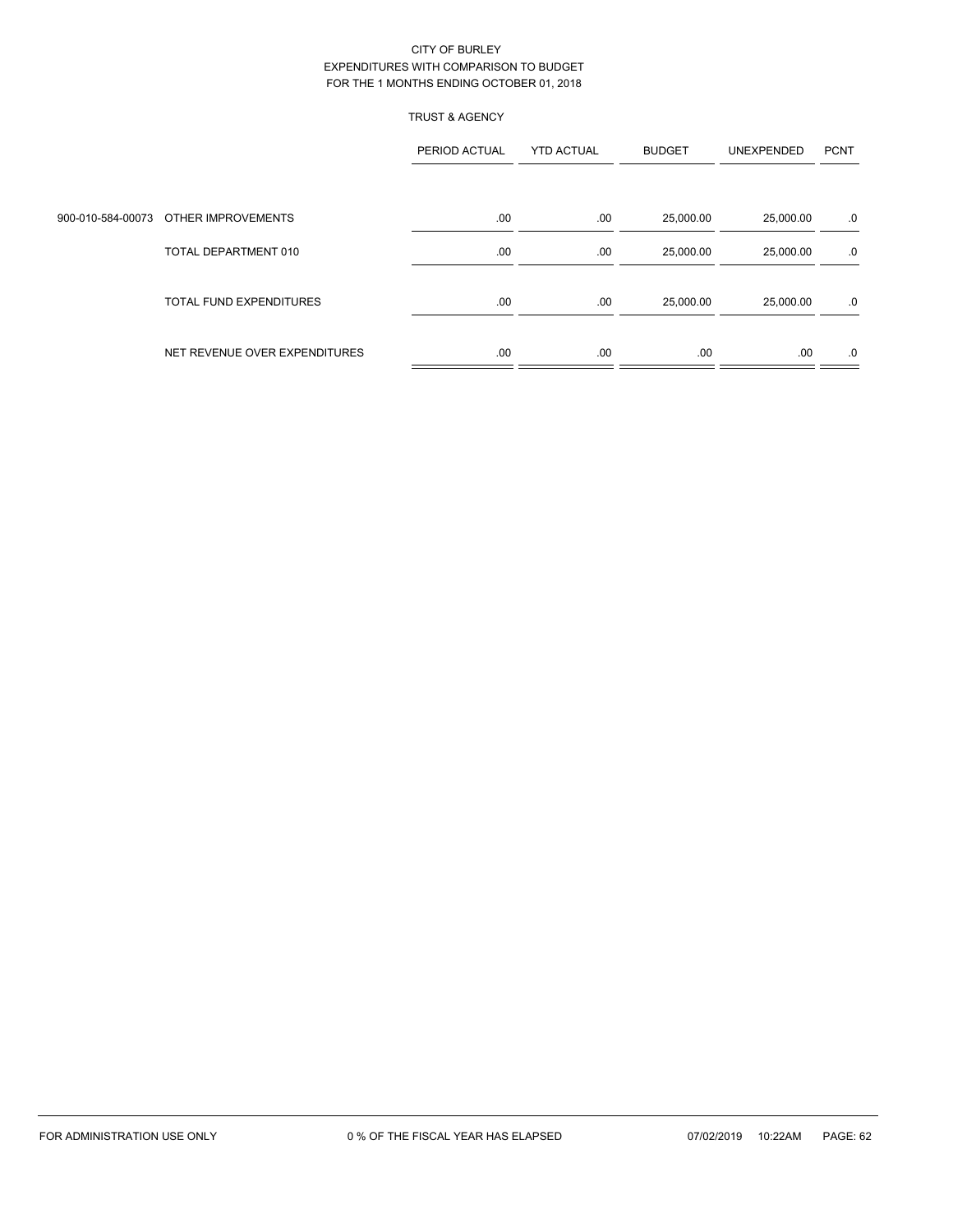# BURLEY DEVELOPMENT AUTHORITY

#### ASSETS

 $=$ 

| 910-001-001-00001 | CASH IN BANK-BDA                    |               | 4,424,016.95  |               |
|-------------------|-------------------------------------|---------------|---------------|---------------|
| 910-001-001-00006 | CASH - COMBINED FUND                |               | 1,850.00      |               |
| 910-001-001-00011 | PROPERTY TAX RECEIVABLE             |               | 12,375.77     |               |
| 910-001-001-00016 | <b>ACCOUNTS RECEIVABLE - MISC</b>   |               | 1,500.00      |               |
| 910-001-001-00054 | DL EVANS RESERVE FUND               |               | 691,252.01    |               |
|                   | <b>TOTAL ASSETS</b>                 |               |               | 5,130,994.73  |
|                   | LIABILITIES AND EQUITY              |               |               |               |
|                   | <b>LIABILITIES</b>                  |               |               |               |
| 910-001-002-00005 | ACCOUNTS PAYABLE ALLOCATION         |               | 86.98         |               |
| 910-001-002-00050 | DL EVANS BDA BOND                   |               | 434,329.00    |               |
| 910-001-002-00051 | DL EVANS 2013 BOND                  |               | 3,672,395.46  |               |
| 910-001-002-00054 | 2008A REV BOND-DOT FOODS            |               | 3,290,377.18  |               |
| 910-001-002-00060 | DL EVANS RIVERGATE BOND             |               | 299,349.08    |               |
|                   | <b>TOTAL LIABILITIES</b>            |               |               | 7,696,537.70  |
|                   | <b>FUND EQUITY</b>                  |               |               |               |
| 910-001-002-00080 | DEFERRED REVENUE - PROPERTY TA      |               | 10,606.24     |               |
|                   | UNAPPROPRIATED FUND BALANCE:        |               |               |               |
| 910-001-002-00092 | <b>FUND BALANCE</b>                 | 2,576,149.21) |               |               |
|                   | <b>BALANCE - CURRENT DATE</b>       |               | 2,576,149.21) |               |
|                   | <b>TOTAL FUND EQUITY</b>            |               |               | 2,565,542.97) |
|                   | <b>TOTAL LIABILITIES AND EQUITY</b> |               |               | 5,130,994.73  |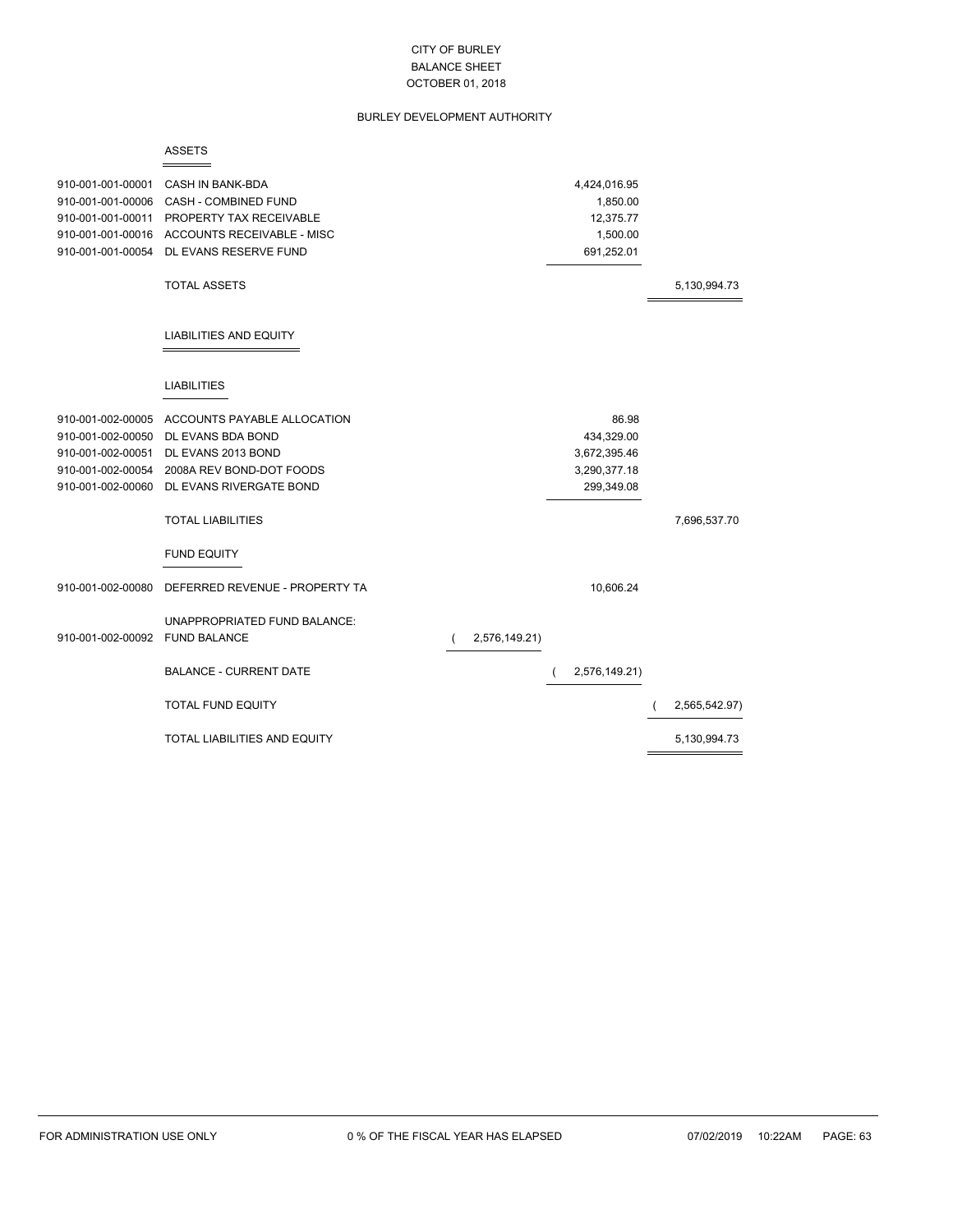# BURLEY DEVELOPMENT AUTHORITY

|                   |                               | PERIOD ACTUAL | <b>YTD ACTUAL</b> | <b>BUDGET</b> | <b>UNEARNED</b> | <b>PCNT</b> |
|-------------------|-------------------------------|---------------|-------------------|---------------|-----------------|-------------|
|                   | <b>BDA REVENUES</b>           |               |                   |               |                 |             |
| 910-010-010-00001 | TAX INCREMENT-CASSIA COUNTY   | .00           | .00               | 2,200,000.00  | 2,200,000.00    | .0          |
| 910-010-010-00002 | TAX INCREMENT-MINIDOKA COUNTY | .00           | .00.              | 65,000.00     | 65,000.00       | .0          |
| 910-010-010-00006 | LIFE FLIGHT LEASE PAYMENT     | .00           | .00               | 47,800.00     | 47,800.00       | $.0\,$      |
| 910-010-010-00071 | <b>INTEREST EARNED</b>        | .00           | .00               | 3,300.00      | 3,300.00        | .0          |
|                   | <b>TOTAL BDA REVENUES</b>     | .00           | .00               | 2,316,100.00  | 2,316,100.00    | .0          |
|                   | <b>TOTAL FUND REVENUE</b>     | .00           | .00               | 2,316,100.00  | 2,316,100.00    | .0          |